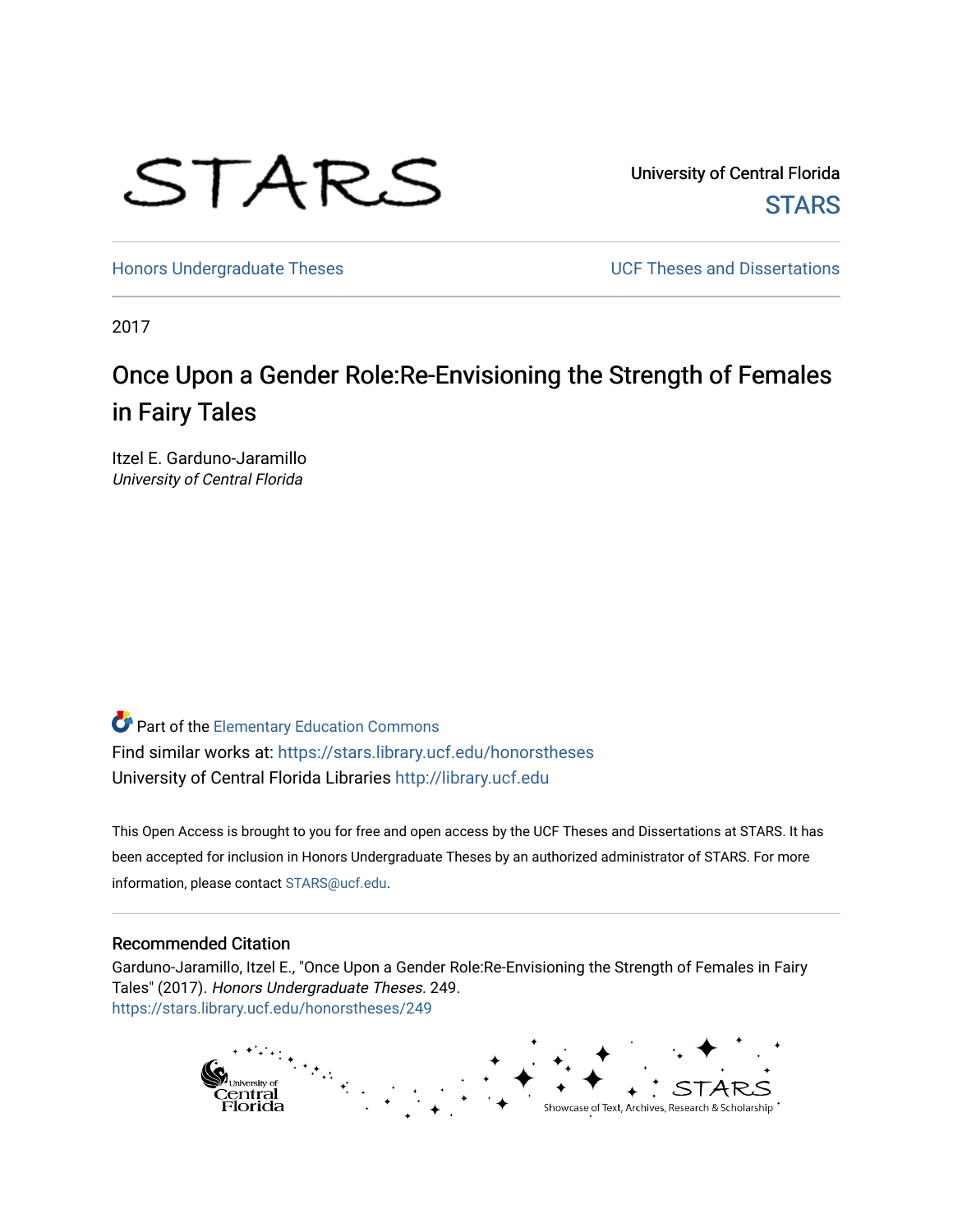## ONCE UPON A GENDER ROLE:

## RE-ENVISIONING THE STRENGTH OF FEMALES IN FAIRY TALES

by

Itzel Evelyn Garduno-Jaramillo

A thesis submitted in partial fulfillment of the requirements for the Honors in the Major Program in Elementary Education in the College of Education and Human Performance and in the Burnett Honors College at the University of Central Florida Orlando, Florida

Fall Term, 2017

Thesis Chair: Dr. Rita Buchoff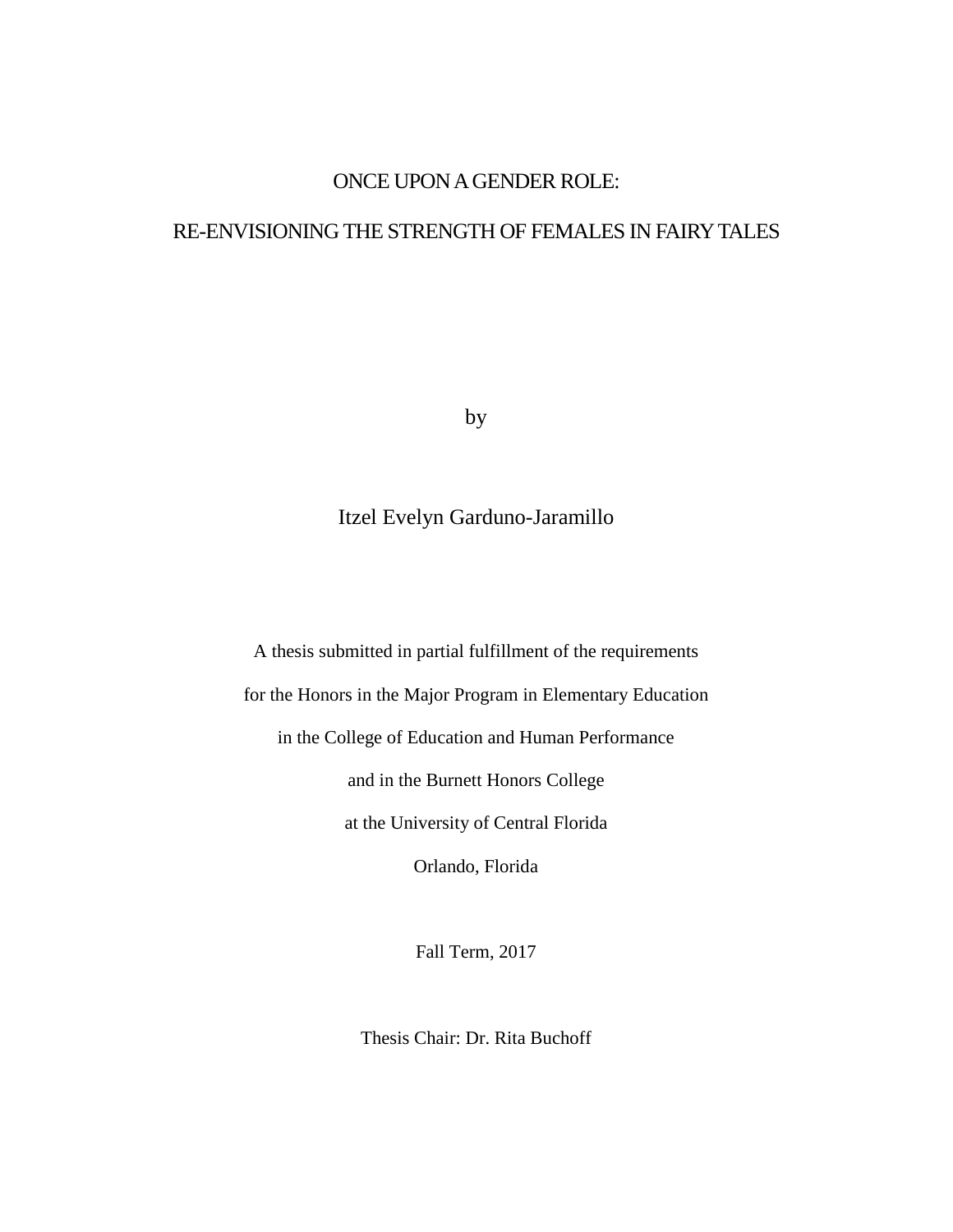©2017 Itzel Evelyn Garduno-Jaramillo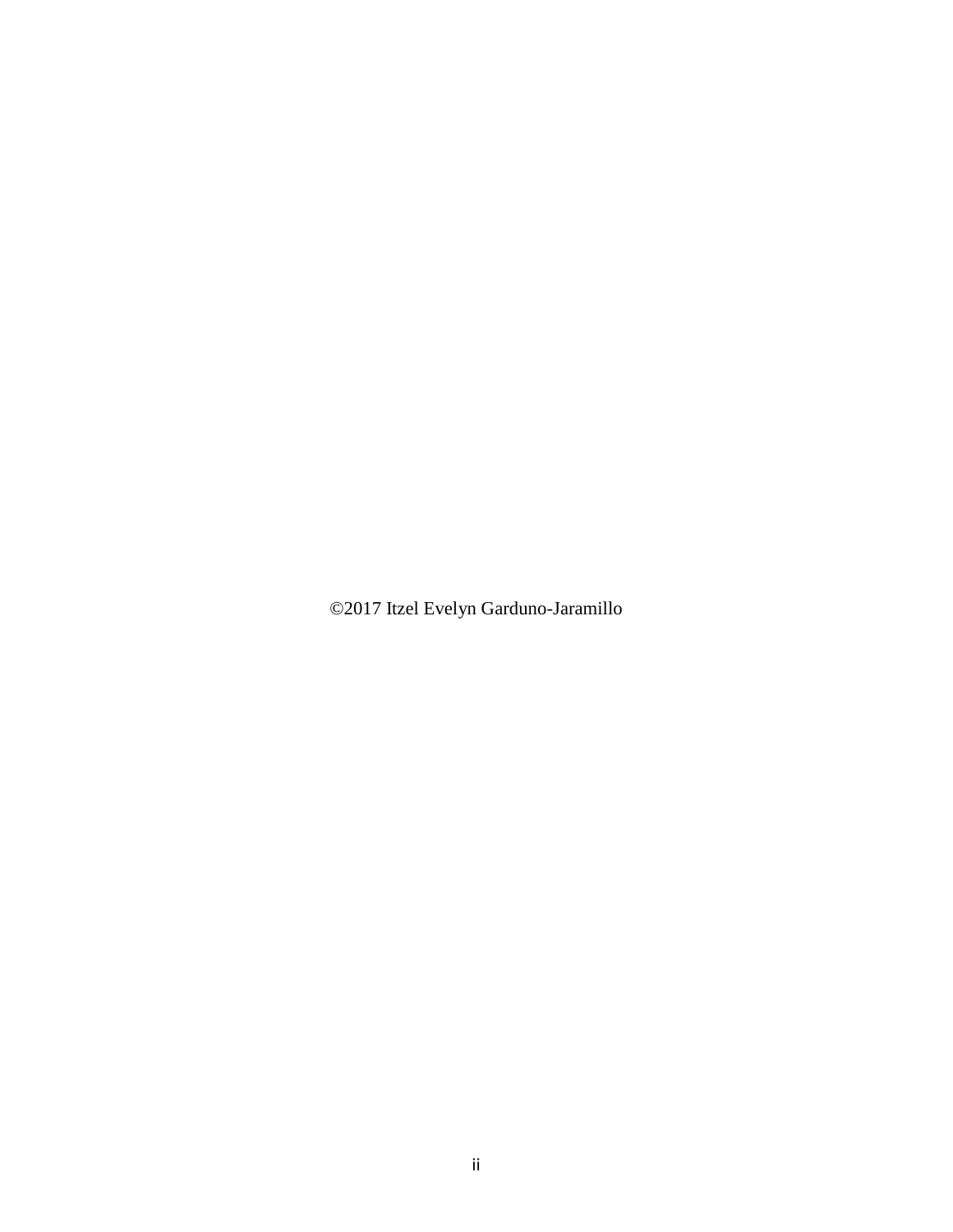## **ABSTRACT**

Education constantly promotes equality and diversity, however, if the literature we read our students is not doing so, is education doing its job? This question extends as far as females versus males and in fact, this thesis further pursued this issue by taking a look into common fairy tales that have been popularized in modern society that contain stereotypical gender roles and qualities of females that we try to steer away from yet have not.

After doing research into fairy tales and then analyzing Little Snow White, Little Briar Rose, and Cinderella by The Brothers Grimm, I was able to find common stereotypes and compare them to modern fairy tale characterizations of females and thus plead the case for stronger females in the fairy tale genre of texts.

My research revealed that fairy tales were an influence in the lives of children and that females were regarded as only needing to be beautiful, naive, and lack assertiveness. This showed that females felt the need to be this way in order to find the happily ever after and in society both men and women have been impacted through this literature.

The thesis provides a re-envisioned fairy tale of my own showing the combined research in a short story of how females can be strong and be feminine as well. A lesson plan has also been constructed to help point out characteristics in the story, "The Paper Bag Princess" which is one of the modern tales analyzed as well in this thesis.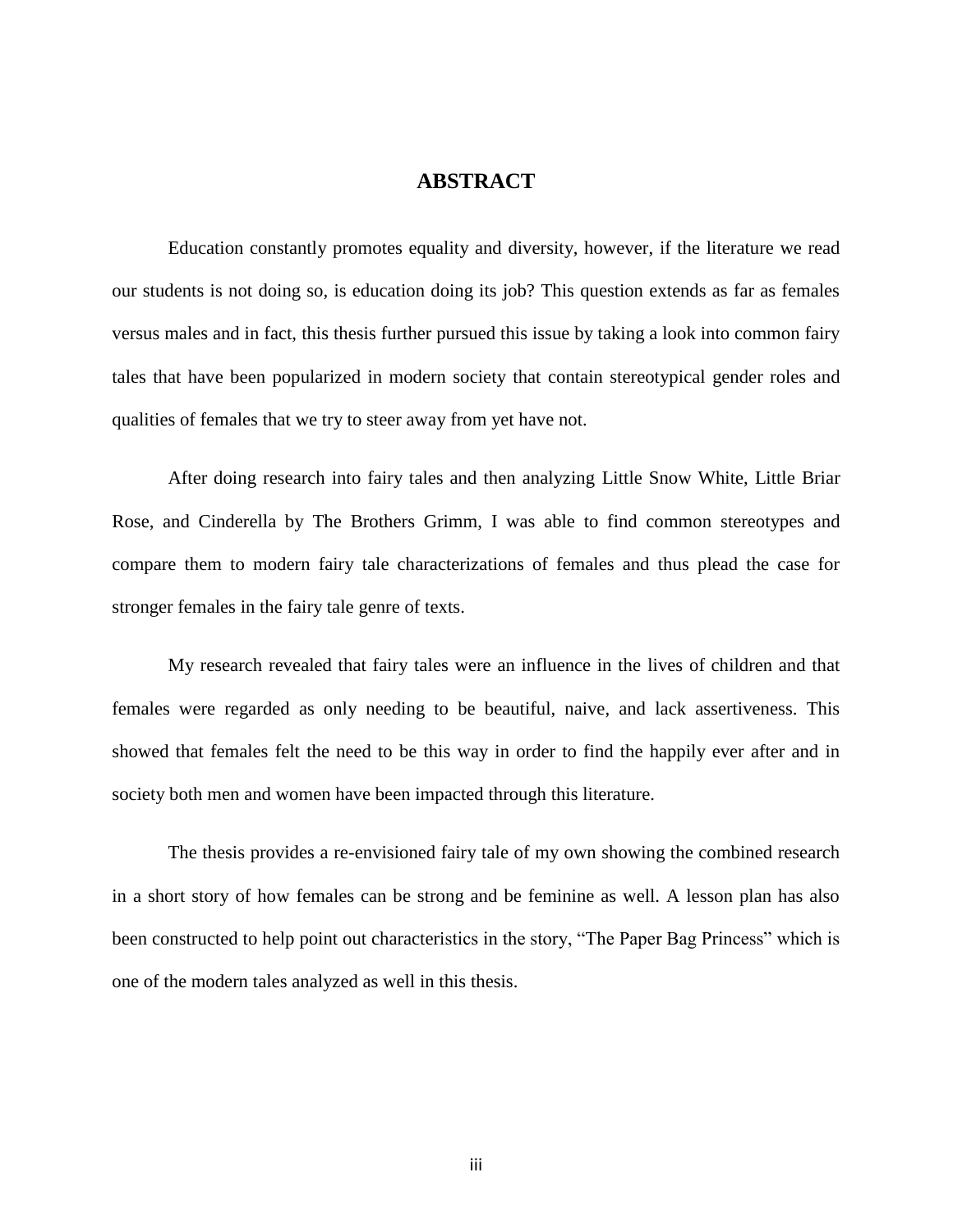So, I leave you with the notion that it is most definitely not just a man's world. This world is shared with the opposite gender and its time in education that we do as we preach by providing those experiences to children through literature.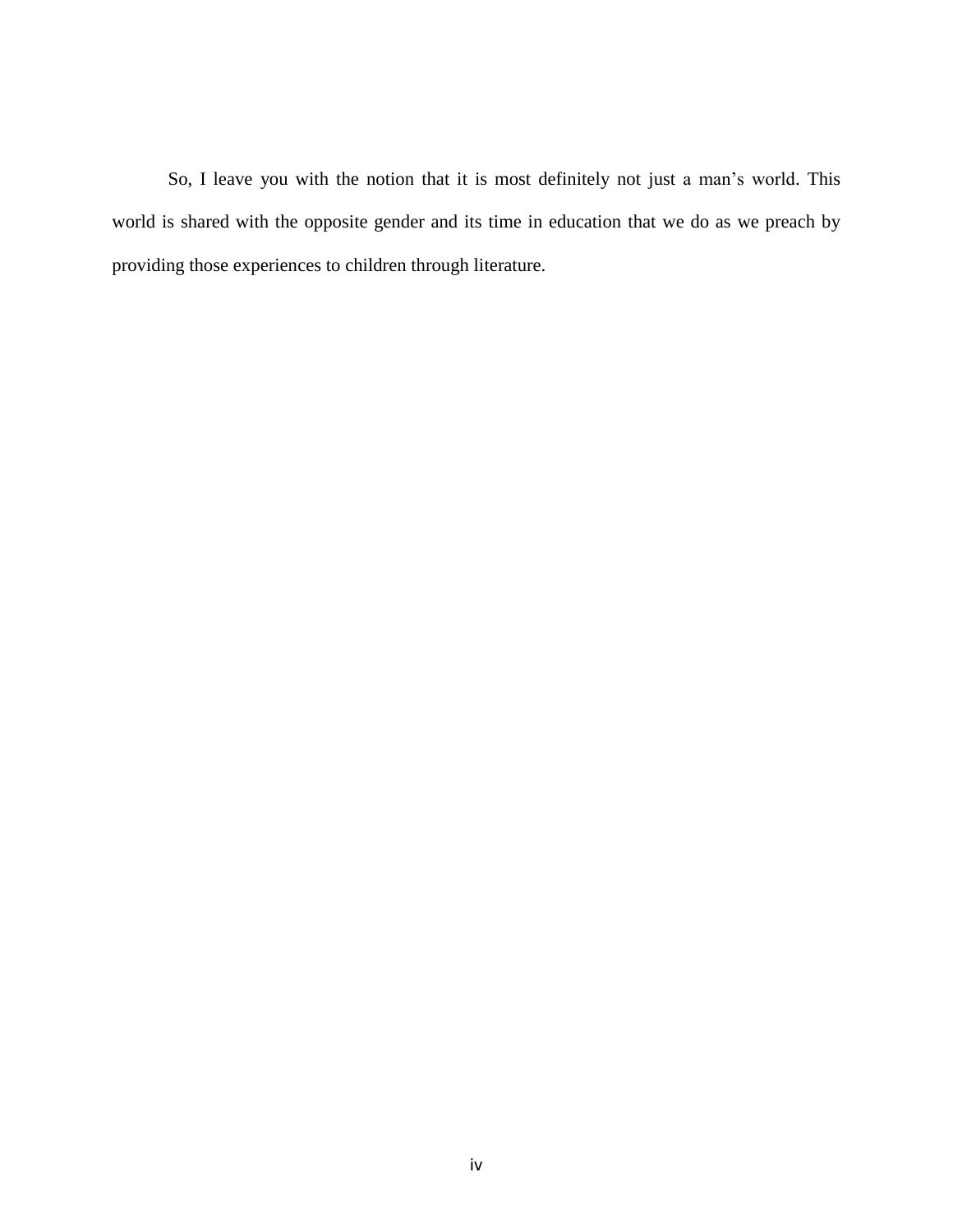## **DEDICATIONS**

I dedicate this thesis to my amazing mother, to whom I owe the world. Truly a supportive mother who always told me to aim for the stars and who never let me settle for good but to want to be great.

Though this next person was never truly a physical participant in my life, I want to dedicate a part of this thesis to my grandfather Eleuterio Jaramillo, a man I only wish I could have known. We met when I was six months old and knowing that he stood for education and hearing how much we were alike is enough for me to know we'd be the best of friends.

To my ever-wonderful siblings who pray I stop finding new ways to cause more work for myself, but who will never stop supporting me.

And to my boyfriend, Tony, for truly making my life a fairy tale full of love every single day.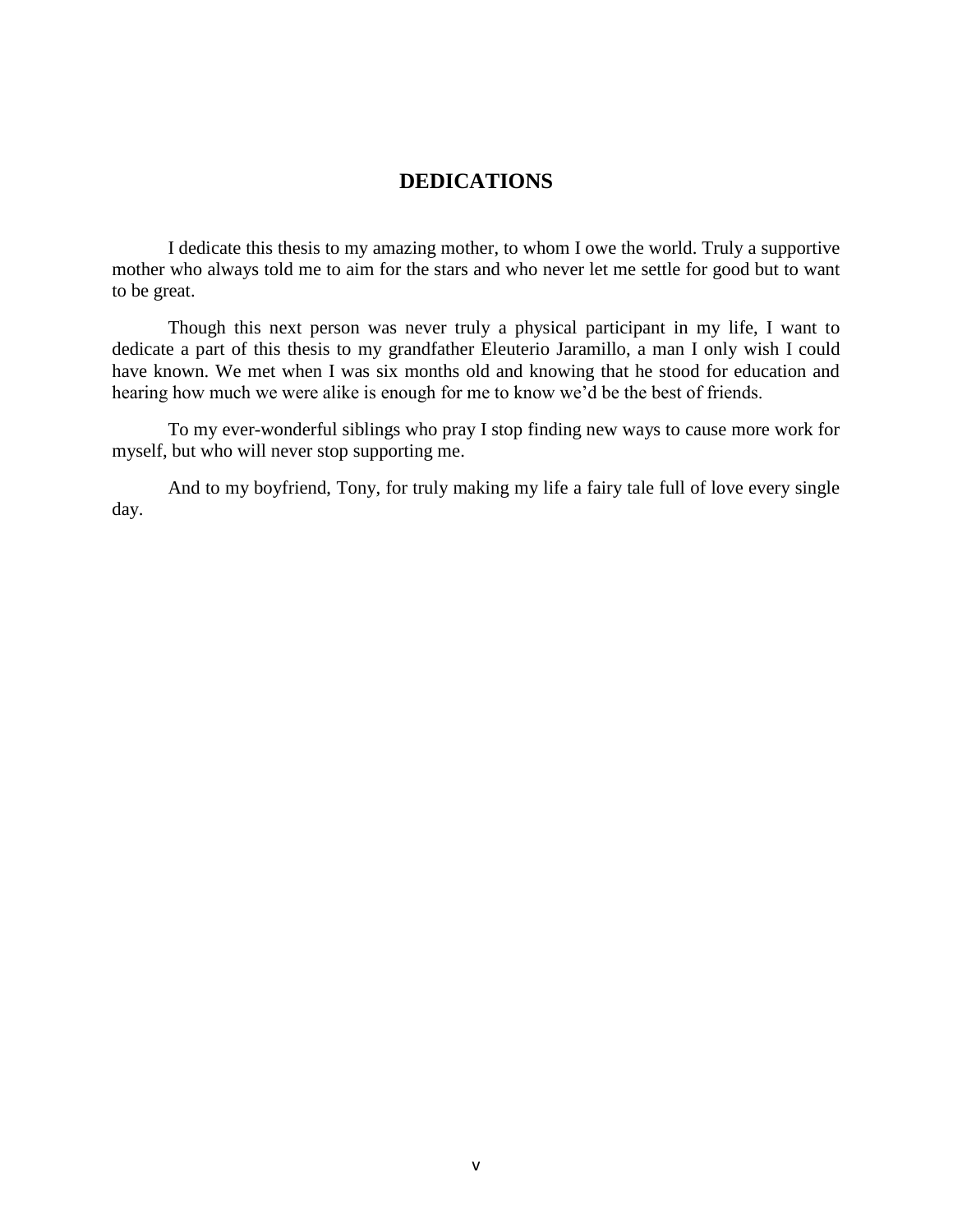## **ACKNOWLEDGEMENTS**

This thesis would not have been what it is without the support of my committee chairs Dr. Sherron Killingsworth Roberts and Dr. Rita Buchoff. They countless times helped push me in the proper direction and Dr. Roberts certainly relieved the pressure of creating this thesis. Dr. Roberts was there as I was at the end of my rope in the first semester believing this would not be possible. Her maternal and professional demeanor was what I needed many a time and I was never turned away. I cannot explain the appreciation I have for her and with that, I say thank you, Dr. Roberts, for proving me wrong and showing me I could complete a thesis!

As for Dr. Buchoff, she constantly provided me with that reality that this would be something I needed to go out and get for myself. Whenever asked she was there to help me out and to keep me grounded as well as the reason I met deadlines. Thank you, Dr. Buchoff for gladly taking me in under your guidance both as a professor and for this thesis. A true inspiration for sure.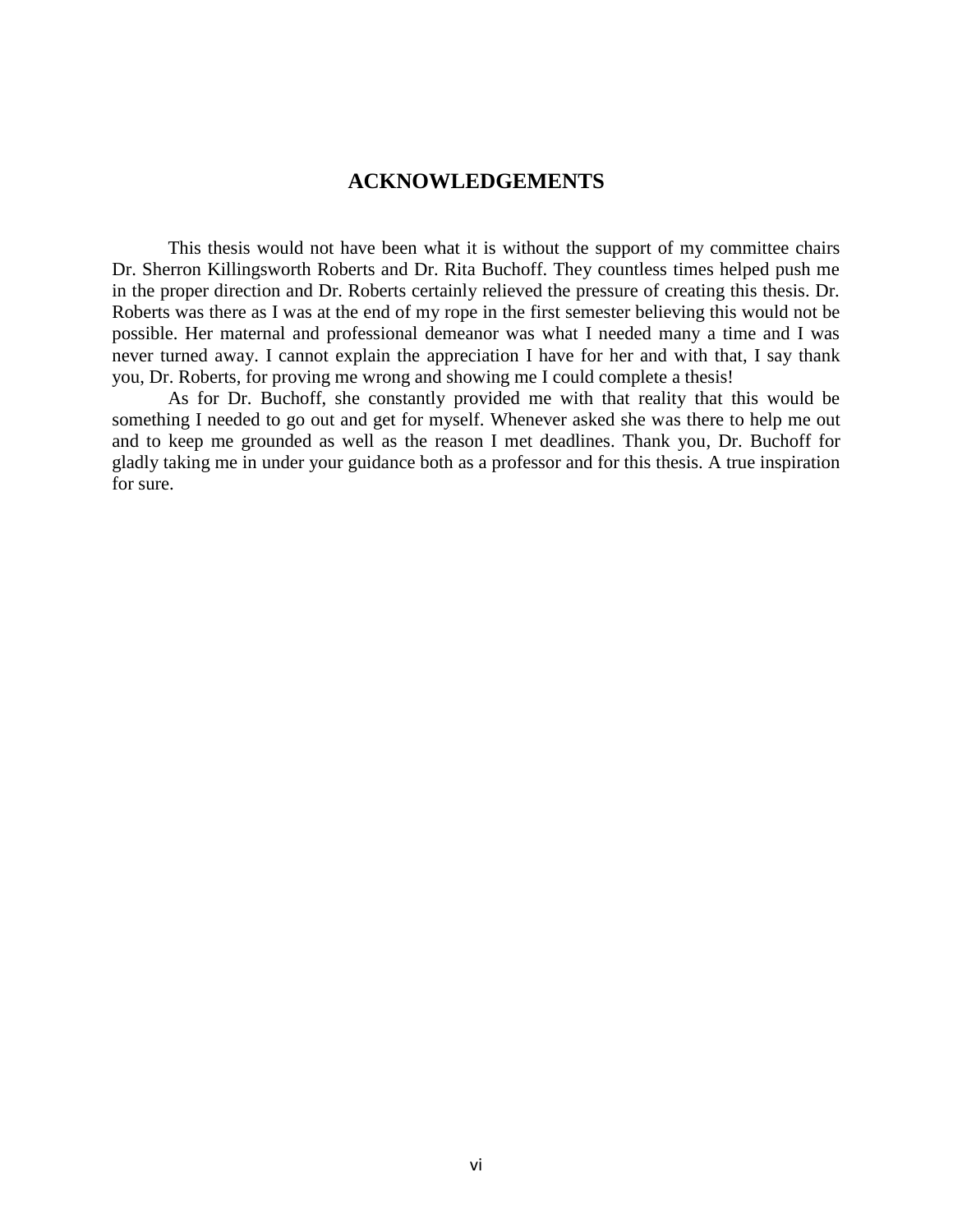## **TABLE OF CONTENTS**

| APPENDIX A: DATA COLLECTION SHEETS FOR TRADITIONAL FAIRY TALES  49 |  |
|--------------------------------------------------------------------|--|
| APPENDIX B: DATA COLLECTION SHEETS FOR MODERN FAIRY TALES 56       |  |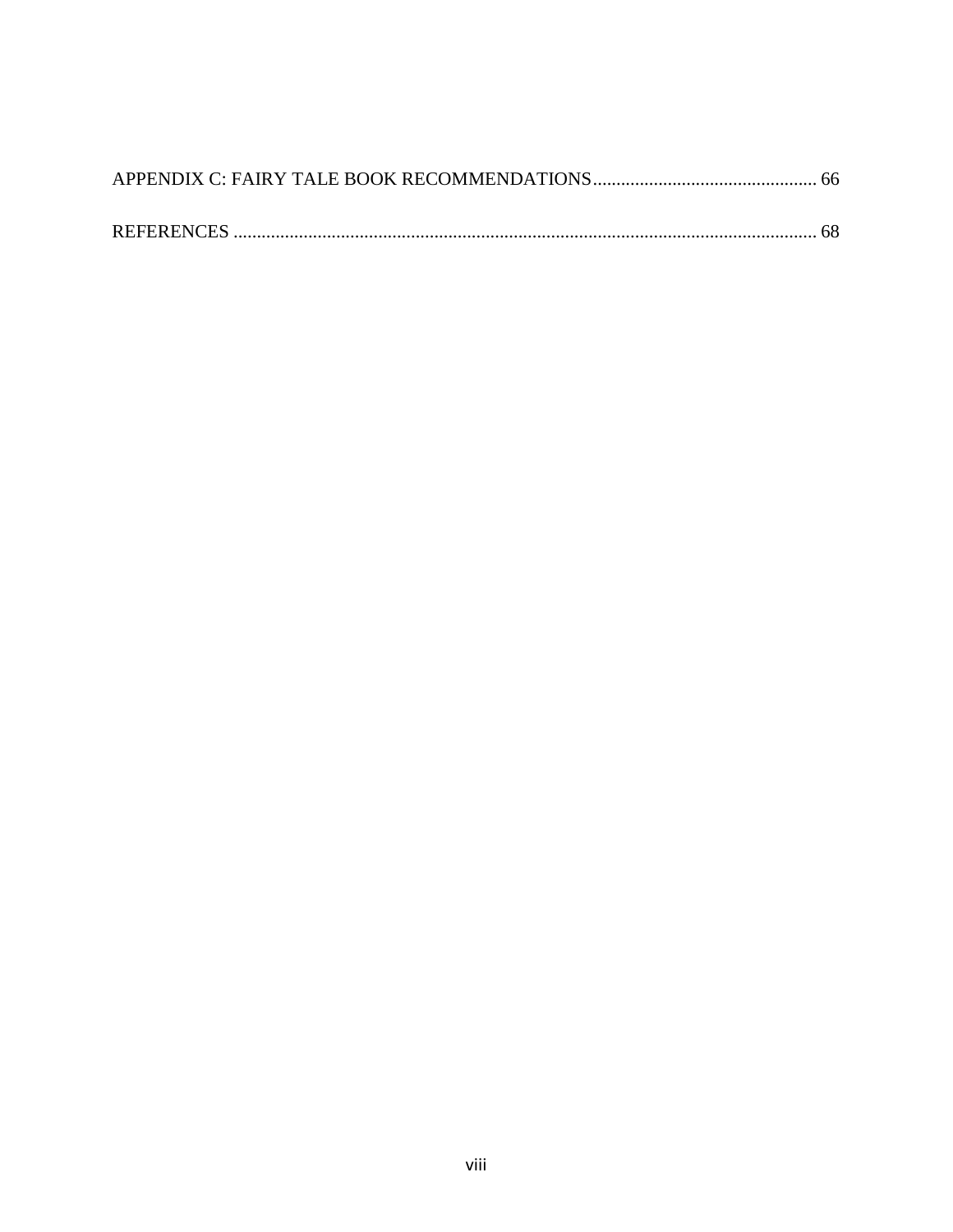#### **CHAPTER ONE: INTRODUCTION**

<span id="page-9-0"></span>As Hans Christian Anderson once said, "Life itself is the most wonderful fairytale of all." That quote is true; we have this chance to live out our lives and every day can be truly beautiful. Some people enjoy thinking about Prince Charming coming to save a damsel in distress, but what if females start to depend on a male to rescue her? I ask the readers of this thesis to ponder this question as they read the following vignette of my childhood.

At four years old, I knew I wanted to be this independent woman one day, and believe it or not I figured it out through fairy tales. My favorite tale was the popularized 1997 film titled *Anastasia* that was based on the historical missing Anastasia from the Romanov family. Whenever people asked what princess I wanted to be, Anastasia was always the answer, not Cinderella, or Sleeping Beauty. The best line I can remember was that I told people I wanted to be a college student, not a princess. My parents would laugh of course and so would others, however, I was not kidding around.

I really looked up to Anastasia, I thought she was powerful and that is because that was the way she was portrayed. She was witty, strong mentally and physically, as well as beautiful. In the film, she doesn't wait around for a prince and in fact, marries a "commoner". She made things happen for her while still knowing what was truly important. At the age of four, I knew that, that was what I wanted people to think of me.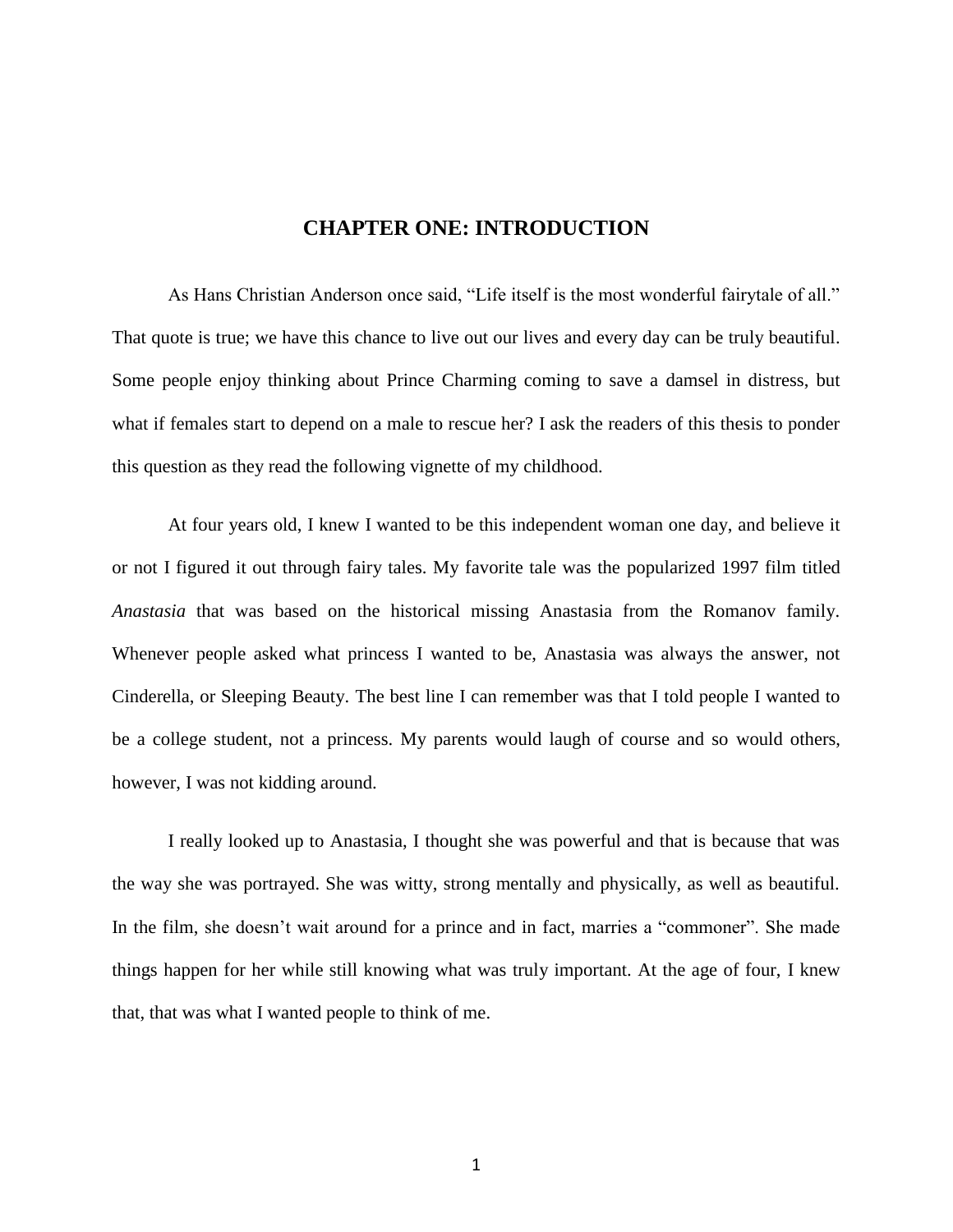Growing older that film truly stayed with me and I lived my life according to it in a sense. My family was a traditional Mexican family meaning most of them thought I needed to be nurturing, aspire to only be a mother, and live in the kitchen, it was just the way things were done. That was the final eye-opener to what I had experienced earlier in life, young girls did not have stronger females to look up to and without even knowing it, wanted to be just like those fairy tale females.

As mentioned above, I have always known the strong kind of woman I wanted to be. Fairy tales gave me this sense of fantasy and have made me into a hopeless romantic. Even though I believe in them, I do not agree with how they portray females. I want to have it all, and be that awesome girl who is beautiful, kind, but so determined and hardworking and who can land her Prince Charming. There are so many positive aspects to fairy tales, who doesn't want to dream about ball gowns and handsome fellas with horses and glory? However, it's important that the literature we read to children gives them an empowering sense not that it just makes for a good daydream. Fairy tales are great pieces of literature, but sometimes even a good thing needs a little tweaking from time to time.

The purpose of this study was to explore fairy tales and the stereotypical gender roles placed on females within the genre. This study took a look at book publications of traditional fairy tales in need of stronger females and does a comparison amongst the traditional versions with modified versions of the tales.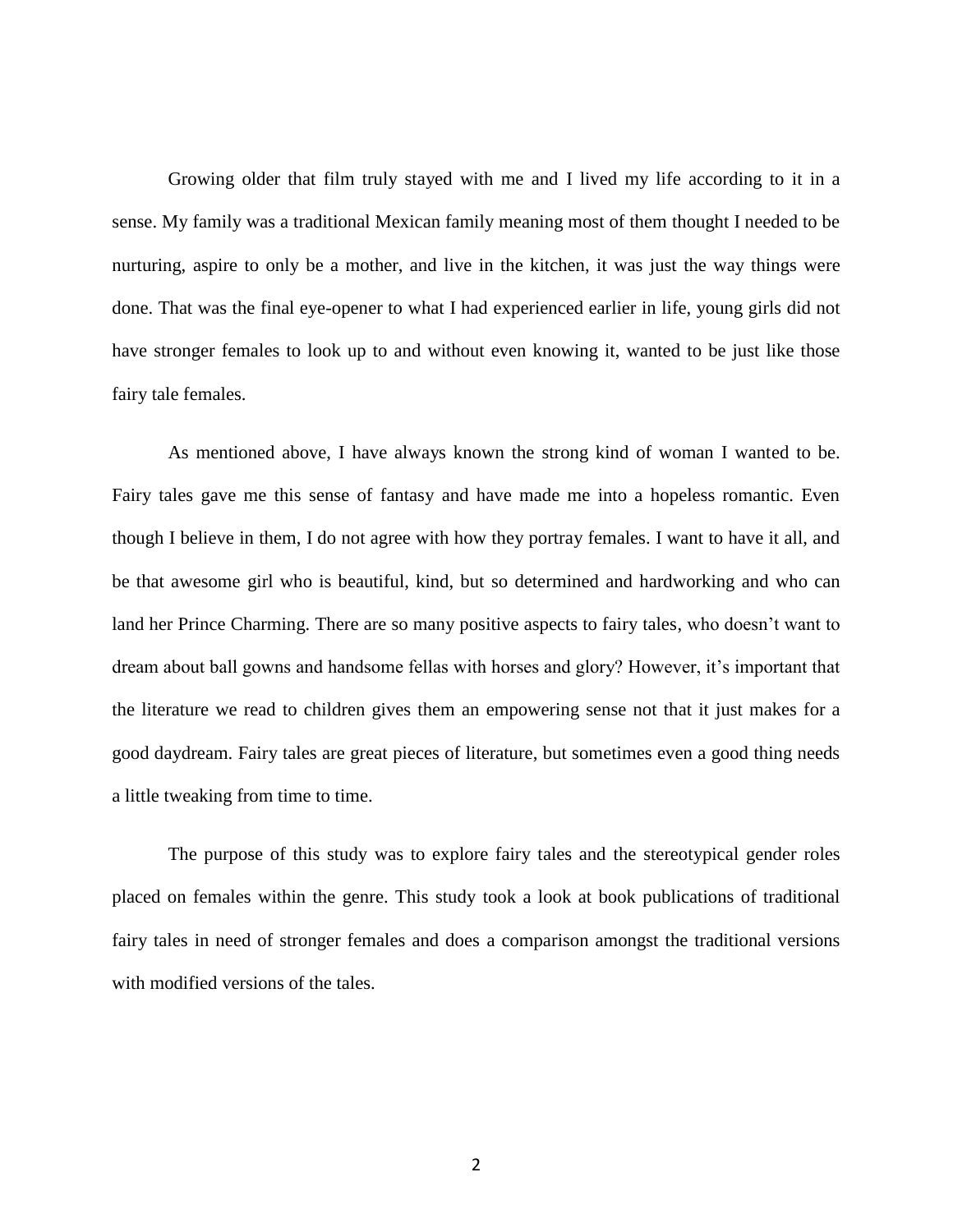## **CHAPTER TWO: LITERATURE REVIEW**

<span id="page-11-0"></span>Lawyers, doctors, teachers, mathematicians, scientists, writers and so forth are all occupations we wish our young females to attain one day. Being fearless, strong, independent, and confident is what we hope our young females will be. However, do these qualities present themselves in traditional fairy tales?

#### **The Background of Fairy Tales**

<span id="page-11-1"></span>In order to understand why it was that fairy tales have this desire need to portray women as damsels in distress and men as these gallant and strong heroes, it was best to start at the beginning. Therefore, I have included information to give readers background knowledge into fairy tales so that it may facilitate the digestion of the information within the thesis. Keeping that in mind, it was best to begin with the origins of fairy tales so that all viewpoints may be shown as well as to help understand the genre.

To begin, Jack Zipes, an author who devoted a book to the topic of fairy tales, stated that the true beginning of fairy tales began orally and there is no official record of when they began. In his 2012 book titled the "*Cultural Evolution of Storytelling and Fairy Tales*, he writes that

> "though it is impossible to trace the historical origins and evolution of fairy tales to a particular time and place, we do know that humans began telling tales as soon as they developed the capacity of speech. They may have even used sign language before speech originated to communicate vital information for adapting to their environment. Units of this information gradually formed the basis of narratives that enabled humans to learn about themselves and the worlds that they inhabited.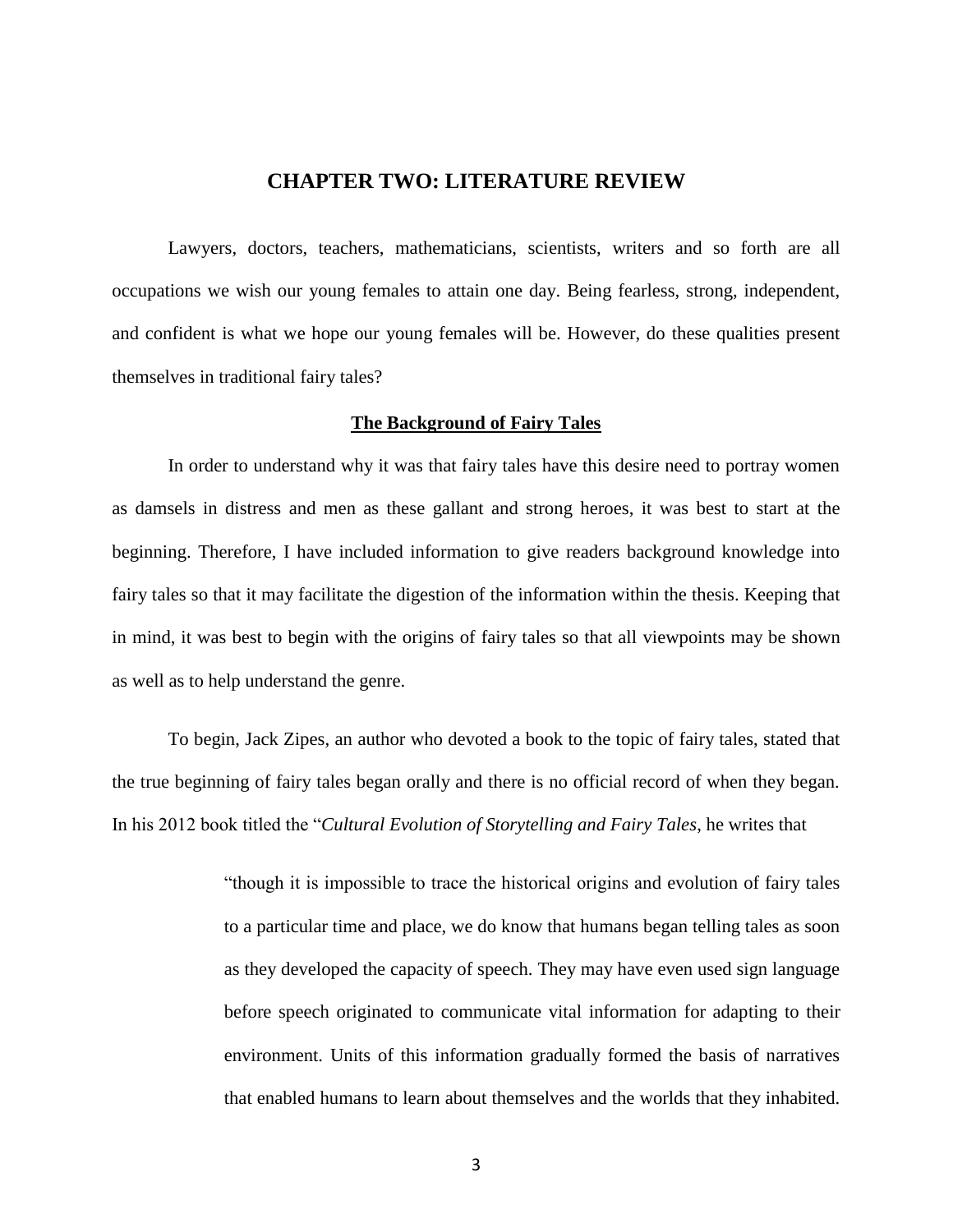Informative tales were not given titles. They were simply told to mark an occasion, set an example, warn about danger, procure food, or explain what seemed inexplicable. People told stories to communicate knowledge and experience in social contexts (Pg. 1)."

Zipes summed it up nicely in the fact that fairy tales really did stem from an oral tradition, but much of them were stories at first that taught life lessons. The genre can easily be seen as folklore due to the lessons and morals they present in them and vice versa, however fairy tales have that happy ending whereas the folktales may or may not depending on the nature of the moral. In fact, oral folktales truly began the genre of fairy tales, however, the reason they flourished decades later was due to a man named Charles Perrault.

Born in 1628, Perrault was a forerunner for the Enlightenment in Europe which was an era that was not accepting towards magic and fantasy, to say the least. The Enlightenment changed that mindset with plenty of hesitation, however, but it was devoted to thinking outside the box, to question things in the world around us. In fact, to light up this darker period of the world, Perrault published a book in 1697 titled *Tales of Mother Goose*. The title itself alluded to the fact that these tales had been oral traditions before anything else. This book was a collection of different fairy tales previously known to only be oral tales such as *Cinderella, Little Red Riding Hood, and Sleeping Beauty.* Little did Perrault know that he would become the father of fairy tales and be remembered long after his death simply for this book. He is credited with starting the genre of fairy tales and since then the genre has appealed to so many.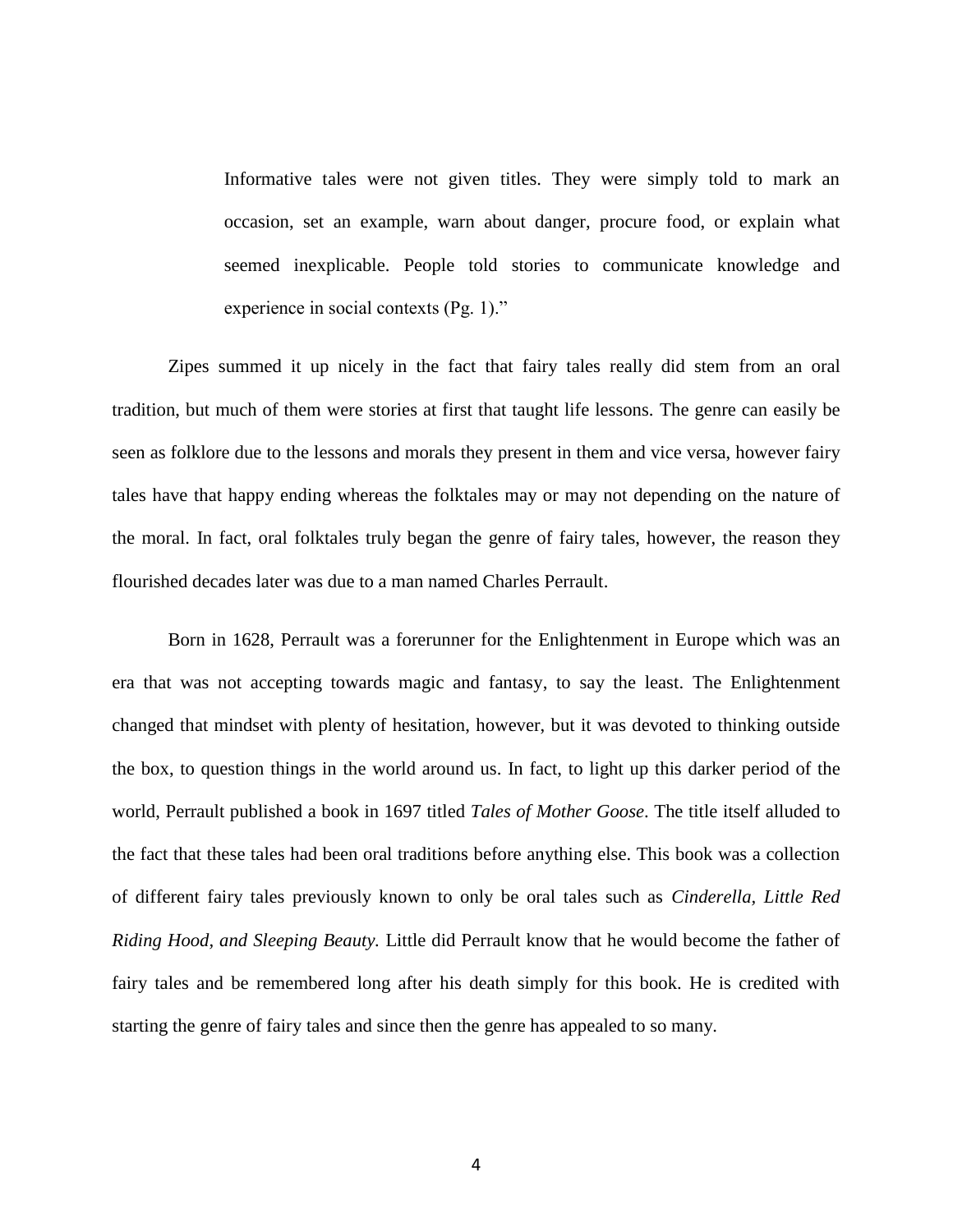Soon after, the explosion of fairy tales hit and in the early 1800s in Germany, the Grimm Brothers appeared.

"The romantic movement in Germany (a movement in the arts that favored a return to nature and a greater focus on national culture, especially folk tales) awakened the Germans' interest in the past of their own country. Although some work in the rediscovery and editing of medieval (from the Middle Ages, 500–1500) German literature had already been started in the eighteenth century, it was the poets and theorists of the next century who first focused national attention on the origins of German culture and literature. The Grimm brothers were the most important of these early language and folklore romantic historians (Gretsky, 2017)."

They are still present today in new modern forms of their tales including the *ABC Network hit Once Upon a Time.*

The final part of this trinity of great fairy tale writers is Hans Christian Anderson. In 1835 Anderson began to write fairy tales and from there the genre was strong and maintained its popularity. Fairy tales had caught the attention of everyone and from that point, different versions were created and translated, movies made, and thus this continuing obsession with them.

The writers, of course, are the ones who raised the genre from the ground up, but what has made these fairy tales last so long? After some research, many of the fairy tales as well as the earliest forms of them contained special elements to them. These elements include the following: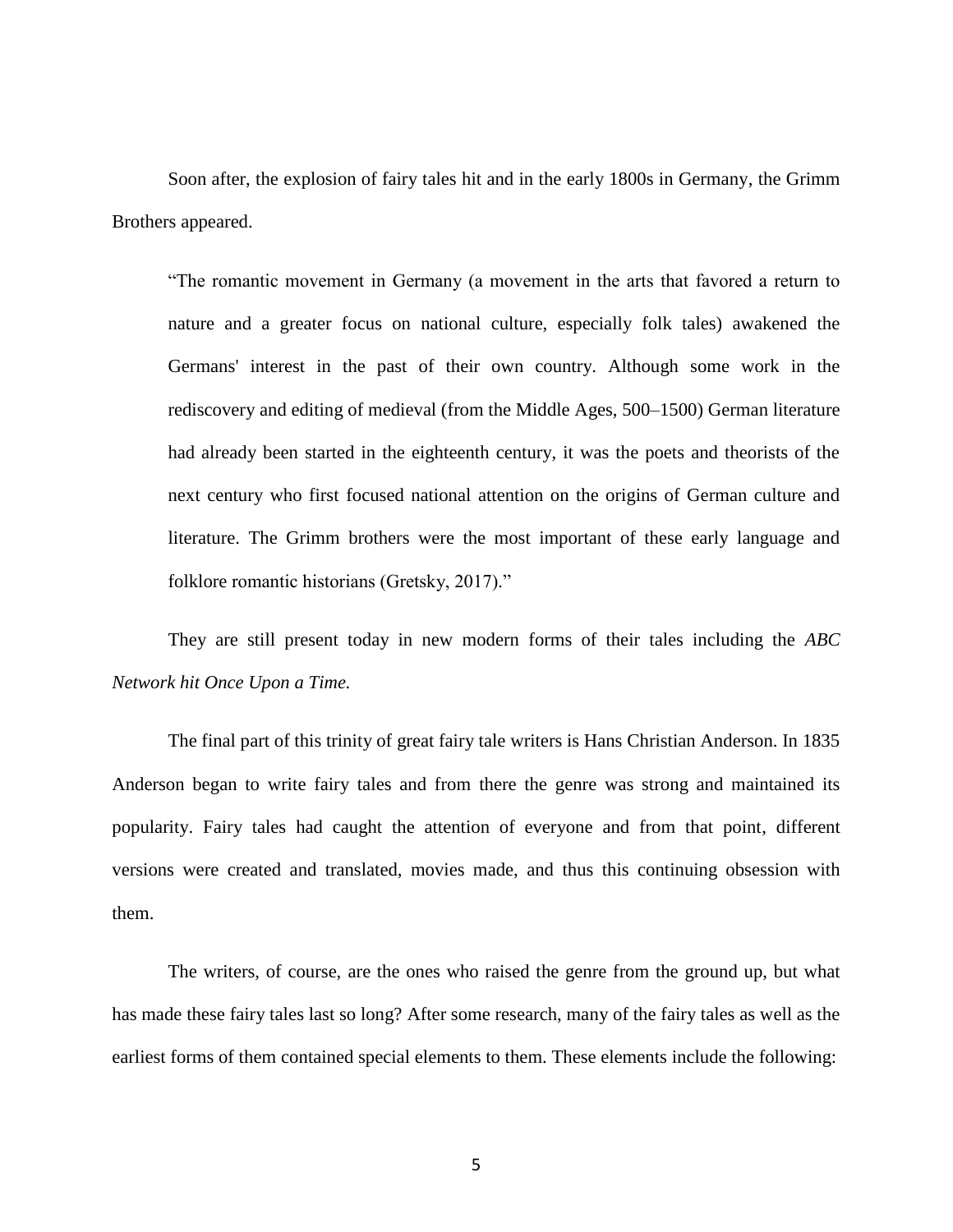*• Settings placed in the past*

*•The inclusion of fantasy, supernatural or make-believe aspects.*

*• Incorporation of clearly defined good and evil characters.*

*•The inclusion of magic elements such as people and animals.*

- *Inclusion of objects, people, or events in threes.*
- *The focus to be on a problem or conflict in need of resolution.*
- *Contains a happy ending based on the resolution of the conflict or problem.*
- *Usually, teaches a lesson or demonstrates values important to the culture.*

The above list of fairy tale qualities sums up the criteria needed to make a fairy tale but to also have the fairy tale be attractive to the audience in question. The above qualities make fairy tales continue throughout time. These qualities stem from the original tales themselves and due to those qualities, the genre has continued to present day. Fairy tales have the positive ending and in our world, it is needed especially for children. It is important that they see the positive outcome and these tales are the perfect way to show it which is why the genre is used to exemplify this. However. the question now is how much do we actually depend on these tales? Or how much should we depend on these tales?

#### **Definitions of Gender Roles and Stereotypes**

<span id="page-14-0"></span>The question that drove this thesis in the first place was why are our beloved fairy tales portraying females in such a weak sense? Based on the background information of fairy tales, it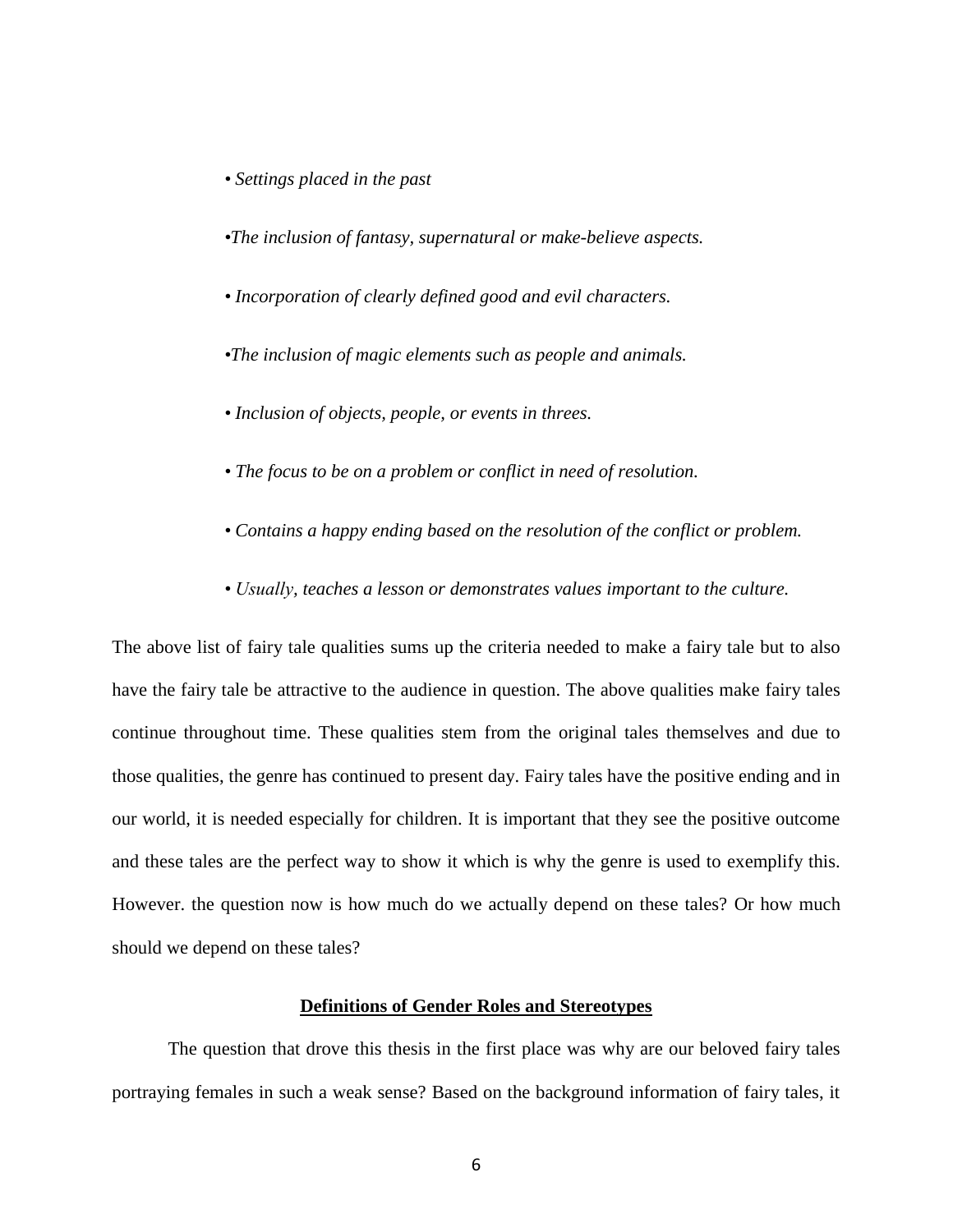seems as though before our time and when these oral tales started, they were portrayed this way because of traditional gender roles within those societies. During those time periods women being household maids, cooks, seamstresses, and family caretakers were normal; it didn't seem weak, and it was how things were done. If people did not adhere to those social rules, they were shunned and looked at as unfavorable. For example, in the original telling of Beauty and the Beast, Belle is not a traditional princess type of girl and with all her reading it's absolutely socially upsetting. Today she would be admired, but that was not the case in those times. This study is looking for those stronger females, but to understand the study some terminology needs to be adhered to such as what the terms gender role and stereotypes truly mean. Therefore, I have gone ahead and defined the terms accordingly in order to help the reader understand exactly the target issue in this thesis.

To start, according to the Oxford dictionary, gender roles are defined as the role or behavior learned by a person as appropriate to their gender, determined by the social and cultural norms within the society. It is 2017 and we still hold onto some of these norms in terms of not paying women the same, expecting them to do motherly deeds, etc. However, this thesis did not aim to badger people on their views and what they consider normal, nor was it an attack on males and their character, it was simply an exploration into why we don't see stronger female characters in the genre.

Gender roles in children's literature genres became an important issue around 1970 and the 80s, with many claims saying that there were sexist remarks and negative portrayals of females and nevertheless in Newbery Award winners (Powell 1998). As the years go by, there is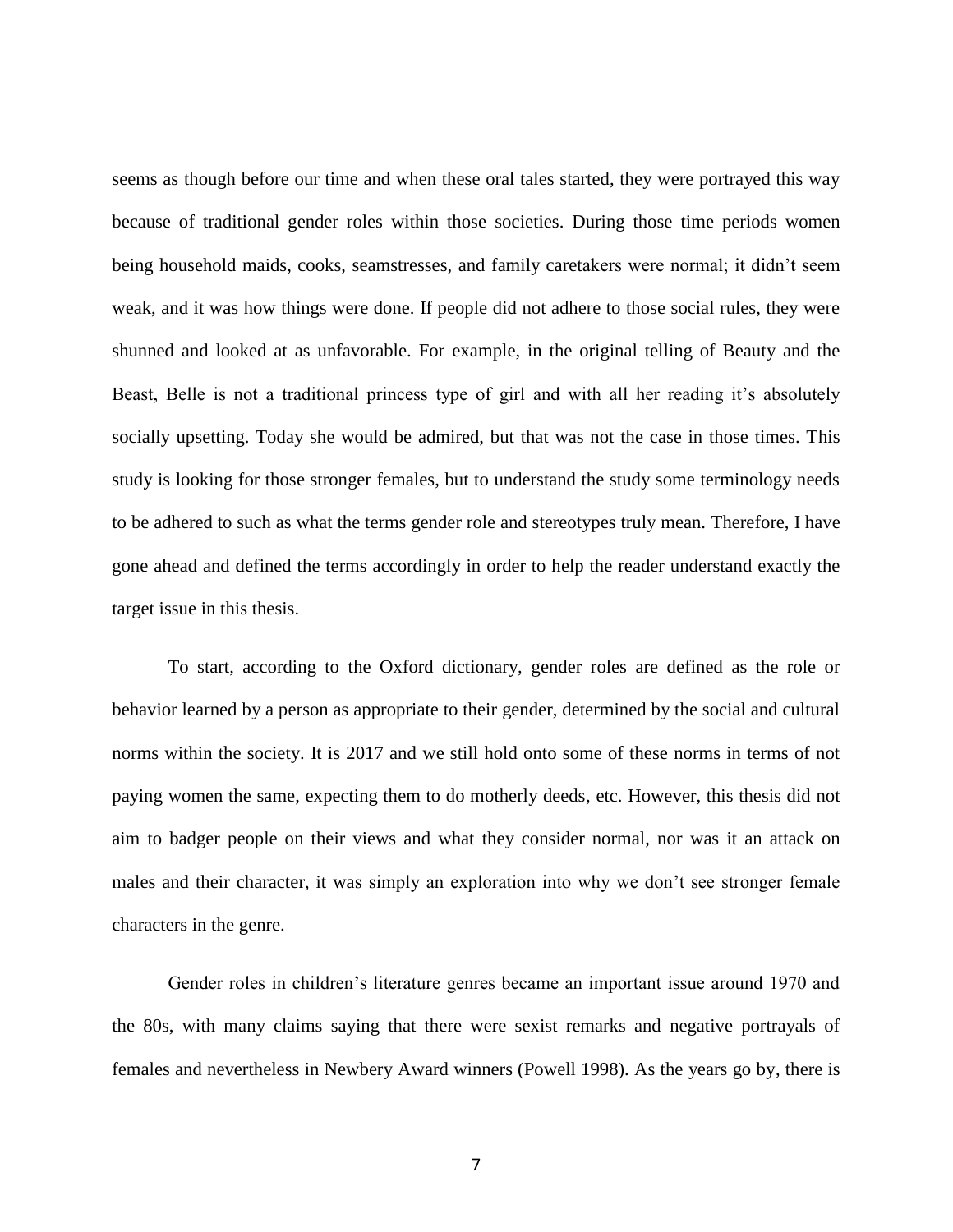still this issue within books. A quick look into the original tale of Cinderella by the brothers Grimm is evidence of previous gender roles that have prevailed today. The stepsisters in this story are shallow, mean, money hungry, and willing to do anything to land a man who is strong and good looking. It shows that women care more about appearances than what is on the inside, as well as sends a message that girls need to wait for some Prince Charming to save them from the evils of life or to elevate their status.

Why care so much about gender roles in children's literature is perhaps the thought running through the many minds who will read this, and the answer is quite simple. Students of all ages in schools will be taught gender stereotypes from the books they will be read, the books parents will read them, and from society as a whole. Gender roles are established very early in a child's life. In fact, it has been determined that most children are able to identify themselves as either a boy or a girl by the age of three. While there is no definitive evidence that children's literature is a major factor in how gender roles are assigned and stereotyped, the importance of the messages in said works cannot be denied. When it comes to children's literature, much of these stereotypical gender roles are just beginning to come under fire and for good reason; "leading ladies have tendencies to be mild mannered, submissive and worst of all: damsels in distress in these fairy tale stories (Heinsz 2017)." We still have a long way to go when it comes to teaching individuality in children and the disregarding of stereotypes.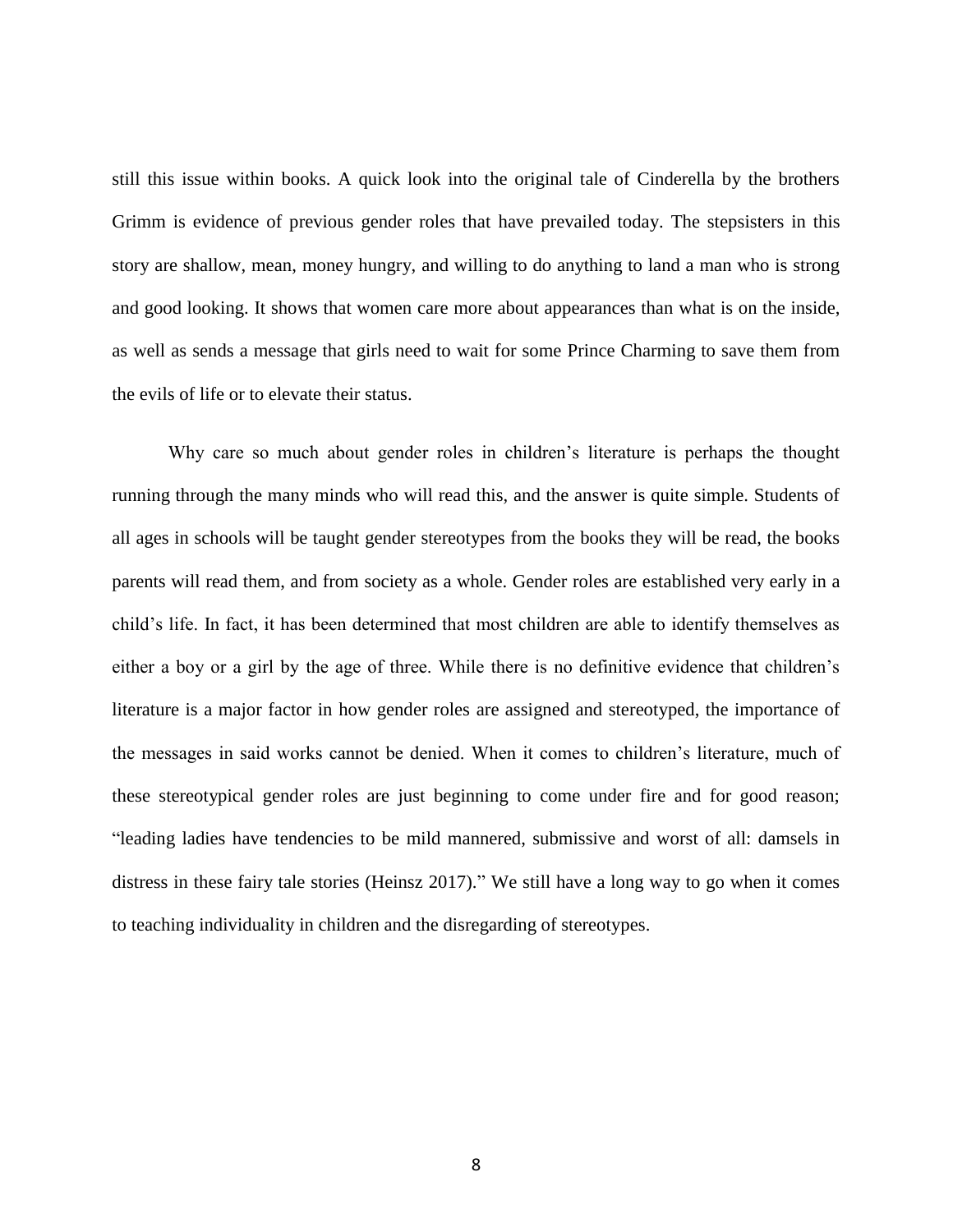#### **Studies of Fairy Tales and Gender Roles Within Them**

<span id="page-17-0"></span>In order to pursue the thought behind this thesis, it was evident that I need to find other studies that could help guide this thesis and take its own spin. There were plenty of studies much like this one, and each conveyed the same type of unfairness among the genders. This showed that there is evidence beyond what could have been imagined, this is an issue popping up due to the dynamics of the world as compared to past decades. These studies contributed to my understanding and I felt necessary to include in order to benefit the reader in terms of gathering more insight into the issue at hand.

To begin, in a 2012 study conducted by Aleah Steinzeg, interviews were conducted based off of both men and women and their thoughts on both femininity and what fairy tales made them expect out of the opposite gender as well themselves. One of the men in the interviews, when asked about femininity, replied as follows:

*"Feminine means like the opposite of masculine. [Masculine means] you can fend for yourself, you can do it all for other people. And feminine, you have to have someone do it for you. You need help with stuff."*

Taking the year this was done in mind; the concerning factor is that this is the mindset of many younger people and our society in general as well. In fairy tales, there are these underlying messages such as in Cinderella who is much like the quoted interview response. She waited for someone, she was dependent and without Prince Charming, she would never have stood up for herself or anything. As for the stepsisters, they are portrayed as snotty spoiled children which is not much better than a damsel in distress. Much of the fairytale genre results in a heroine who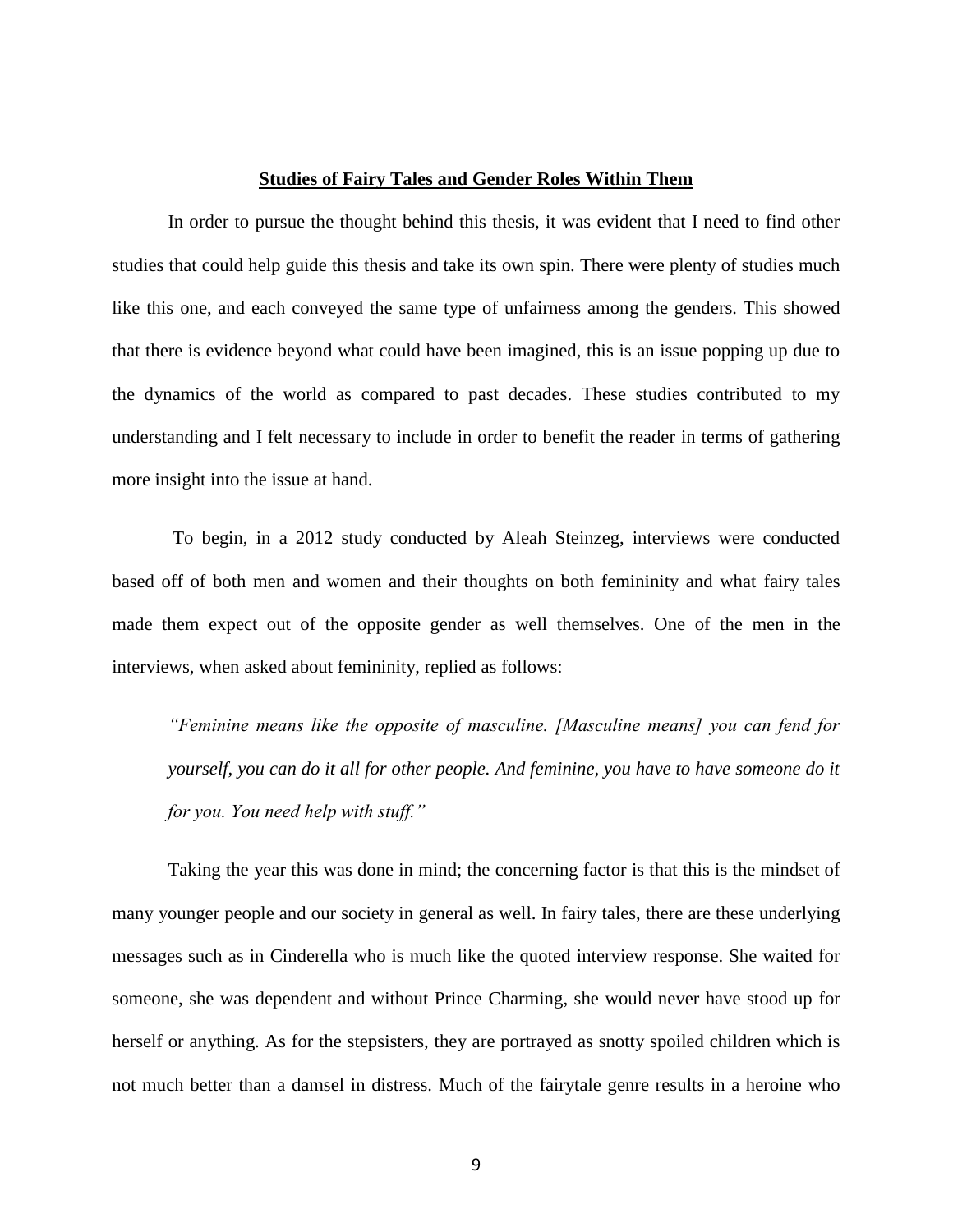less than heroic. The men save the day, the women stand by and then there is a happily ever after. This is a current issue as evident in a study done by Amanda Schnibben in 2014. In her study, she found that fairy tales had both good and bad manifestations that could progress.

> "As stated above, previous research has shown that the impact of fairy-tale imagery on female emotional development can involve both positive and negative manifestations (von Franz, 1996). For example, if the fairy-tale imagery evokes a positive memory or fantasy for the female, this may result in contributing to a healthy sense of self. On the other hand, if the fairy-tale imagery is negative, the manifestation may be shown by negative behaviors such as gossiping, spreading rumors, or cheating on a significant other. Striving for a "happily-ever-after" and the perfect prince is not just a myth, but could lead to skewed thinking when it comes to a female's intimate relationships (von Franz, 1996). Women may develop faulty thinking and unrealistic expectations based upon a myth that is amplified within a fantastical story such as a princess receiving a grand love and a life that is happily-ever-after. Day by day, the life after the fairy-tale is not viewed or perceived from a mature perspective. A woman may enter a relationship expecting that all romantic love is supposed to be perfect, when in reality there are many imperfections within any relationship. This is where the female's skewed thinking could manifest."

After conducting some more research, it is clear that fairy tales and their genre, as well as characteristics, may not have all the effect in the world immediately but over time depending on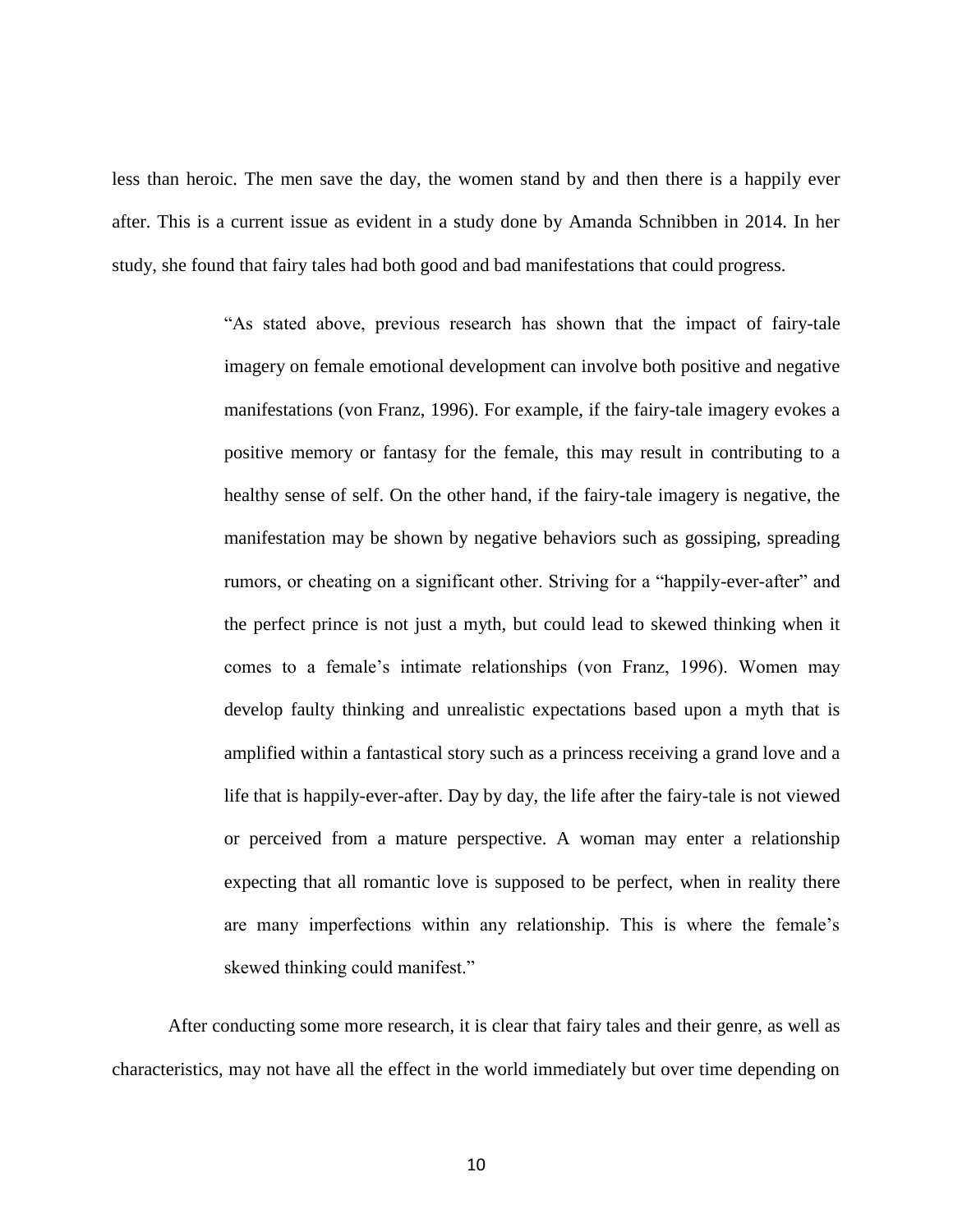how a person interprets and processes these stories that it could lead to more stereotypes and prevalence of gender roles.

In fact, a study done by Kate Paterson on children in schools using the books *Paper Bag Princess* and *The Three Little Bears* shows this innate sense of how children will simply develop these mindsets of what each gender should be like. Paterson gave the students the opportunity to do reader's theater, a form of reading instruction where the students can practice their fluency as they read a script or book in a play fashion. She assigned the girls the parts spoken by girls and the boys the parts spoken by boys. This seemed to go smoothly and then Paterson changed the game by giving a girl the script of the prince and the boy and script for the princess. This caused an imbalance and the little boy could not acknowledge that this girl was going to play a boy. When the teacher doing this for Paterson asked if the prince was ready, she said he and the boy corrected her saying that *she* was ready. The girls pretend to act like a boy and the boys made sure to make stereotypical hand movements and incline their voices to a high pitch sound. The students had ultimately decided that they knew what made a boy and what made a girl and that could not be changed. This shows that these behaviors are learned, they are influences which makes the point of changing the way we view females in fairy tales so much stronger.

There are countless other studies that have been performed on this topic or related to this topic in some sort, which only proves this is an issue and worth looking into. As an educator, we always have to strive for equality. These days we shove girls into doing science and we make it a big deal to include all genders and races. However, our literature is not doing the same, genders are not equal and there are underlying messages that really stick with girls and boys. Fairy tales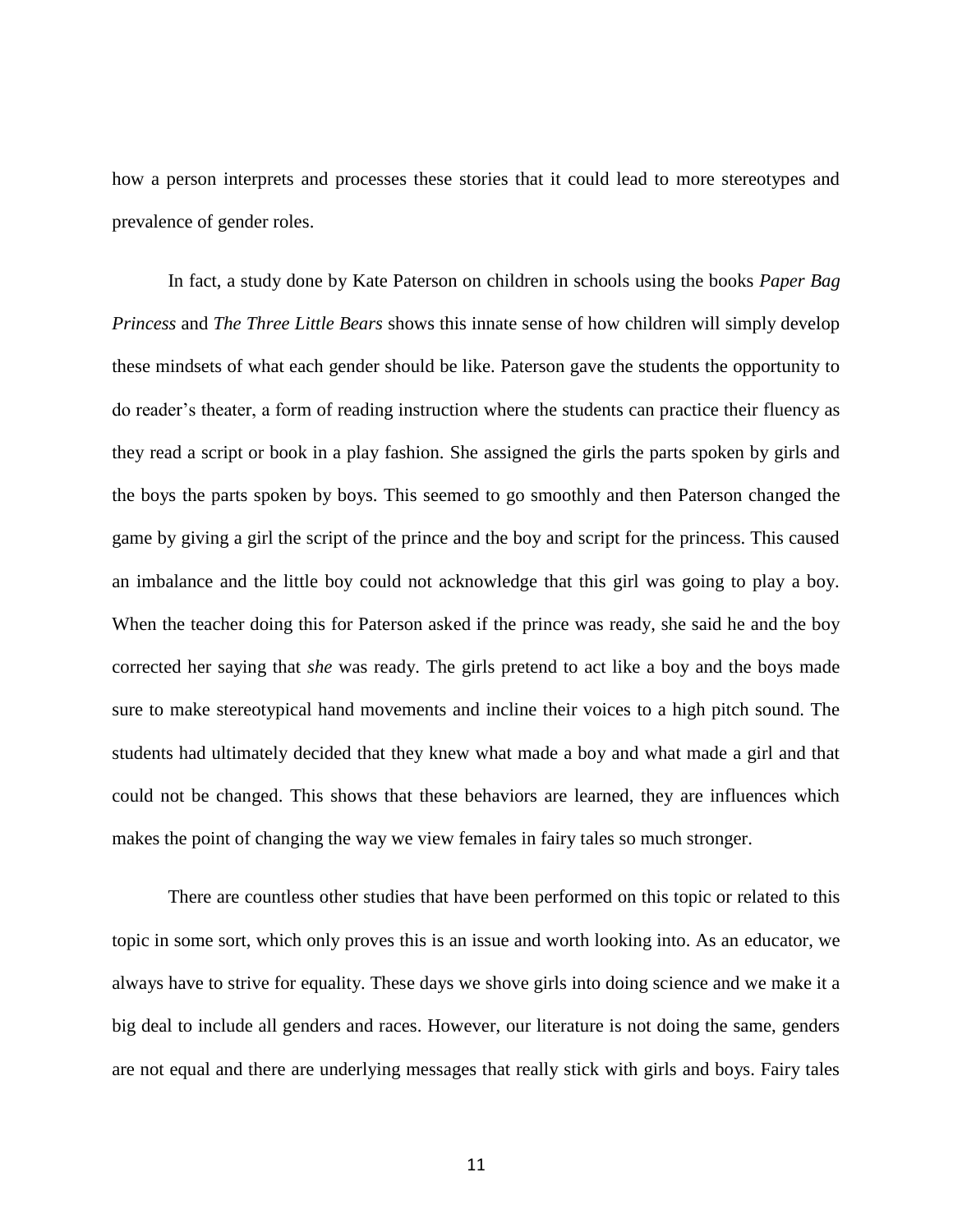may not explicitly say that women need to be a certain way and that men need to be a certain way, but if there are countless fairy tales and books always portraying women in a particular light then it's only natural for children to believe them and that is what the issue really is. It is that we are continuing this cycle of societal gender stereotyping and that we need to look at literature differently and make those stronger characters in order to begin changing these dynamics.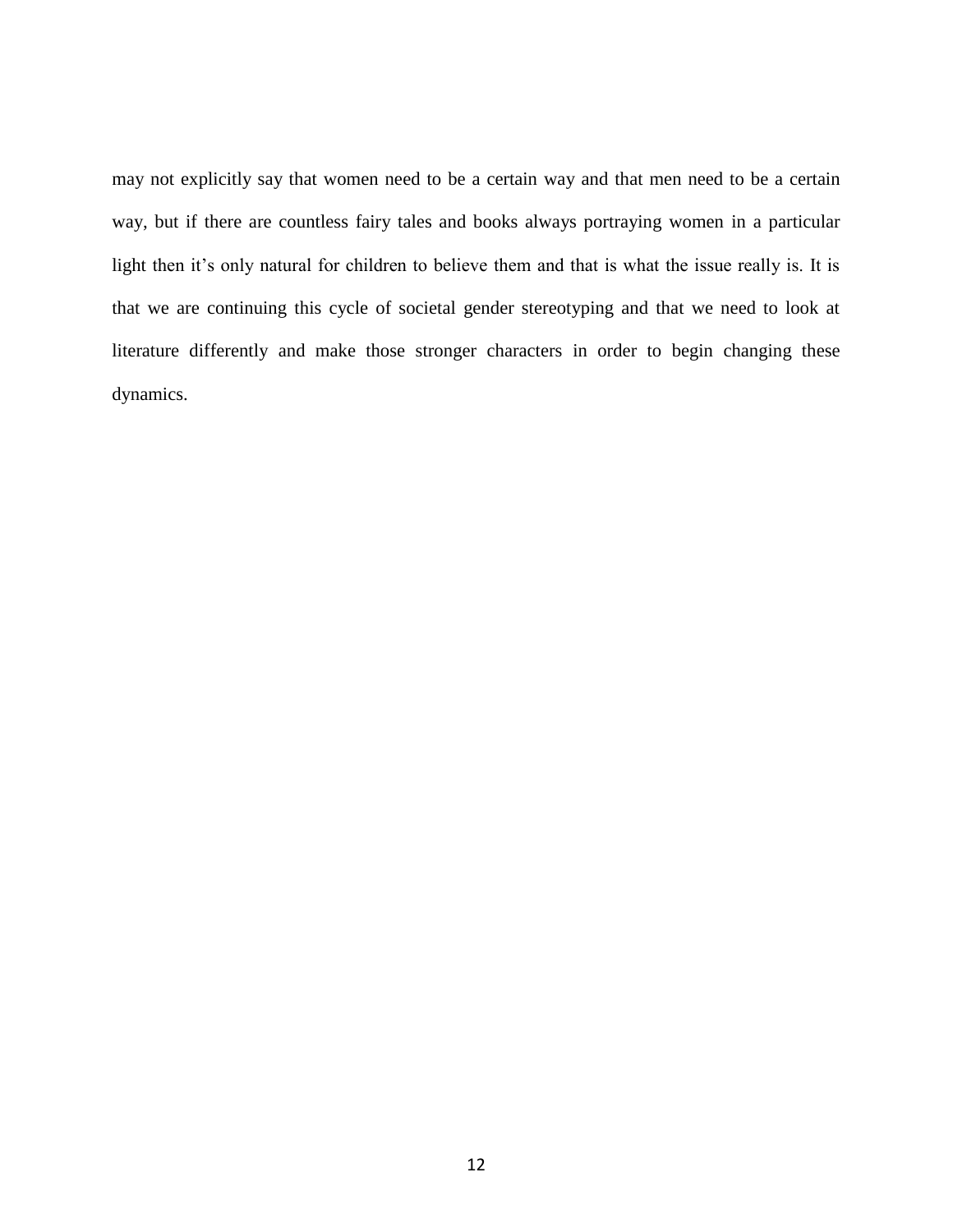## **CHAPTER 3: METHODOLOGY**

<span id="page-21-0"></span>This chapter will provide information pertaining to the design and facilitation of the fairy tale analysis and comparisons. An explanation of the study will also be given in this chapter including the narrowing down of the focus group of fairy tales and modern tales. An explanation of the qualities I used to compare the modern and traditional tales will be given as well as an explanation of the data charts used to facilitate this study. An explanation of the modern tales will be given as well as how they were chosen in order to complete this study.

#### **Tales of Focus**

<span id="page-21-1"></span>Due to the overwhelming amount of folklore and fairy tales that there are in the world of children's literature, I chose four distinct modern retellings of the traditional fairy tales that are most common in Northern America. Fairy tales come in many forms as well such as versions in different languages, and versions in general terms of how they are told. These books I researched in order to find good quality texts that were reliable in terms of showing characteristics missing from traditional tales as well as those that would provide an authentic experience to the reader at all levels of development and reading development. There was a need personally to not just choose random retellings, but rather to choose books students would see outside of the classroom, books they could pick up that would suit their developing needs. Therefore, I have chosen the following books to compare with the traditional tellings of the fairy tales.

- *The Wide Awake Princess* by E.D Baker (2010)
- *The Princess Knight* by Cornelia Funke (2004)
- *The Paper Bag Princess* by Robert Munsch (1980)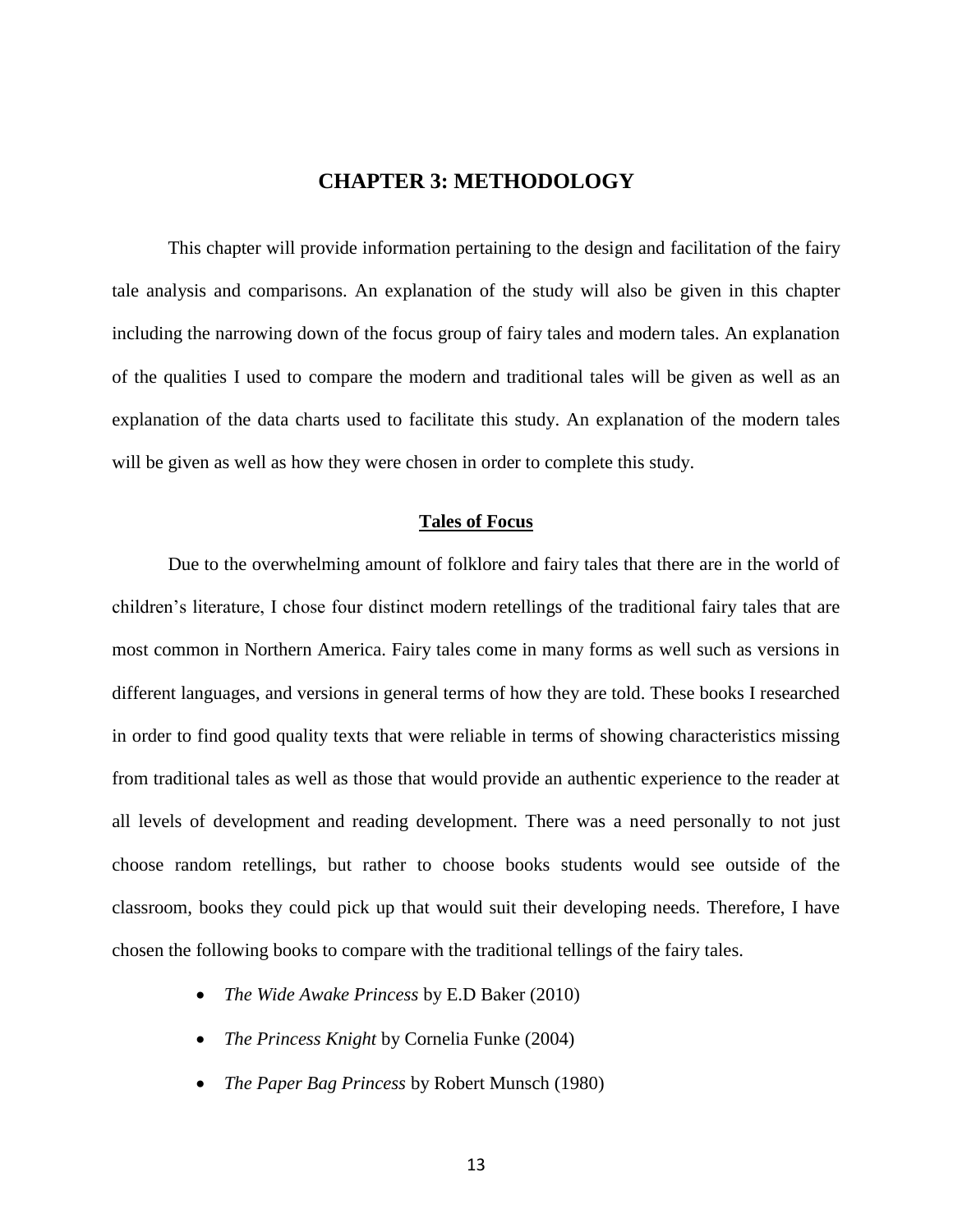• *The Runaway Princess* by Kate Coombs (2006)

#### **Traditional Tales**

<span id="page-22-0"></span>As mentioned above, choosing fairy tales and folklore proved daunting due to the number of versions these tales come in. In terms of traditional tales, I purposely chose tales that were more geared towards western cultures that had a set beginning and end to them for the most part. As I looked through fairy tales to include with this study I also wanted to pick quality tales to focus in on, therefore, I chose to use only one author to have a standard to actually compare these new tales to. The Brothers Grimm have a specific language on their own that they use in their tales as well as a style and they were examples of the traditional values in society in their time period. The following tales were chosen out of popularity, but also relevance in terms of showing the evidence of gender stereotyping within the tales themselves:

- *Little Snow White* by Brothers Grimm (1812)
- *Little Briar Rose* by Brothers Grimm (1812)
- *Cinderella* by Brothers Grimm (1812)

#### **Qualities of Females Within the Texts in Need of Revision**

<span id="page-22-1"></span>In order to be able to compare and analyze each fairy tale, there needed to be criteria for proving the lack of strong female characters in fairy tales. As I read the books there seemed to be four qualities that strongly presented themselves in the modern tales as well as four that were present within the traditional tales. The modern tales such as the book *Wide Awake Princess* stress these qualities by showing a princess without the qualities and the traditional tales show females with these qualities thus showing the imbalance. These four criteria points included beauty, assertiveness, naivety, and heroism. Within the four criteria points there were of course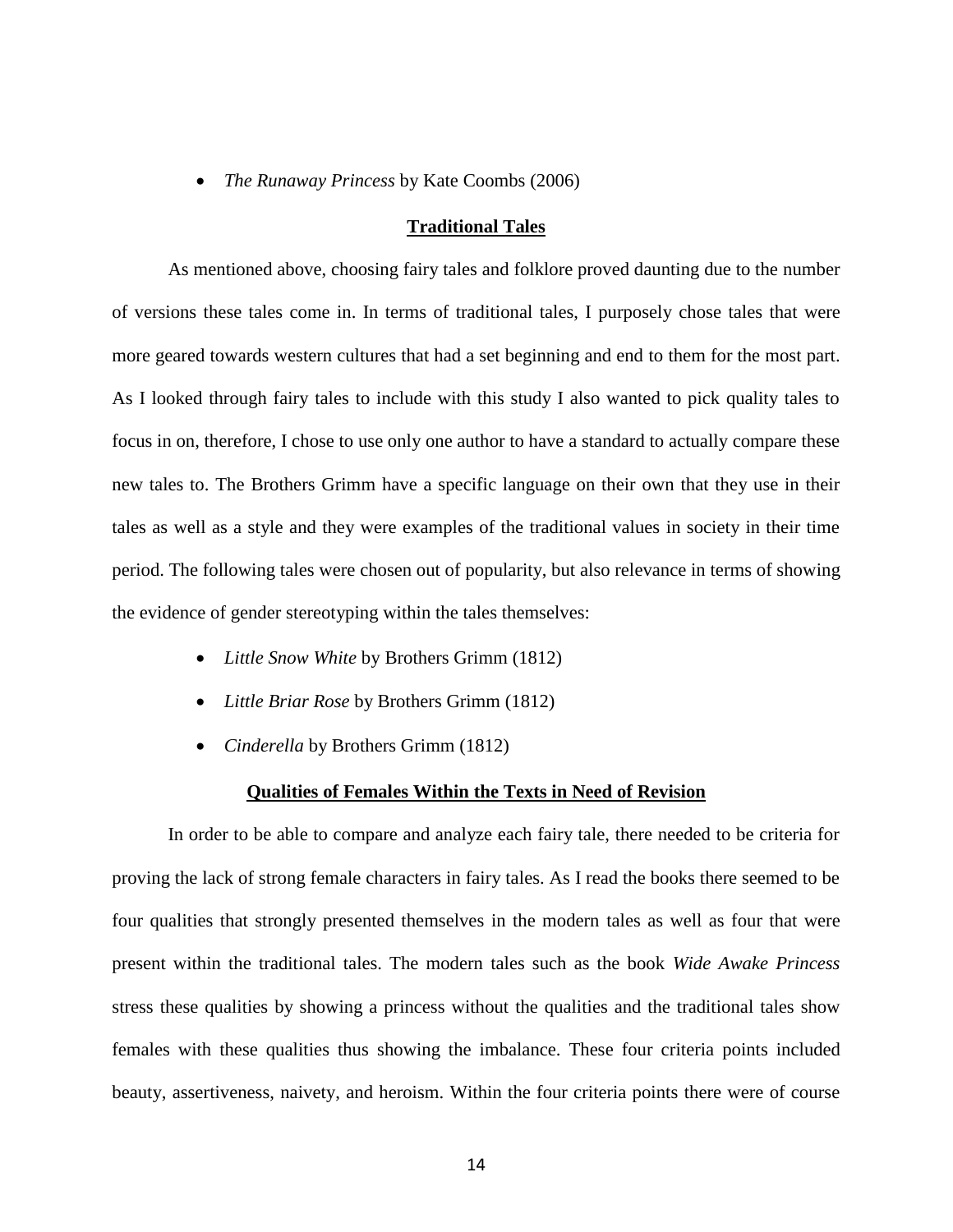the contradicting evidence within the tales of non-beauty, un-naïve or knowledgeable, nonassertive or passive as well as timidity rather than heroism.

#### **Definitions of Criteria for Comparison**

<span id="page-23-0"></span>Beauty in this instance of comparing fairy tales means that the princess typically has to have some type of magical beauty. The princesses, as well as the princes, are usually described to have perfect features, dimensions, great hair, great smiles, and so on. They are considered the most beautiful of all people and the princes 'search for beauty in their future marriage partner. This creates the stigma to young females that beauty is the sole reason someone would look in their direction and that without it, they won't amount to much.

Assertiveness in this reference means that the princesses do not talk loudly or shout, they do not anger with the villain, they do not advocate for themselves or what they feel in a situation. The princesses know they must wait for their prince, that they must obey the commands of others, and that they must respect the decisions made for them and so forth.

Naivety for this purpose of study means that the females within this genre tend to have a misrepresentation of the world and believe in only the good and are unaware of the pressures of life. The females tend to trust very easily and believe what they are told. Thus, this was a category that needed to be addressed in order to accurately compare modern tales and traditional tales to one another.

The final criteria for this study was heroism. It seems the hero in every story is the man and any act the female may do is overlooked and shadowed by the male in the story. The female is not portrayed as the hero in almost every circumstance and it seems unlikely that the females would ever be capable of such heroic acts.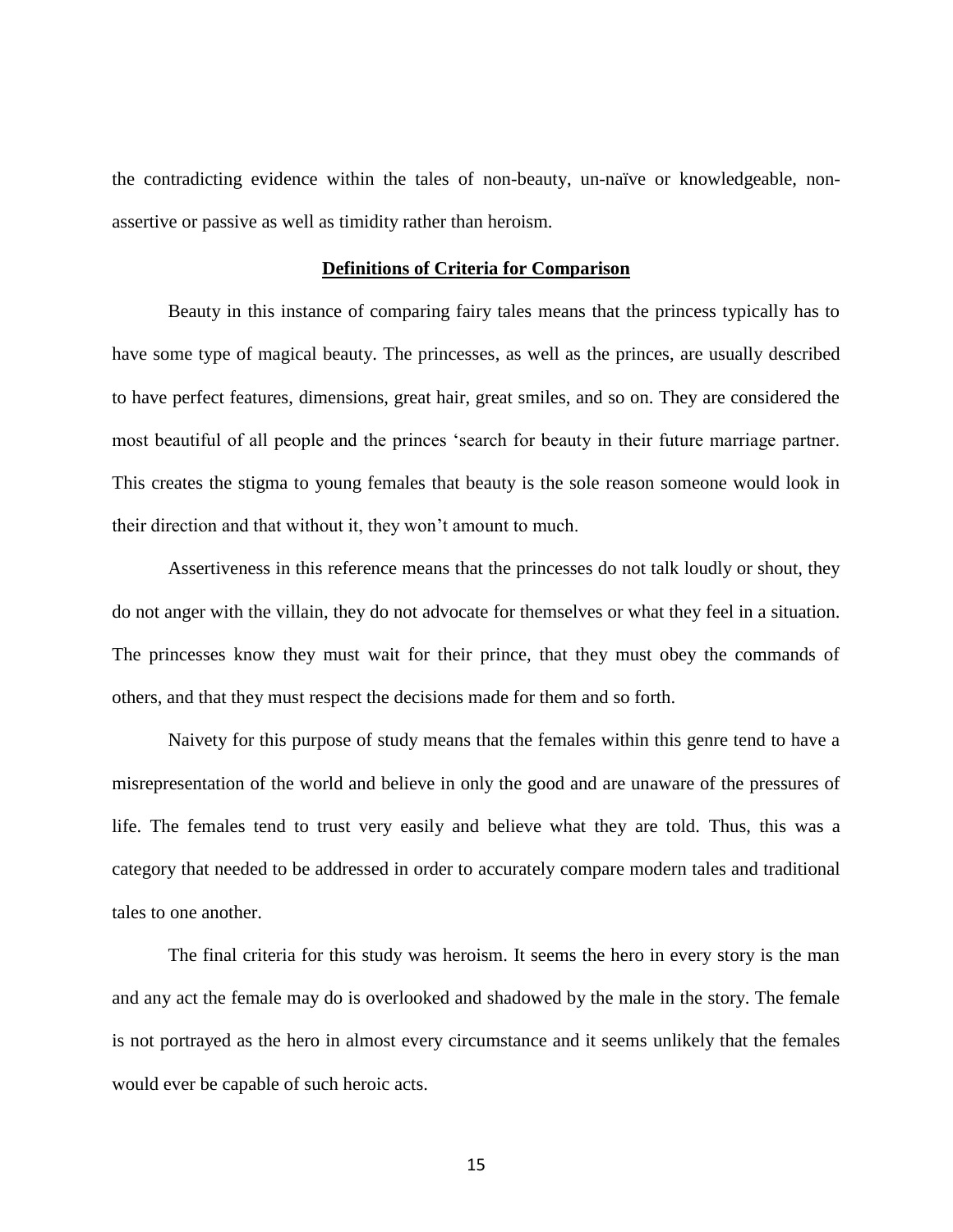#### **Data Charts**

<span id="page-24-0"></span>In order keep the criterion for each tale both traditional and modern, I created a chart to use as quick references as well as to summarize the results of the study. The data collection chart provides supportive information on each tale in order to better understand the comparison amongst traditional and modern tales. The chart is a tool that houses the individual results for each book or tale in order to have a reference guide of information and it was simply for comparison purposes. The chart includes the summary of the books in order to provide insight into the books for the reader who may or may not be familiar with the texts. It includes the characteristics of the females present and provides a score of the strength the female is given within the tale.

The scaling is based on a number system score of one to four and measures the total strength of each female by giving an average score of all the criterion measured which is beauty, naivety, assertiveness and heroism. This provides the reader a way to understand why or why not the tale is acceptable in terms of female strength or whether it falls short of including strong female characters.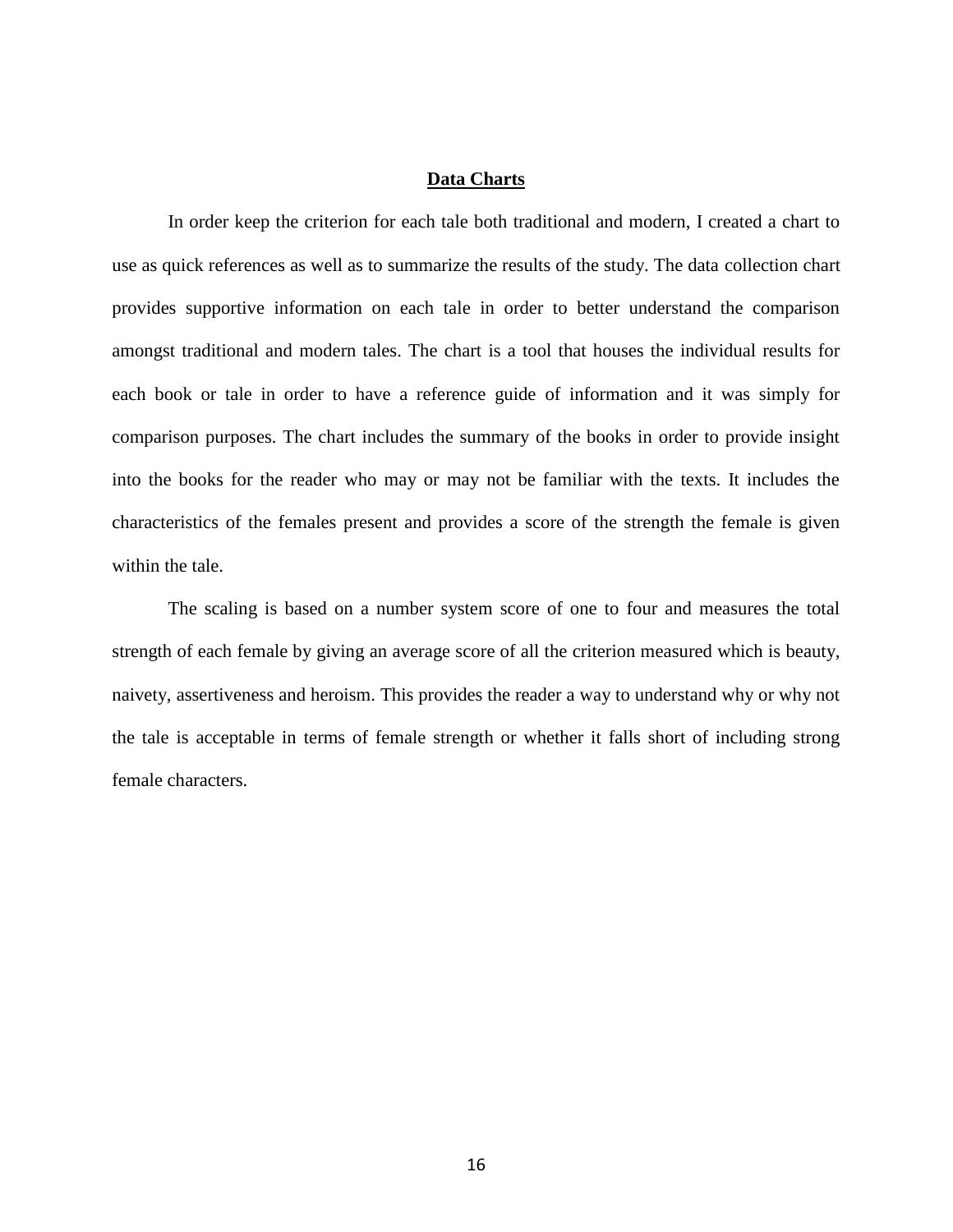#### **Process of Evaluation**

<span id="page-25-0"></span>In order to come to the conclusions of what criteria would be the most valid for this thesis, it required evaluating each text and finding the specific pinpoints to be able to make those points of comparisons.

I began by searching for quality texts that provided a genuine example of feminine downfalls. *The Paper Bag Princess* was the first one that came to mind simply because of its genuine revolt against the typical female in a fairy tale. I began by looking for feministic characteristics such as beauty, intelligence, and romantic endeavors as well as those who took charge in scenarios. From there I sought help in looking for titles related to *The Paper Bag Princess.* Databases, as well as local librarians, were able to help search for those related books.

As I found quite a few titles with the feministic attributes, I needed to search for authentic examples of fairy tales. They needed to be fairy tales that would be seen both in school and out of school and at a high volume-tales that are popular. As I looked through fairy tales I evaluated them by their popularity in modern society and the above-mentioned criterion. Each fairy tale was evaluated for their main character's feminine characteristics of beauty, assertiveness, naivety, and heroism. I gave each category a rating of one to four. The ratings were determined as follows:

- 0=Never demonstrated
- $\bullet$  1 = Rarely demonstrated the characteristic
- 2=Seldom demonstrates the specific characteristic
- 3=Demonstrates this characteristic most of the time
- 4=Consistently demonstrates the characteristic

17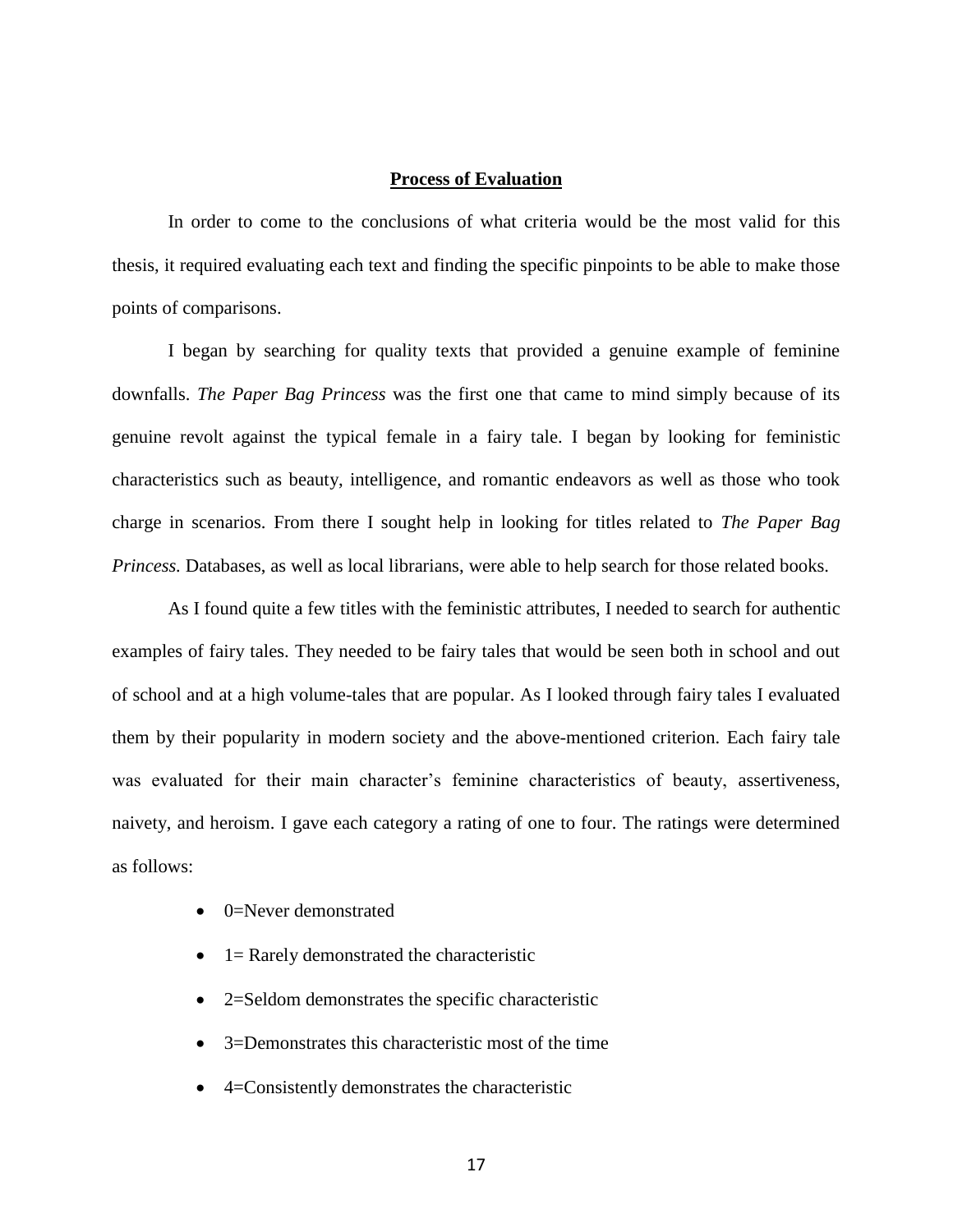Upon completion of each analysis for each female, I determined whether the fairy tales possessed any strong females within their story and if they did why they were portrayed that way. Of course, it was expected that not every fairy tale has a strong female character, nor did I truly think traditional fairy tales would exhibit many of these qualities in their females because I sought to prove that they wouldn't. For sake of keeping track of information, I collected the data on the data sheet which I included in APPENDIX A. Each sheet should provide the title, date, author, and a short summary as well as the criterion in order to familiarize the reader with the specific tales and books chosen in this study.

In order for this study to be effective, I knew I would have to limit myself to a certain amount books because there are countless books that are in the genre. I encountered so many tales in my initial round of research that I needed to limit the number of tales to analyze to a manageable and concise amount. Otherwise this thesis could become a long list of fairy tales and ratings of their females. I wanted to be able to really compare both traditional and modern tales so I chose a small amount of both. Finding each tale and book was a process, I researched modern tales that were out there and then previewed each one trying to find evidence that would be relevant using the criteria mentioned earlier. I wrote out each book and their qualities onto a list narrowing down each one to find the prime examples that would be useful; This was repeated for the traditional tales and as a whole both the modern and traditional tales were found based on the stories being similar to one another. I wanted to find stories that were related to another in order to be able to show that contradictory evidence, for example, *The Wide Awake Princess* was similar to *Little Briar Rose.* Each book was evaluated as explained above, and each book was able to be compared to a modern tale. That is, the traditional tale could not be just a fairy tale; it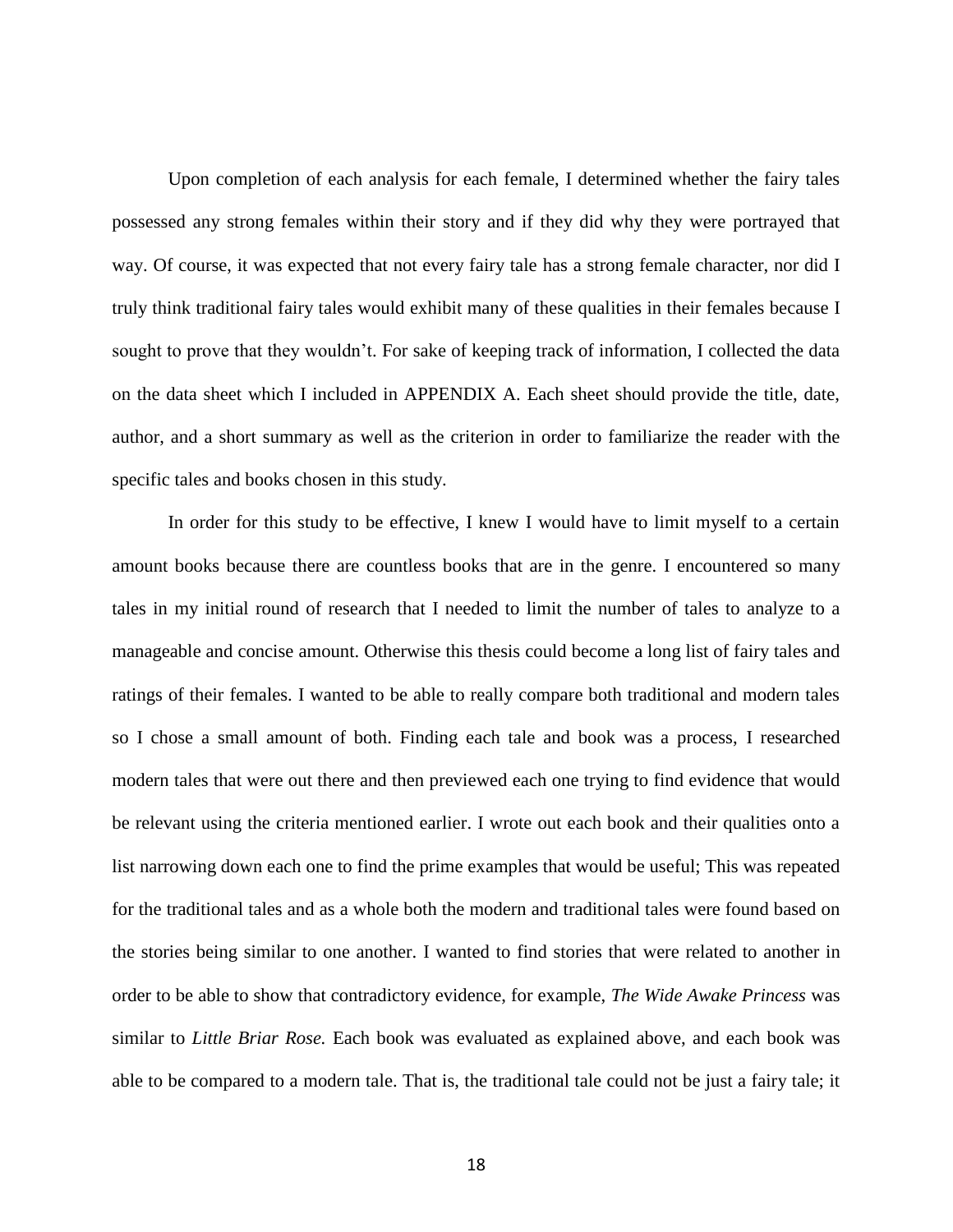needed to be related to a modern fairy tale in some sense or show evidence of having a strong female.

#### **Re-Envisioning a Tale**

<span id="page-27-0"></span>After conducting research on these fairy tales, I decided to include one of my own that will be pursued in the future. To culminate my research into a smaller project, I created a short story to include the elements lacking in many females within our fairy tales and in some cases other types of literature. However, the focus is on fairy tales and therefore, I wrote a short story with the spin-off of *Cinderella* by the Grimm Brothers. I wanted to create a tale that not only included the elements of what I had been researching, but that also played to current society in terms of feminism and include modern elements within the story.

In order to create the characters and story itself, I did research to find powerful names for women as well as men and included characteristics both from the common tales and the modern ones. I wanted to keep some stock characters and therefore included those as well as reenvisioned characters.

The story focuses in on a young fourteen-year-old girl named Audra. She was dropped into the world of Princesses and Princes when she was just a baby-quite literally. Audra was left on the doorstep of the king when she was two months old by her birth mother. The king took her in and raised her as his own. He never married because he said she was enough, but soon enough there was Lucinda-the wicked stepmother! Lucinda finds ways to manipulate the king into making things difficult for Audra and relatively dreamlike for her two daughters Marigold and Seraphina. Audra hates her stepsisters and mother and finds comfort in her best friend Isadora.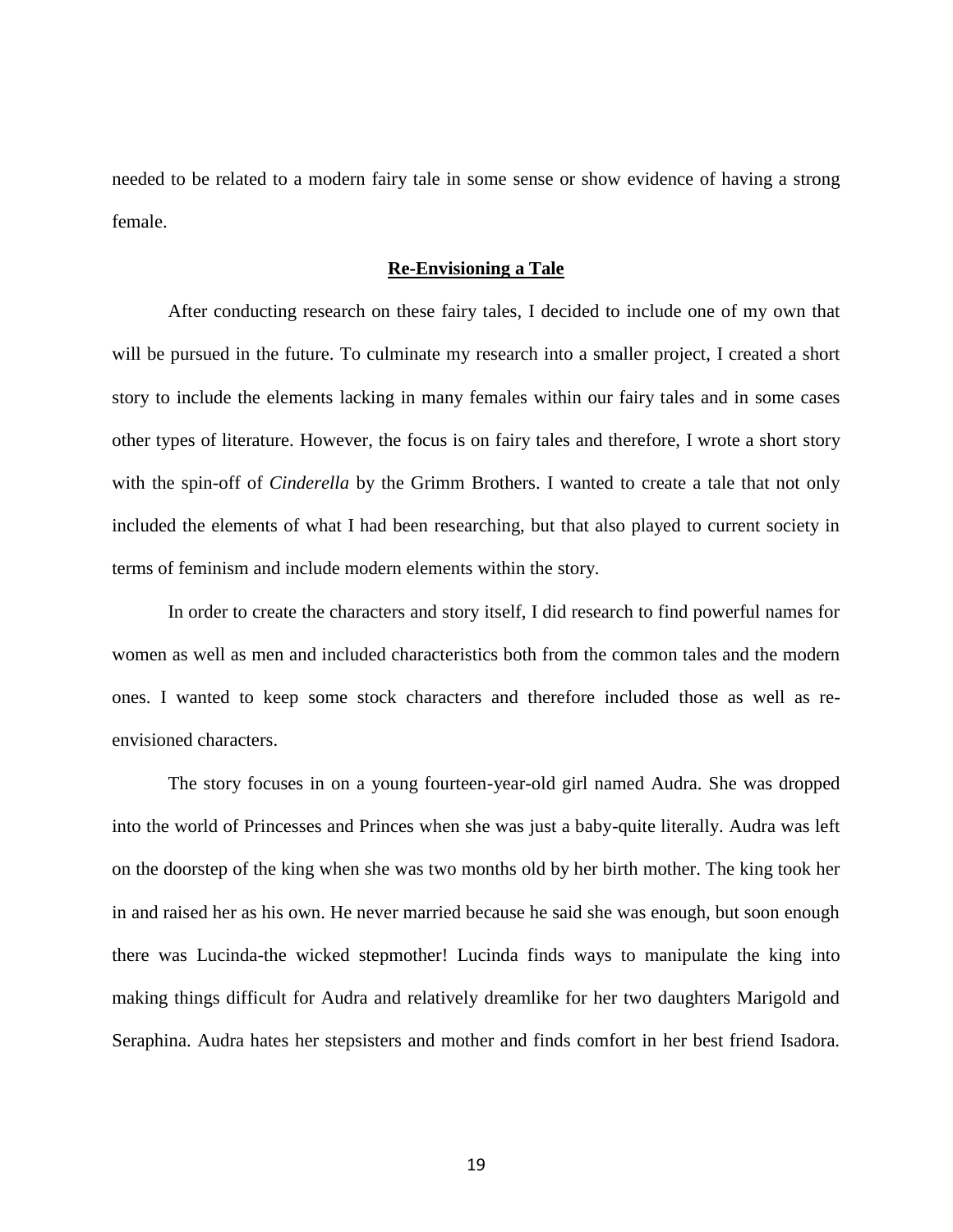Together the two of them meet some princes along the way and drop an item or two and find out who they really can be.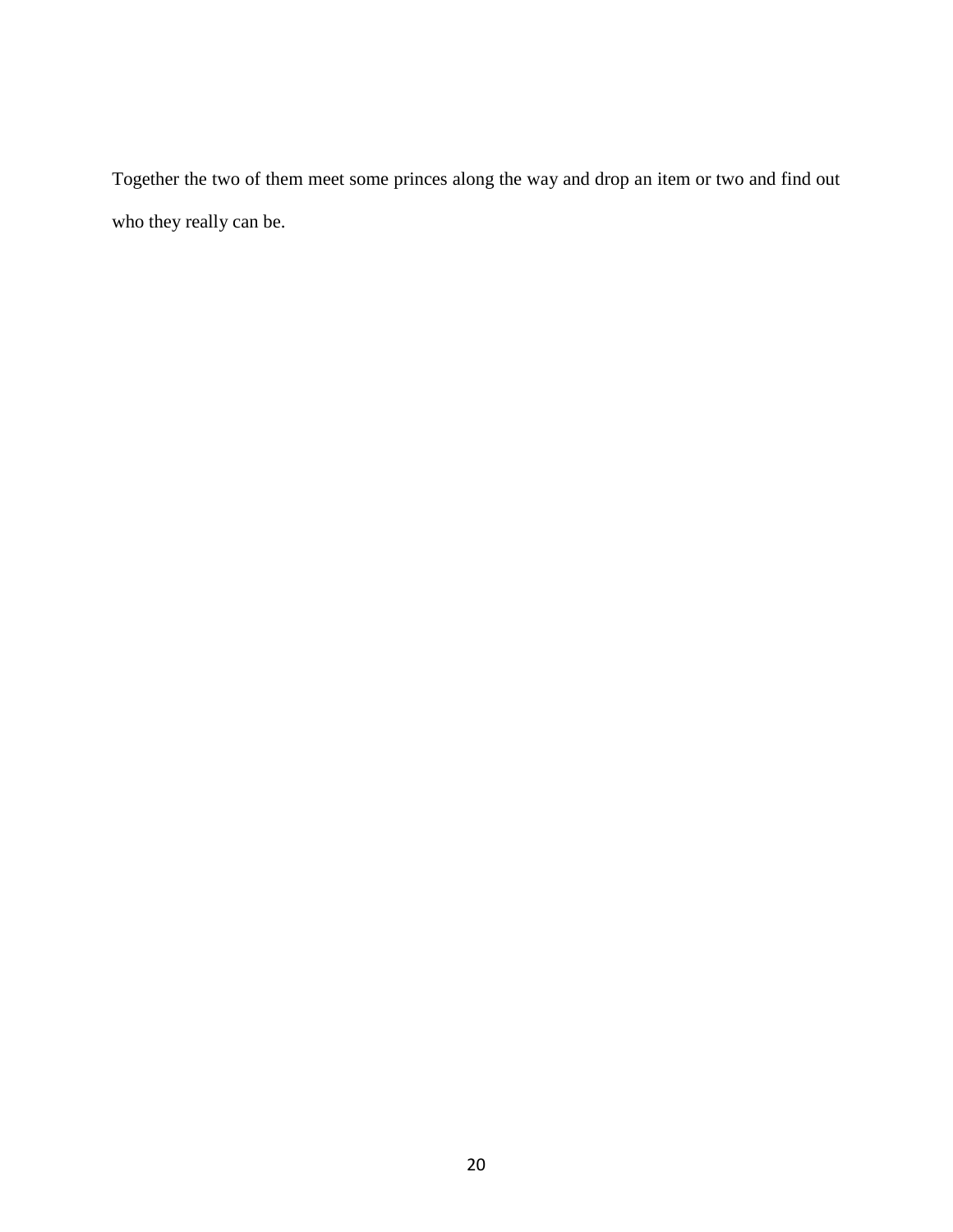## **Lesson Planning for Gender-Neutral Activities**

<span id="page-29-0"></span>As an aspiring educator, I found it important to include lesson plans that can encompass a broader range of activities to include the genders in an equal way. From a study previously mentioned about the students doing reader's theater and being assigned atypical roles for their genders, I was able to realize that gender-neutral activities are not always promoted and or that, that thinking is simply not done at the elementary level which progresses into static thought later on about genders.

I created a lesson plan for reader's theater in order to promote gender-neutral activities as well as a lesson plan for the title *The Paper Bag Princess* in which the students explore female qualities of strength. In order to create these lesson plans, I used other studies as well as the Florida standards in the CPALMS website which lends tools to create lesson plans. I wanted to make sure students were exposed to more than the stereotypes of society, therefore, I strove to make something they could use to understand that anyone can do anything whether they be a boy or girl and that girls are tough, they can slay a dragon.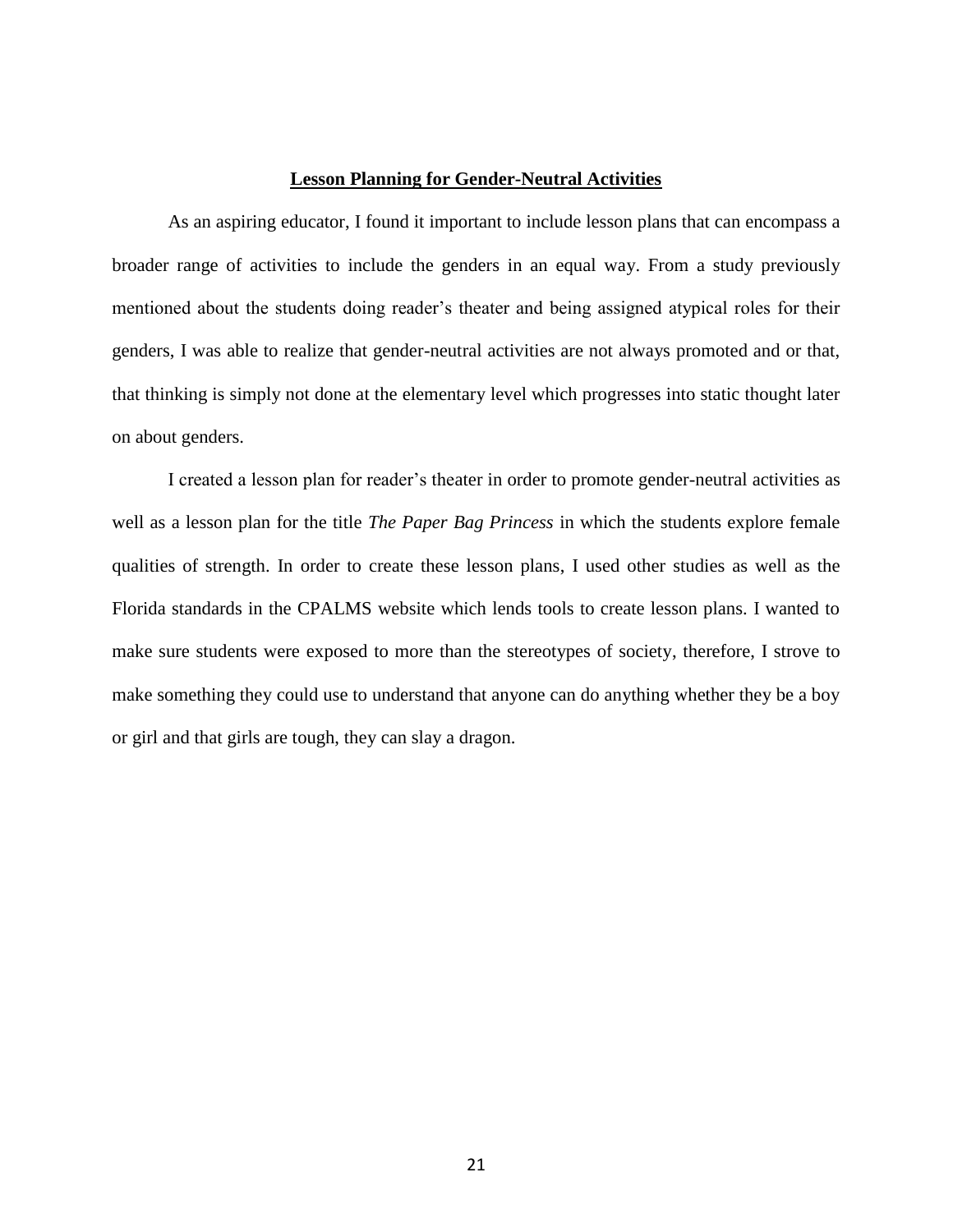## **CHAPTER FOUR: RESULTS AND DISCUSSION**

<span id="page-30-0"></span>When I began this study, I wanted to focus in on the multicultural aspect of fairy tales, however, as I researched the topic I found that there seemed to be a discrepancy between the characters. The females seemed to be "weaker" and the males "stronger". I sought out to prove that this discrepancy was a reality and that it was changing how we viewed females and males. This chapter explores the results of my research and any discussions related to my findings.

#### **Female and NOT Equal**

<span id="page-30-1"></span>The results of my research cleared showed that women in fairy tales were not represented as an equal to man. The women in these tales were lacking in assertiveness and heroism but were beyond beautiful and naive. Little Briar Rose, Little Snow White, and Cinderella all had those in common. Briar Rose couldn't escape the thorn hedge in the Brothers Grimm version of her story but rather chose to wait for a prince to save her. The prince was given all the credit for saving the day and it was all so easy for the prince. He was portrayed as fit, heroic, and masculine. However, Briar Rose was simply stuck in a tower portrayed as beautiful, naïve, and weak.

Little Snow White was just the same, always falling for the old woman's tricks and falling for the apple from the queen. The queen was certainly powerful, unlike Snow White who ran into the forest and dove into the help of seven little men. She fell into the traditional roles of cooking and cleaning for these men meanwhile falling for evil tricks from a jealous queen. The only strong female in the fairy tale was truly the queen, however, she was depicted as jealous, vain, evil, and unkind. It seemed that strong meant having to be mean and feminine meant being sweet and nice all the time.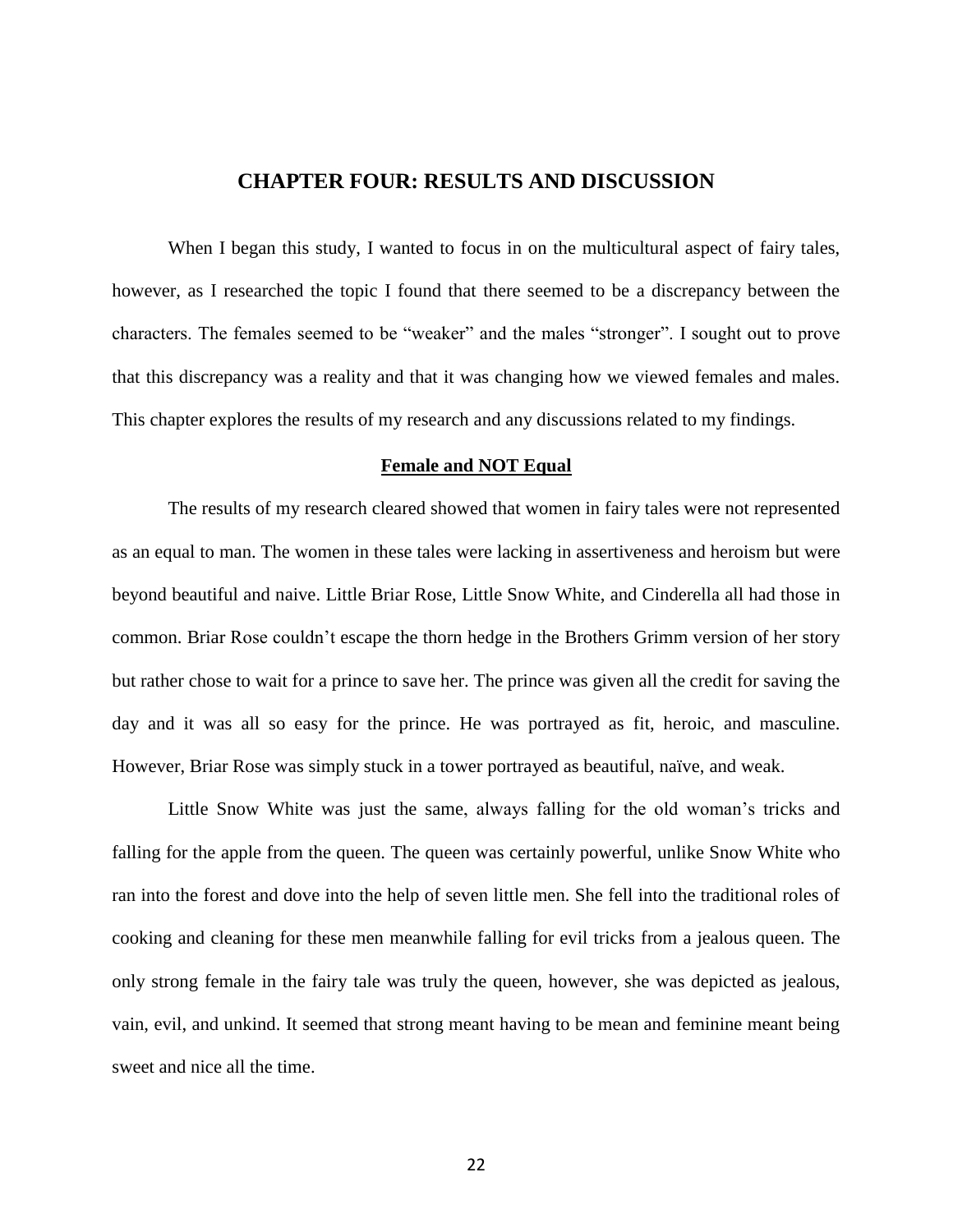In Cinderella, the last traditional tale I evaluated; she was also weak and not at all strong in terms of doing something for herself, standing up for herself, or standing up to those that bullied her. Cinderella could not face her stepmother and sisters in order to save herself; she depended on others to help her get to the ball, to save her and she could not be assertive in going after what she wanted which was freedom and love again. Cinderella is a prime example of a damsel in distress, yet these are the tales we honor and give clout to.

Each fairy tale was evaluated upon the criterion of beauty, naivety, assertiveness, and heroism. The traditional fairy tales all fell short of the strong qualities which would be the assertiveness and heroism. The males are the heroes and the women are simply beautiful and naïve. Strong women can no doubt be beautiful, have a little naivety which is great because strong women are, they believe in the little wonders of life and they can be extremely beautiful, but they are assertive and heroic. Heroic didn't have to mean slaying a dragon, facing an evil queen or a hedge of thorns, it means saving yourself from the perils in which one finds themselves. Heroism meant going after what was needed and wanted and being self-reliant. With assertiveness, the characteristic meant having a voice for oneself, it meant speaking up even if it was out of turn or not the right thing to say. Assertiveness also meant not becoming a doormat, knowing how to say no and stand up to those who have wronged.

After evaluating each traditional fairy tale, it was clear that female meant weak and beautiful. Each fairy tale was, of course different, but they contained the above-mentioned criteria. Fairy tales are popular because of the heroism, the happy ending, but I can't help but think that fairy tales can still have this even if it isn't a male saving the day.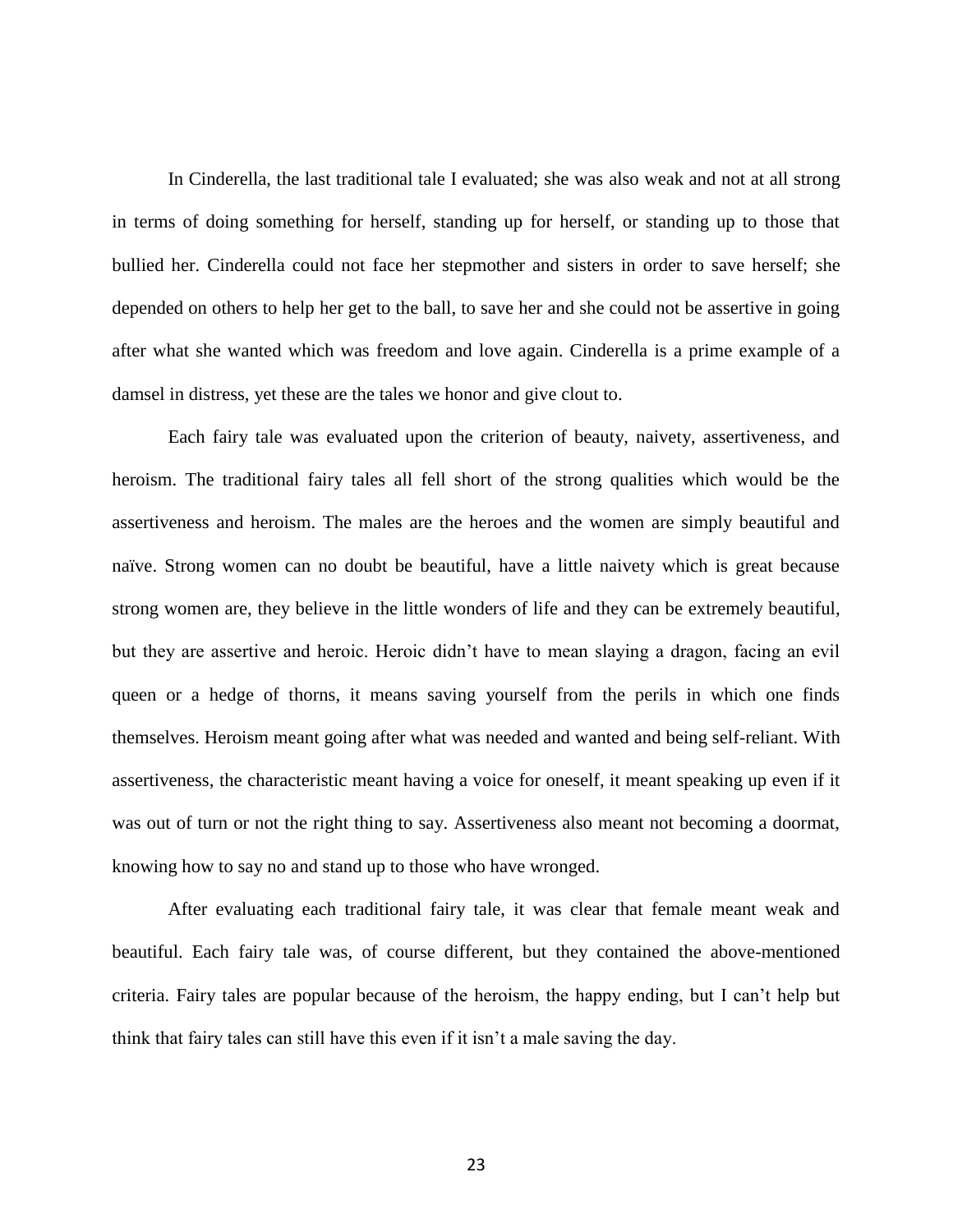Each tale was given a scale of one to four for each category, and all these traditional tales fell short in showing much of the qualities that made a woman strong. Of course, as mentioned, the assertiveness and heroism aren't the only strong female qualities, but they encompass more sub-categories within them. The traditional tales on average scored a four on beauty, a four for naivety, and a 0 for the remaining two criterion of assertiveness and heroism.

#### **The Trouble with Traditional**

<span id="page-32-0"></span>Further analysis of my findings showed that the problem with these traditional tales in promoting these qualities of women is that it creates these stereotypes within young children, especially at the school age. It is said that by age three, children already know what gender they are and the activities associated with their gender. However, the problem with having traditional tales be told is that they only influence this gender role idea. Again, this research was not an attack on fairy tales simply because the genre provides happiness which is needed in the life of a child, it shows them that life is not all bad which helps their trust in the world. However, my argument still stands on the fact that there can be happy endings without the man having to rescue the woman.

Students do not learn about gender roles, and yet they have them, they use them and find comfort in them. Fairy tales did not create gender roles of course, but the point of the research was to see how gender roles manifest themselves within this genre and it does play some part to an extent. We attribute beauty to naivety, and any form of assertiveness or heroism is shot down and excuses are made for women in order to make them weaker. Our society struggles with gender roles because of the connotation these roles have. It's a battle between the genders and even at the elementary school level, kids know they may not know it's a gender role, but they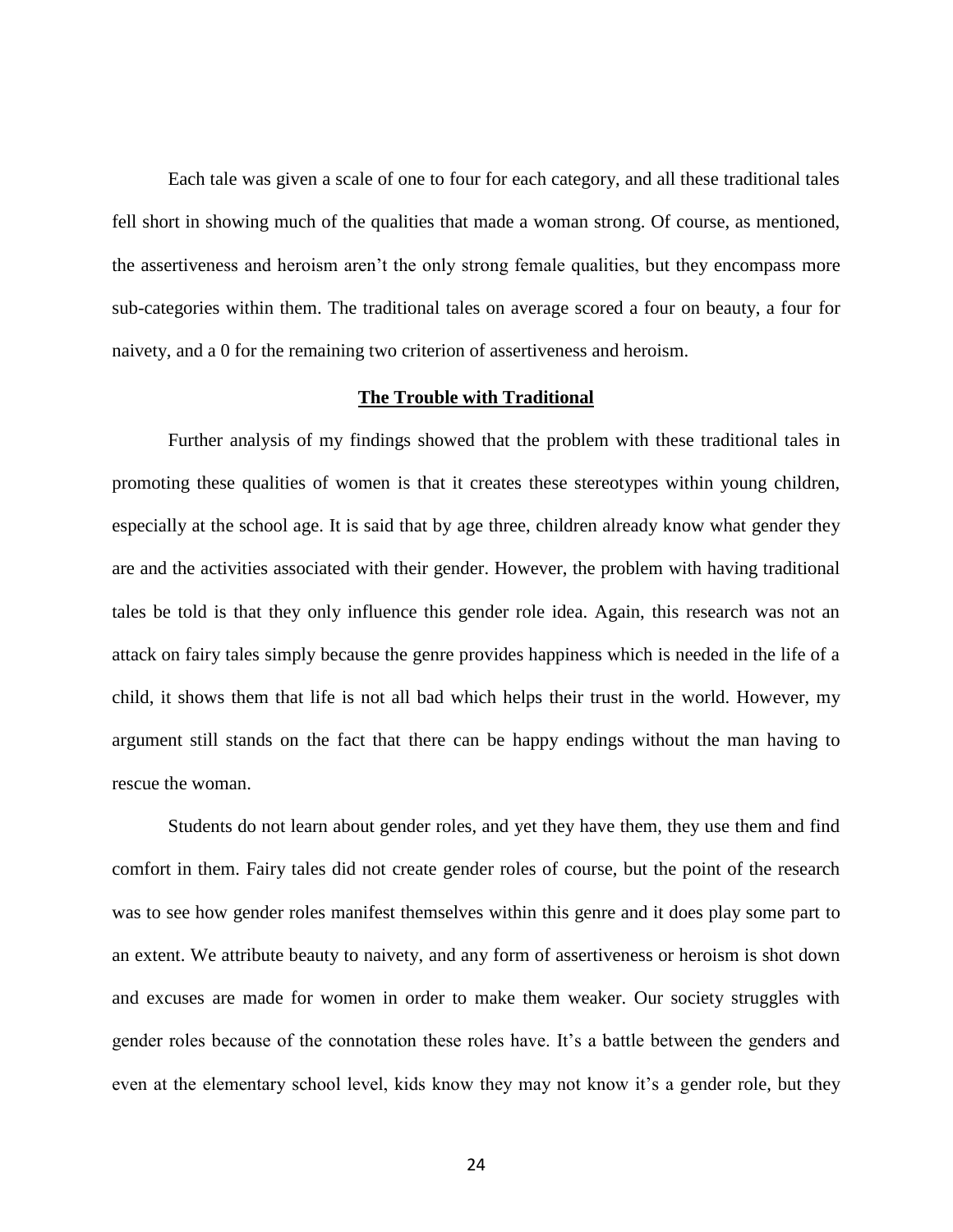know what each gender does and using literature is a way to expose them to the latter or to expose them to these gender roles indefinitely.

#### **A Modern Twist**

<span id="page-33-0"></span>After seeing the resulting qualities from traditional tales, it's evident that some of them needed a change to survive in our modern world. I studied four additional books that were impactful in terms of changing the way we think of a female whether they be a princess or not. The other tales that were studied in my research were as follows:

- *The Paper Bag Princess* by Robert Munsch (1980)
- *The Princess Knight* by Cornelia Funke (2004)
- *The Runaway Princess* by Kate Coombs (2006)
- *The Wide Awake Princess* By E.D Baker (2010)

These above-mentioned tales were studied in order to see books that had redone gender roles since the time fairy tales were created. There was a genuine surprise to find out that *The Paper Bag Princess* was from 1980 simply because it is such an innovator in terms of creating a different type of princess. In this first book, Munsch tells the story of how one princess actually did defeat a dragon, but not with her hands, but with her mind. She saved Prince Ronald who was beautiful, but terrible hearted and not a caring bone in his body. He disregards the princess simply because she is not in a ball gown and sitting pretty even though she saved his life. The book wonderfully shows the stereotypes as well as gender roles we assign to others and not only was the book an example of that, but it was an example of the fact that we don't have to stick to those stereotypes just because others say it is so.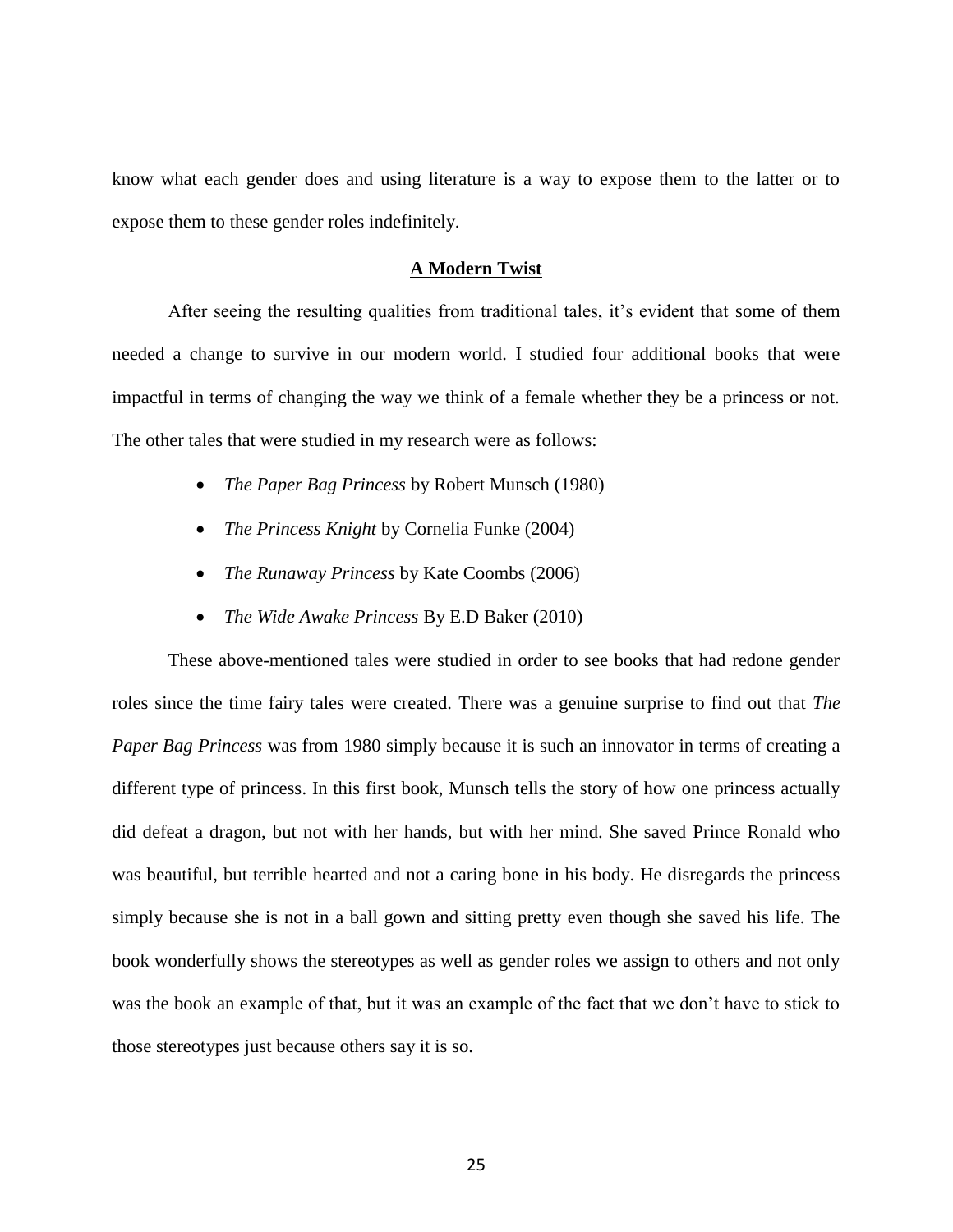The following books within this research were all from the twenty-first century so it was less surprising to see the different gender roles. In *The Princess Knight,* Funke writes about a princess who dreams of being a knight not one who again simply sits still and looks pretty. This children's book was so important simply because it targets that beginning audience, those that are simply starting out reading, fresh minds that are still able to be influenced. This book does a wonderful job in showing that because you are one thing, it doesn't mean you can't become something else, and it takes heroism and assertiveness to say no to something and stand up for what you want to do or be.

*The Runaway Princess* was another book that stood out in the evaluation process and the results showed that this book made waves in the gender role world. It tells the story of a princess who doesn't want to be a princess and in fact cannot stand to be even titled one. She thinks dresses are hindrances and that she doesn't want to do "wifely art". In the story, the mother has assumed traditional roles and tries to press that onto her daughter, however, she is not the kind to go down without a fight. She refuses to go into a tower and wait for someone to love her. She talks about escaping and defeating wizards and villains which is the anti-Cinderella. These books proved that there can be strong females without having to give up titles and fairy tales if children need the happy endings they can have them, but not at the expense of having quality female characters.

The final book evaluated in this research was *The Wide Awake Princess* in which Baker tells a tale similar to sleeping beauty or Little Briar Rose. This tells the tale of an average princess who is the sister to the most beautiful princess in the land. This average princess is not ugly nor beautiful and that displeases the family and the rest of the people in the land. However,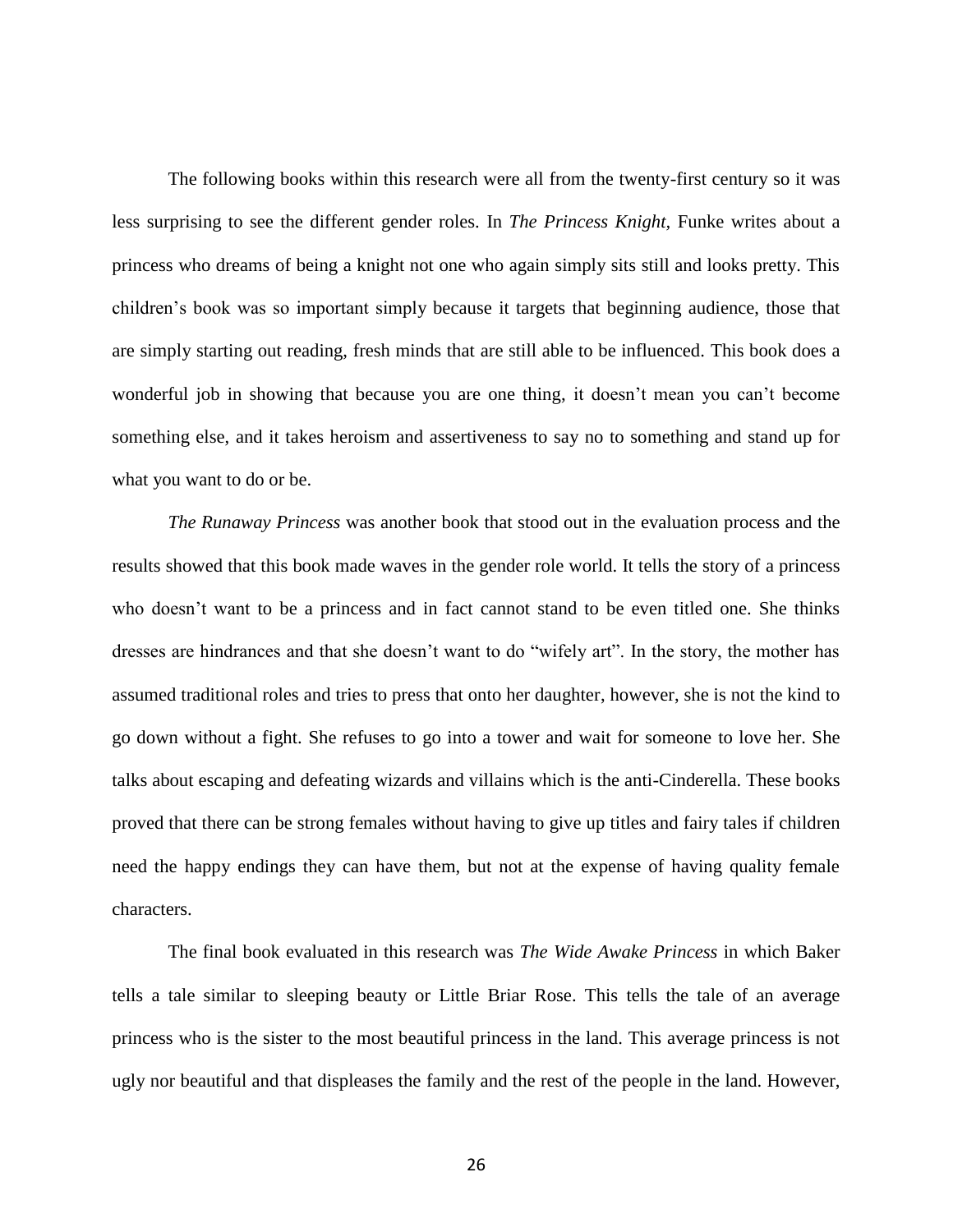she is smart, brave, assertive, and heroic because due to being unaffected by magic she is able to save those affected by the spindle and its magic. The average princess Annie is mistreated simply because of beauty and it is a prime example as to why this research was done in the first place. Fairy tales are wonderful but once again not that the expense of showing what is truly valued.

From these books, I was able to prove my research and show evidence of how effective these tales can be in terms of either promoting traditional roles versus inspiring to be untraditional. It is evident there were some tales in need of a revision.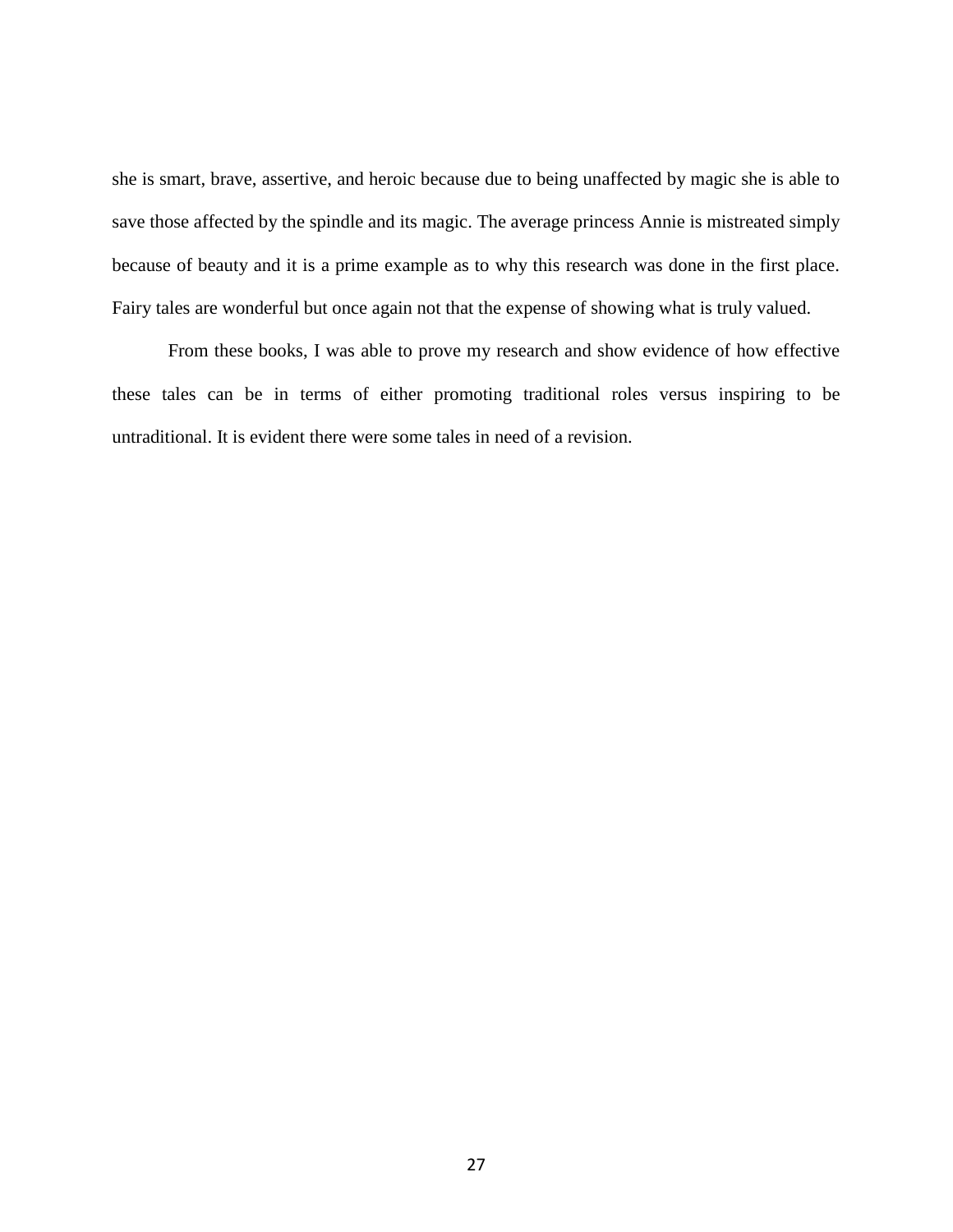### **CHAPTER FIVE: CONCLUSIONS AND RECOMMENDATIONS**

This chapter discusses the overall conclusions gathered from my research. Based on the result of the research I have provided suggestions for finding quality texts, for creating genderneutral classrooms, as well as my recommendations for future research into the topic of children's literature regarding gender roles and fairy tales.

#### **Searching for Quality Texts**

I believe there is no other way to influence the young minds of our students and children other than to find good quality authentic texts. In terms of authentic, it is important to find books with experiences that promote discussion as well as those that are going to promote ideas that will be seen outside of the classroom such as gender roles in this instance. However, this is the same whether as a teacher or parent we are trying to promote diversity or talk about discrimination amongst genders and races etc.

Finding texts that support every student can be hard and time-consuming, however, research has shown that it is important to play to the students and their needs and interests. Once these types of texts are found, however, it provides a well rounding for the children and benefits them in the long run. As an aspiring educator, I find it imperative to promote good books that students will remember and get something out of. There are so many genres of text and each one is as important as the next, however picking good books for each genre is just as important. Students will want to read world record books, myth books and so on all day long, but supporting the child with quality texts as well as though good read books are important to their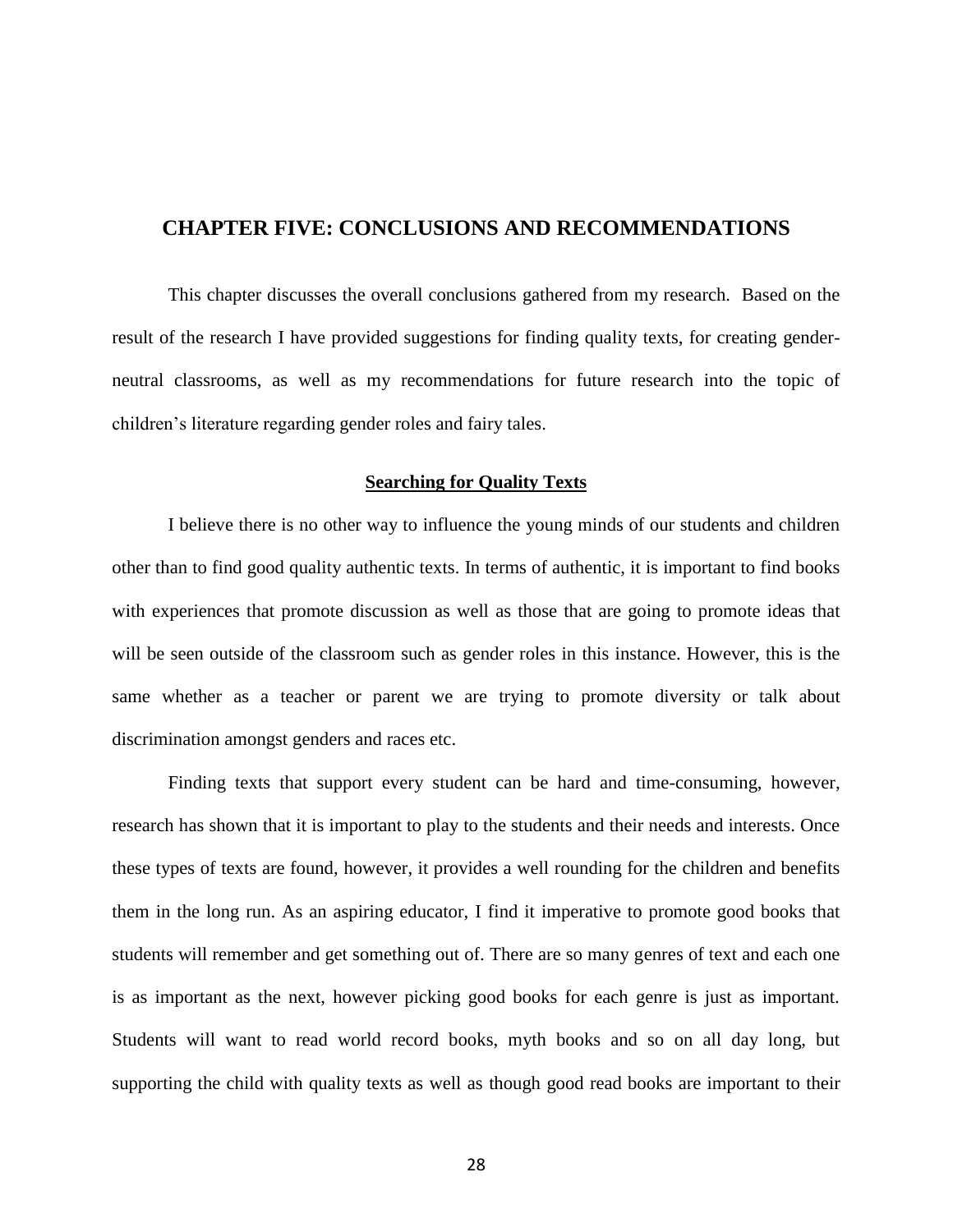development. In order to help with the search for quality texts, I have inserted fairy tale books that can be used in the classroom in APPENDIX C.

#### **Creating Gender-Neutral Classrooms**

The more I dove into this research and invested my time into looking for fairy tales that would promote stronger females, I felt that I could help to prevent gender roles in the classroom. It is so important to have the students know that they can absolutely do anything, in fact my teaching philosophy is that everyone can, everyone can learn and do anything they set their mind to. In order to implement this type of thinking I thought of ways to use the classroom to help students develop this sense.

Snack helpers, door holders, assigning masculine roles to girls in a play or even when reading aloud, etc., are all ways to promote gender neutrality within the classroom. Females are associated with cooking, being quiet and nice as well as beyond caring, however, boys are capable of the same compassion and abilities. Having a boy be the snack helper may not seem like much, however, it makes it so that males must clean up after others, not just women, it instills autonomy as well as helps to create that gender neutrality.

One of the studies that stuck with me was, of course, the reader's theater lesson done by Patterson. Alongside this study I included my own lesson plan that would showcase a similar approach. However, the real reason I mention this study is because it was a prime example of the stereotypes young children already have inside of them in their first few years of life. If they continue to both see and read these types of issues continue, they eventually will develop the thoughts of how they should be, how their gender should be, and what they expect out of the opposite gender. I say this because of other studies done that resulted in just that, fixed mindsets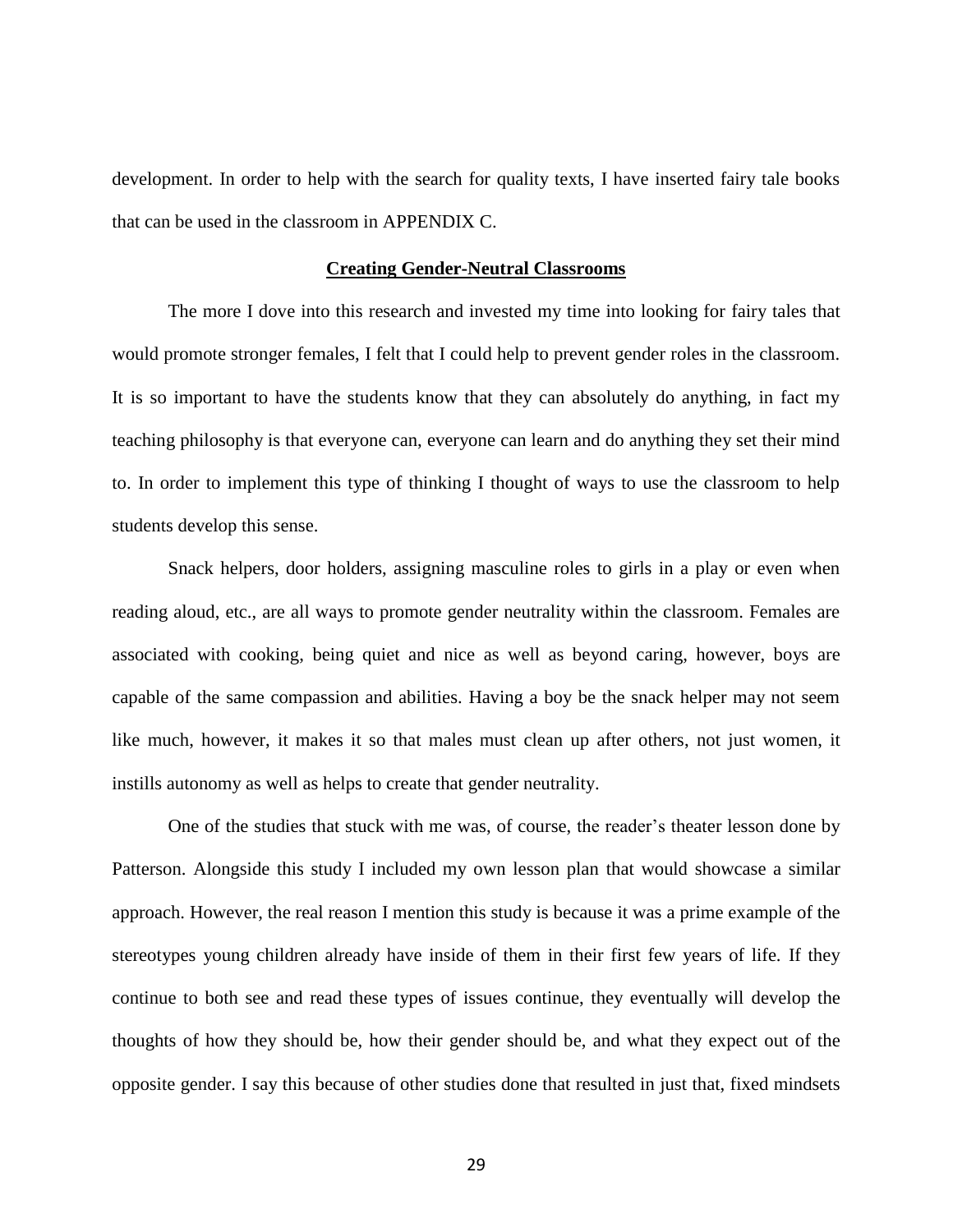rather than a dynamic mindset. If students are allowed to engage in activities and responsibilities that perhaps are rather atypical of their gender, it promotes their growth and hopefully diverts their thinking into the dynamic realm.

Books again are also a way to promote different ways of thinking about gender roles. I mention fairy tales due to the fact that, that was the genre I decided to focus in on, however, science picture books and so forth can instill these same values. There are books that promote atypical gender roles or rather modern ways of our society such as *Grace for President, Amelia to Zora,* as well as *Stand Tall Molly Lou Melon*. These books show females who are strong whether they be explicitly honoring women or whether they show the differences that make women beautiful in their own way. Finding books where girls are doing experiments or where they are doing sports like football are ways to promote atypical gender roles and show that it is okay. Books such as those show girls they can do anything a boy can do and vice versa. It's important to target both males and females. While my study mentioned females, boys are affected the same in terms of gender roles and it is important for this reason to create those gender-neutral classrooms (Gordon, Roberts, 2015).

#### **Future Research**

Upon the completion of this study, I realized that there is definitely some future research that can build upon this initial study. As I mentioned earlier, when I began researching this topic I had begun with a multicultural study in terms of finding different relatable fairy tales and gender roles in those cultures. As I complete this first part of the study I realize that can be a possibility to continue with. I thought about analyzing the gender roles placed on females in other cultures based on popular tales in that country or region of the culture. There was a study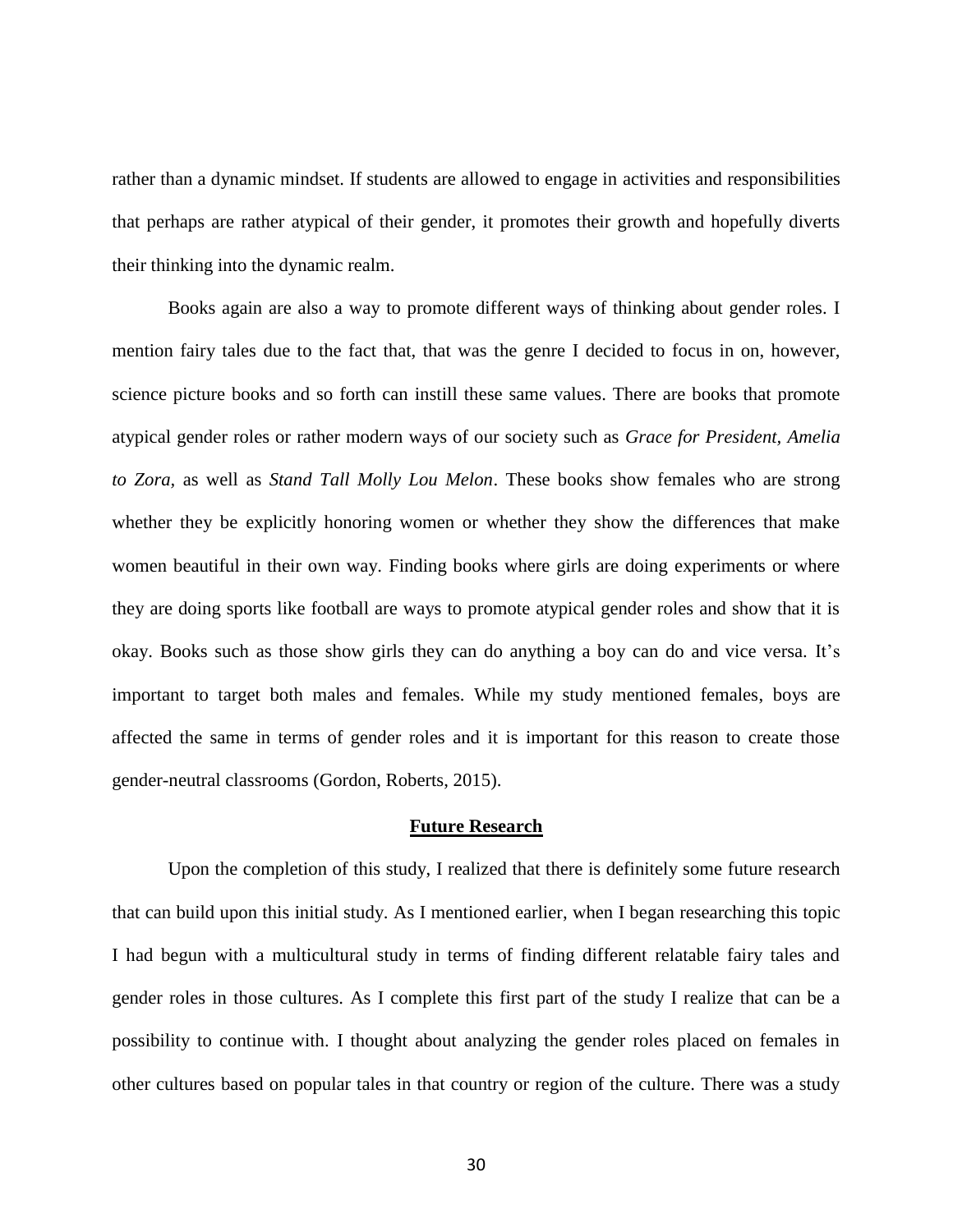done using Portuguese fairy tales that I came across and would like to implement something like that in terms of analyzing a single culture and their literature. This would only widen my research and prove that perhaps this is a phenomenon in more than just western cultures but worldwide and culturally significant.

I also contemplated conducting a study involving males and masculinity. As I studied fairy tales and the females, I noticed that males were always heroic and masculine. If the males weren't in their own way beautiful and stereotypical they were useless and simply stepping stones to the prince type. This made me think that conducting a study similar to this one could perhaps prove that gender stereotyping within children's books is a thing and that we need to be more aware of what is put into the classroom and in the minds of students.

However, beyond future research, I also thought about conducting this same study again with a wider range of fairy tales from even more authors rather than focusing in on one author and their fairy tales. I feel that narrowing the tales to one author simply by the popularity was a good course of action, but perhaps another course needs to be taken to get an even fuller picture of gender stereotyping within fairy tales. Therefore, I would love to take the research done currently and extend it as well as extending it to different cultures and males.

#### **A Final Thought**

Concluding this particular study, I created a passion within myself for this particular topic. I as a child was like the females in many of these stories, I didn't fit into the stereotypical category of what a female should be. It was put into my head that I needed to be a certain way in order to be considered a female in the society in which we lived. This turned into the idea for this study, but actually conducting this study lit a fire under me in terms of wanting to promote this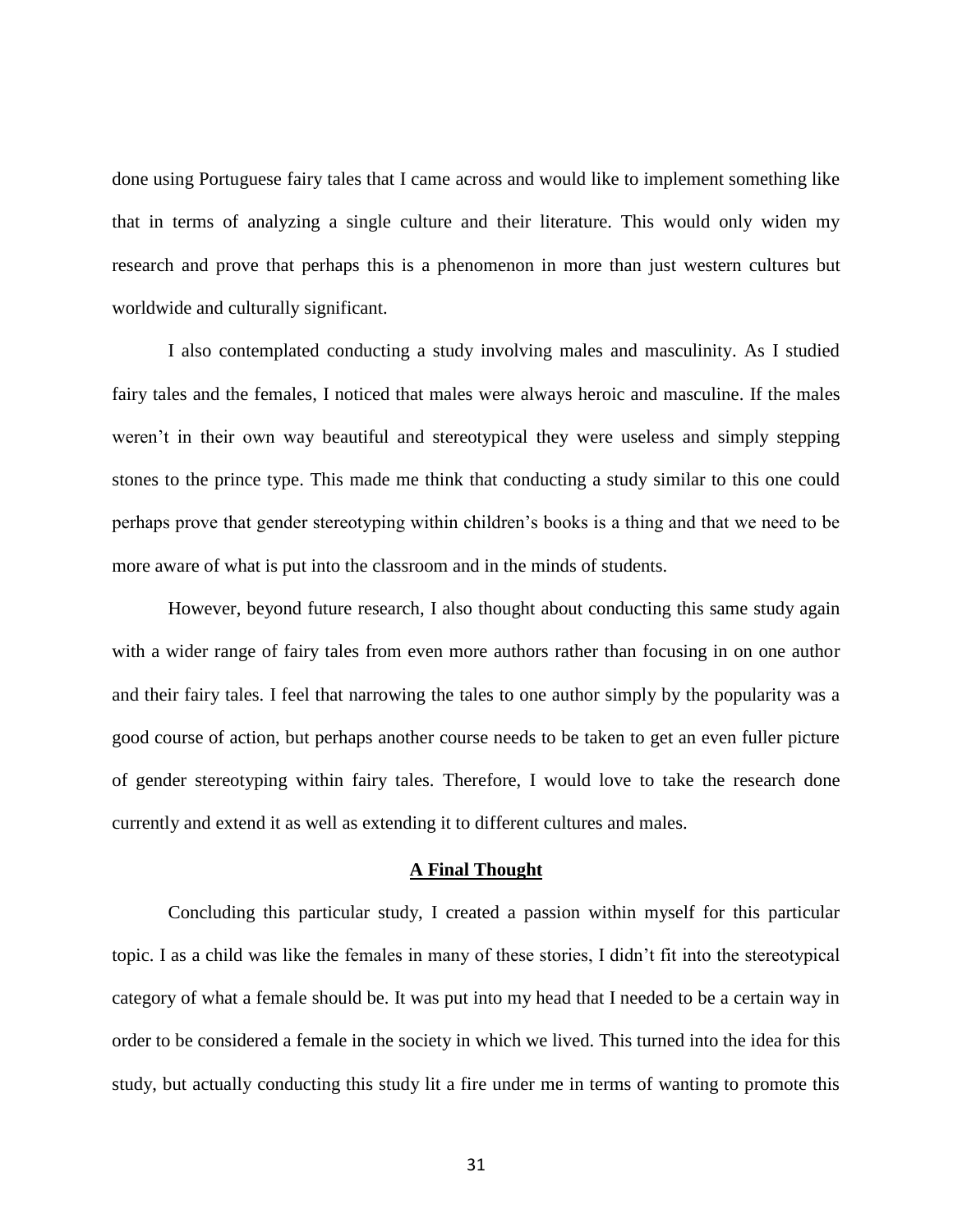gender equality amongst future students of mine as well as into society. As a future classroom teacher, I will continue to have this passion and continue the philosophy that everyone can, everyone can learn and everyone can be what they set their mind to. I will promote the gender equality in the classroom and provide good quality texts so that future females can see that there is more offered to them than they believe. I will be mindful of my students and who they are beyond the male and female classification and I hope to create a passion within them as well.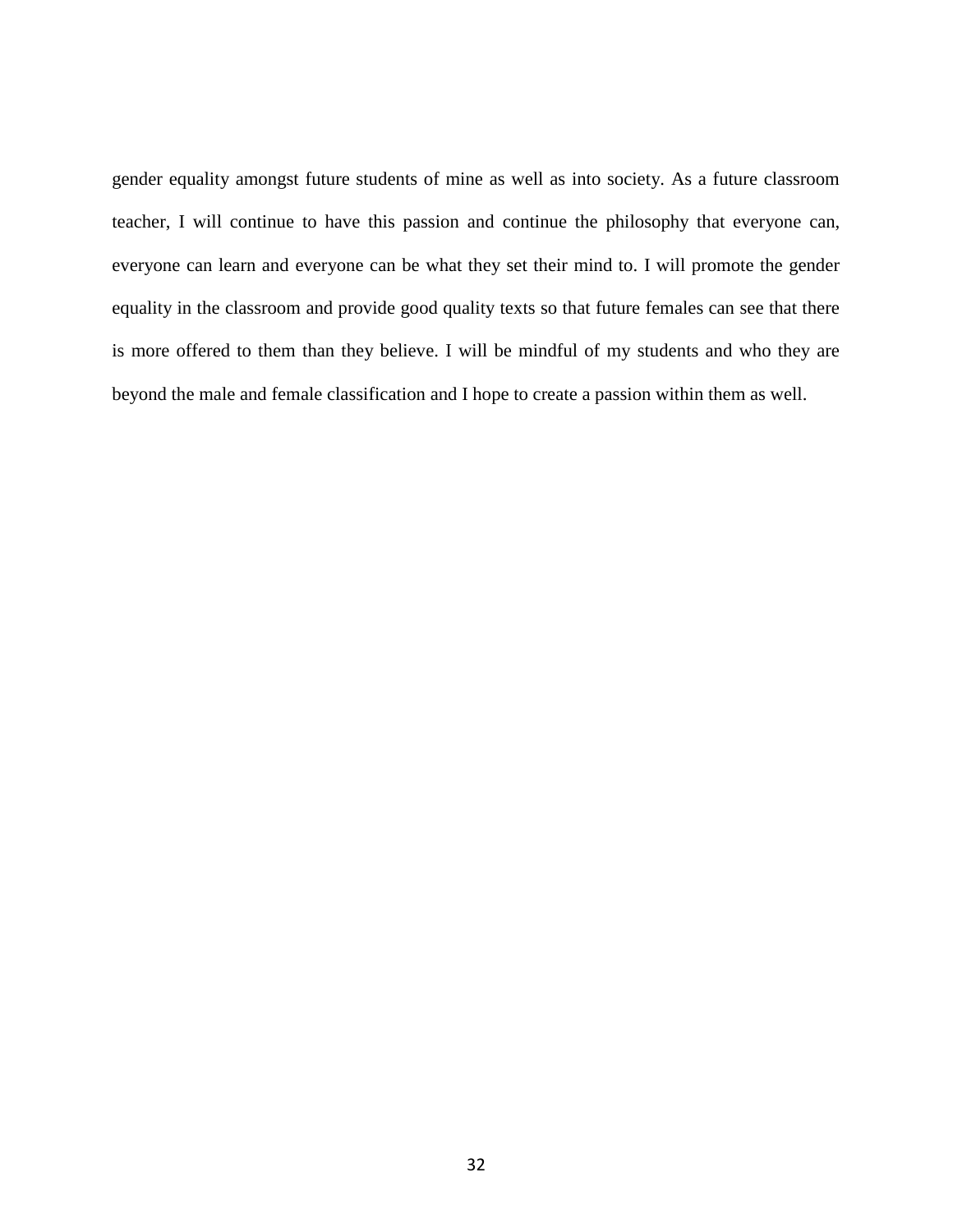### **CHAPTER SIX: A RE-ENVISIONED TALE**

# *Chapter One*

Once upon a time in a far, far, away land-----okay it wasn't that far just the lands of Hermosa, the head of the country Bellisa located just under the lands of South America; and it really wasn't that long ago either. But that is beside the point, the point is once upon a time a little baby girl was dropped in front of the gates of the king's palace. King Emilio was interrupted during his siesta in order to find a baby girl crying her eyes out in the arms of the gate guard. She had a gold necklace around her neck that was far too long for her with the name Audra. The guard tried to hush the baby but she would only cry and cry.

"Sebastian what is the meaning of this?!" cried the king. The poor guard hollered over the crying baby complaining that the baby had been left at the gates of the palace with only a note explaining that she was unwanted. The mother's noted asked and hoped that the baby could be given a maid's job eventually here at the palace and that she apologized for inconveniencing the king. Something about the child had drawn King Emilio to her though. "Sebastian give me the child," said the king extending his arms towards the baby. He did as he was told and the minute Audra landed in the king's arms she silenced and brought herself close to his chest where she promptly fell asleep. The guard couldn't believe his eyes as the baby fell asleep.

"She's a beautiful little creature don't you think?" said the king as he rocked the baby. In an instance, the little girl became his world whether he realized it or not. She had him wrapped around her little fingers and he couldn't help but to profoundly love her. He had the chamber maidens (fancy term for maids) create a room for her in the west wing, the one where he and his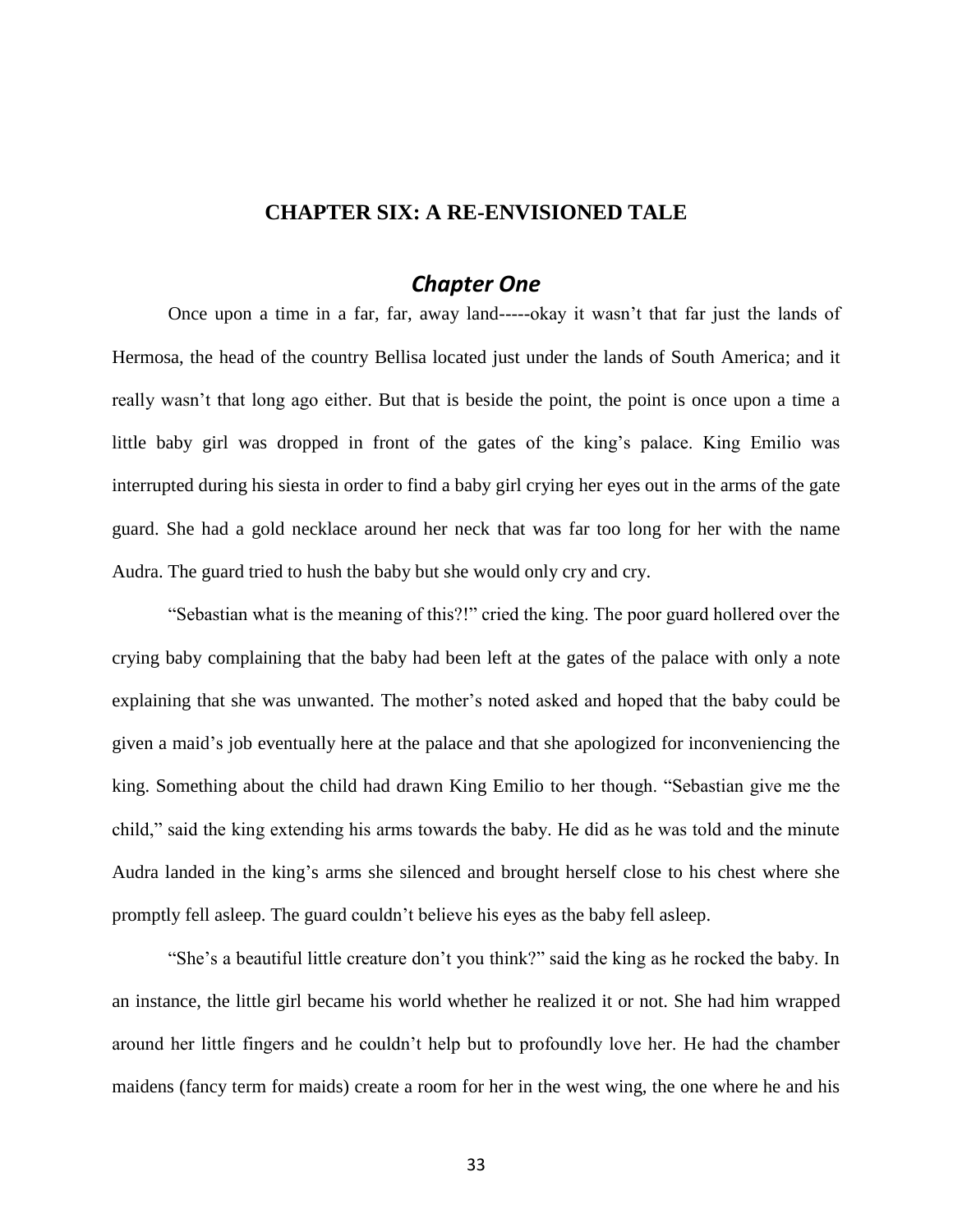late wife had resided. She loved the library in their home, which was in that wing and until Audra, the king never dared let anyone near it. The maids therefore, could hardly believe their ears as they followed orders. It was strange how in just a few minutes a little girl had melted the heart of the king. He declared her his princess and from then on, they would become a team.

After hours of hard work, Audra's room had been finished and the king was able to lay her down in her crib that night. She almost cried on instant after not being in the king's arms, the poor baby would turn to hysterics. The king called for the kingdom's fairy godmother in order to figure out what to do with Audra in order to make her cry less. The fairy godmother whose name was Gardenia hurriedly flew to the palace and could see the concern on the king's face. She wondered what could be wrong when she heard the ear-piercing sound of a distraught child. Gardenia found the child in the west wing without having to ask and saw the poor baby girl flailing around and calling for attention. "She has been through much already," said Gardenia. "She's scared of life, but I can fix it!"

With a shake of her hips, a shoulder wave, and a flick of her wrist, Gardenia touched Audra with the most powerful magic of all. She gave her the gift of bravery, and the minute Gardenia's fingers laid upon the baby's forehead, she stopped crying. However, something else happened; Audra's heart began to glow as this happened. Neither Gardenia nor the king knew what was happening. "I've never seen magic penetrate the heart!" exclaimed Gardenia looking dumbfounded. Then suddenly the glowing stopped and Audra simply went to sleep as if nothing had ever happened. The king and Gardenia didn't think much of it afterward and she claimed there was nothing to worry about. She departed to get back to her own child Marigold who was in need of sleep herself.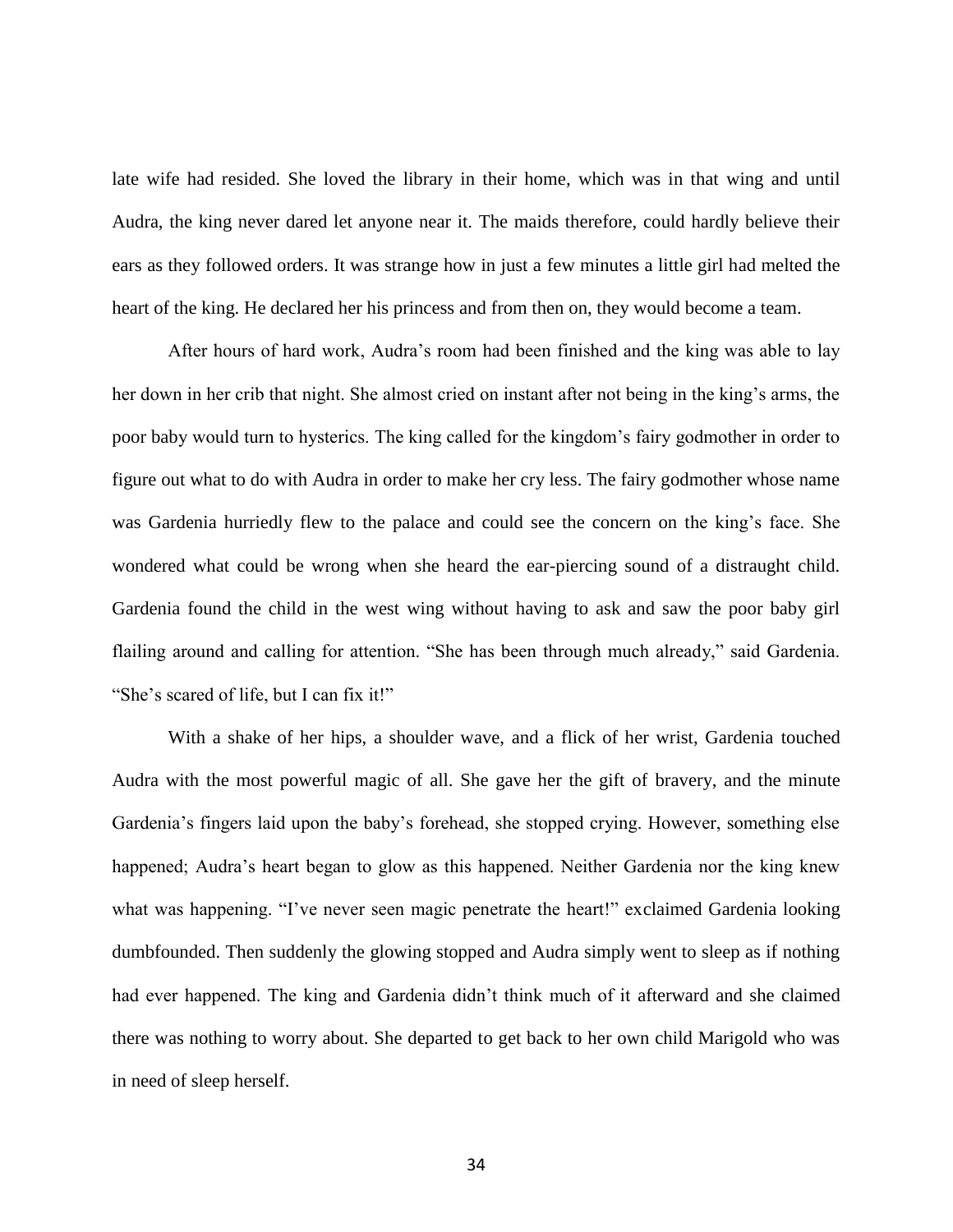The king sat in the chair next to the crib that night just to make sure Audra would be okay, he spent most of the night stroking her hair and whispering to her how much love she would have all her life and how she'd never have to worry ever again. He saw Audra smile for the first time today and continued to watch her sleep, but he couldn't help but wonder why this creature had been brought to him.

The guard had left the note that had come with the baby when she arrived and the king read it hoping to find an explanation within the words.

#### *Dear King Emilio,*

*This baby is named Audra and I apologize for doing this to you, but I cannot take care of this child. My family has exiled me because this child is of Haiden decent. We both know the Haidens were a cruel tribe long, long, long ago who would run wild and destroy villages simply because they could. I did not know her father was of this decent and after finding out I promptly fell out of love with him. I could not love such a person and he turned into a beast cursing the child saying she would prick her finger on a spindle causing the kingdom to fall into a perpetual sleep. I, therefore, cannot raise such a child. She will never be mine, but I hope you can make use of her, perhaps as a maid in the palace.*

#### *Sincerely,*

#### *Adriana E. Grenaldi*

The king looked at the little baby in sudden panic and in an instant, began having spindles burnt to dust. They had been a useless contraption anyways that only lent themselves to pricks and ugly sweaters in the long run. King Emilio could not understand why anyone could curse an innocent child but he vowed to never let the curse come true. King Emilio kissed the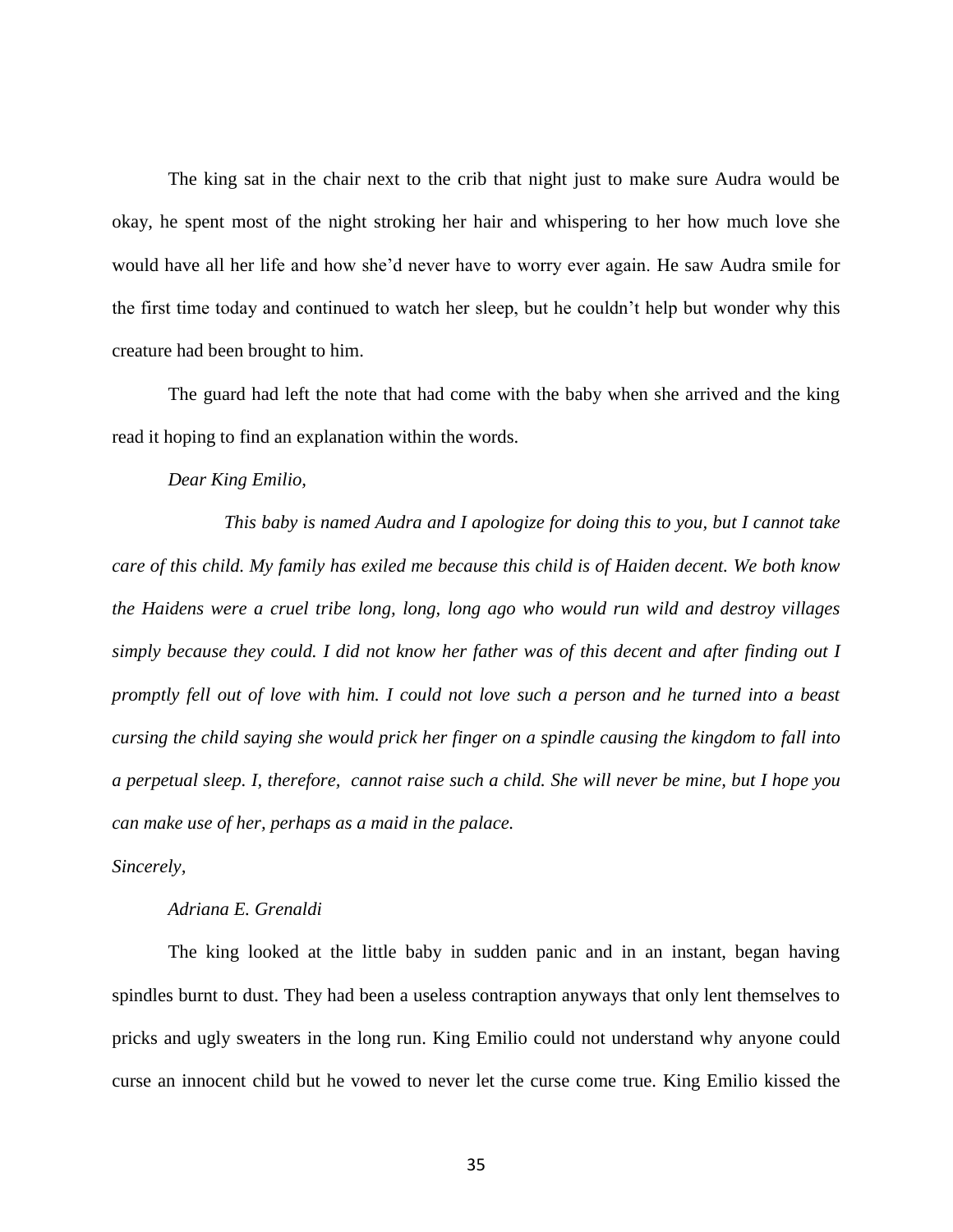baby on the forehead and said goodnight. "You can always find the light little one! Remember you can survive anything." said the king before walking out of the baby's chambers. One thing for sure was Audra would always be loved.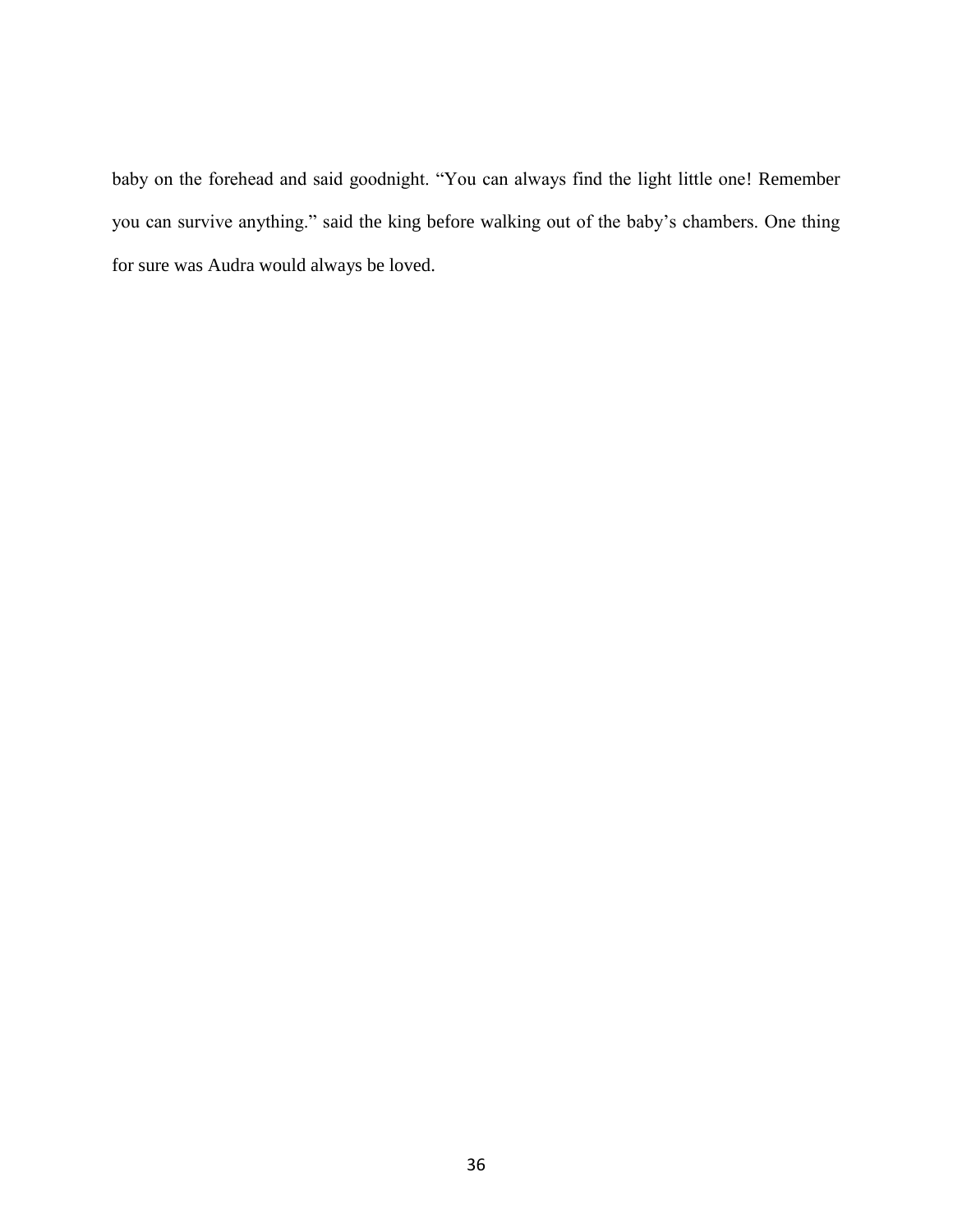# *Chapter Two*

"Audra get down from that tree!" shouted Mrs. Winifred looking around cautiously for one of the palace workers. "You're in a dress for goodness sake!" she continued. Audra didn't listen and besides she was far too old for a nanny. She only climbed higher and higher into the apple tree and began throwing down apples into the basket she had placed under the branches.

"You worry too much Winnie! How else are we gonna make apple pie? This was your idea anyway!" shouted Audra from the tree in a sarcastic tone.

"I apologize, princess, but I don't think the other countries heard your sarcasm!" countered Mrs. Winifred. The woman was hitting her 70's; and she was far too tired to run after a 14-year-old girl who did not conform to the princess way. Mrs. Winifred was growing more impatient with the child every day, she constantly skipped out on important matters such as cooking classes, décor meetings, dress fittings and of course anything involving princess like behaviors. She was certainly the strangest princess of them all which was why King Emilio hadn't even started to find her a mate. Audra didn't give a rat's nest; however, if she ever got married. Her favorite line was that she was independent, so she'd just keep exploring and enjoying life. Mrs. Winifred continued to beg Audra to come down from the tree, but everything was useless.

"Your father is not going to like his princess in a tree Audra! Come on we need to get you ready for dinner with the Landers family! Audra stopped in her tracks and rolled her brown eyes before pursing her lips and crossing her arms over her chest. She stood so gracefully in a branch and stated, "I'm not going." Then, promptly jumped down from the lower tree branch. She picked up her apples, and Mrs. Winifred simply gawked at her taking a second to realize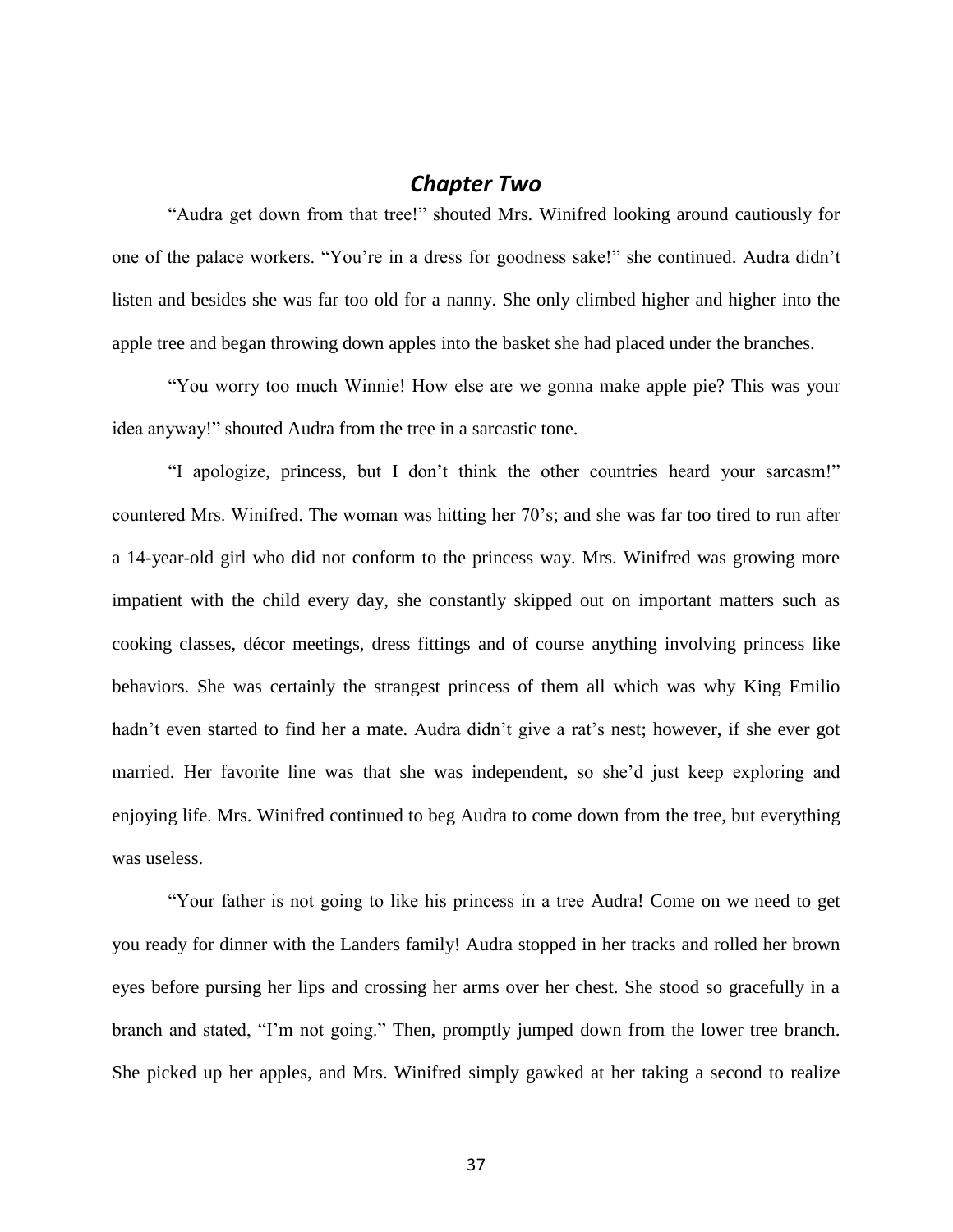exactly what Audra had said. When it finally sunk in, she chased after Audra and stopped her in her tracks.

"Audra Rose Ellington, I know I am older but I don't remember asking if you wanted to go tonight, its mandatory which means you *must* be there." Mrs. Winifred stared her down, but Audra wasn't scared or intimidated as she countered, "*And* I remember saying I wasn't going." Both ladies had reached an impasse and Audra sure knew she wouldn't be the one to budge. She had met Leo Landers at school. She knew that her dad had been dying for this dinner simply because his family had money. Everyone knew he was the future king of Candara, a neighboring land. It took about three seconds for Audra to dislike him when she first met him through one of her friends on the basketball team and it was the fact that you knew everything about him in three seconds; he was pretty, about as intelligent as a pet rock, and rude as a sailor.

Mrs. Winifred had, had about enough out of Audra for the day. She was the weirdest princess she had ever met. She hated dresses stating their only purpose was to escape wearing pants, she played sports, talked when she wasn't supposed to talk and had no interest in princes. Mrs. Winifred grabbed Audra by the arm and dragged her inside lecturing her all the way through about how she should be more gracious and princess-like. To Audra, all she heard all the way inside was *blah, blah, blah, blah, blah.*

Audra called for her friend Isadora as Mrs. Winifred or in this instance Cruella Deville made her get ready for this dumb dinner that was going to be about as productive as watering a donut. Isadora arrived with great speed as Audra used their best fairy god friend call and watched as her nanny shoved her in a bathtub to clean up. "Winnie, you can go now I'll have Isadora here help with the rest of my feministic look, I promise she'll make me look as dolled up as can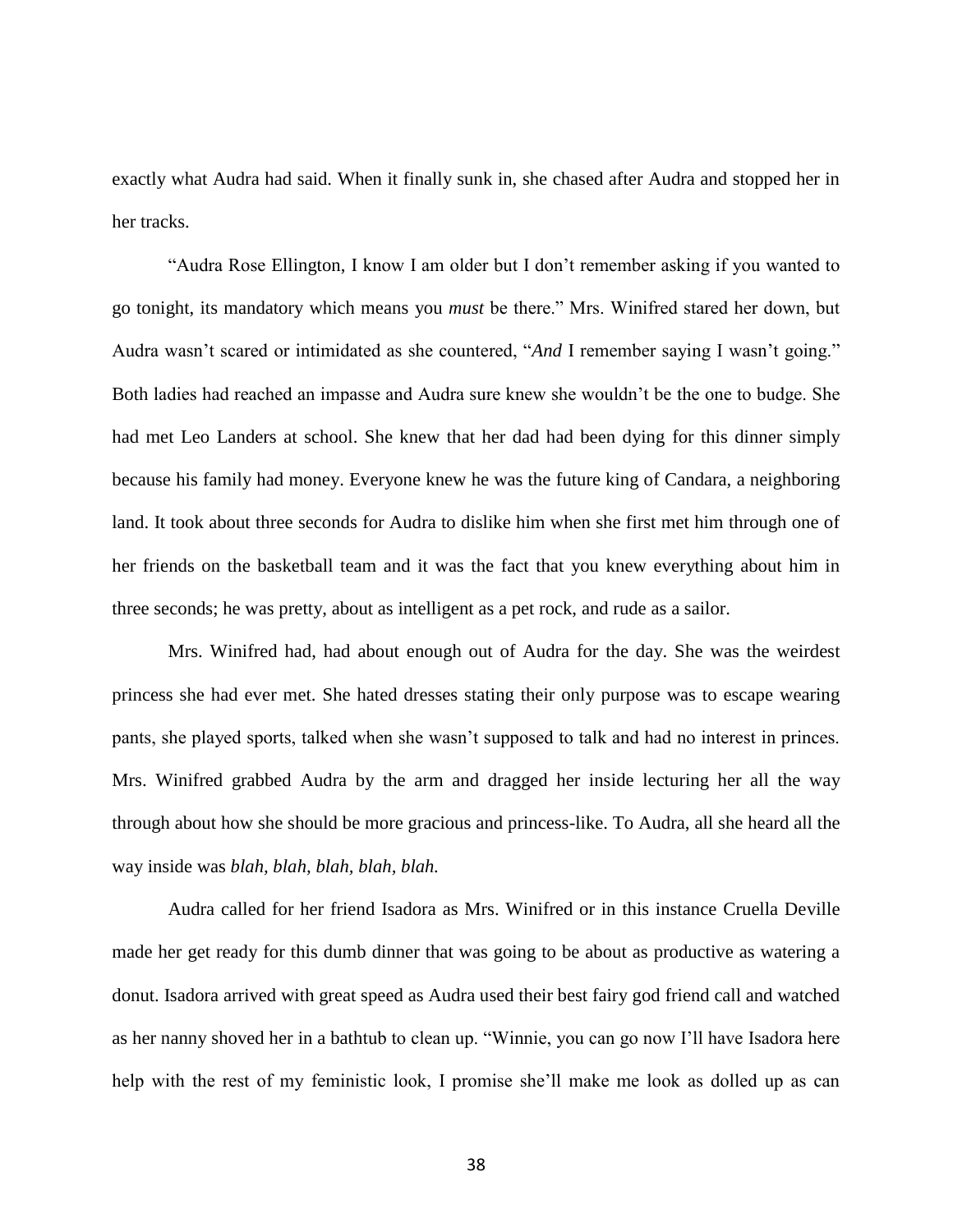possibly be done," said Audra in a sarcastic and teasing way. Mrs. Winifred stormed out cursing to the wind saying she quit. Audra and Isadora just laughed like nobody's business.

"Isn't that like your tenth nanny?" laughed Isadora as she motioned for Audra to scrub off the dirt on her face. Audra grabbed the peach mango soap and nodded as she cleaned off. "Yeah, this one was the worst though! She was 60 something, and constantly reminding me that I was not a princess just because I like basketball and doing as I please. I mean, come on! I know what I want and don't want in life, and I can't help it if maybe I want more than a crown on my head and to sit still and look pretty," replied Audra as she finished up her bath and dried off before changing into her fluffy bathrobe. Isadora motioned for her to come over to the mirror to dry off her hair and do her makeup.

"Audra you're a strong independent girl and you are just in a weird stage of development anyway. You have different ideas about what a princess should be and that's okay you'll just have to eventually make Hermosa see you the way I see you, which is heroic," uttered Isadora. Audra smiled and Isadora began doing her hair, deep down inside she knew she was right, but it was quite hard being different everyone constantly looked at her funny. Audra watched as Isadora did her hair making sure to brush through every last strand of her mahogany colored hair. She looked at her features, she was pretty and plain with brown eyes, brown hair, some slight freckles and rosy cheeks. She was never one for makeup, but Isadora kept the makeup natural as she moved onto her face. Audra knew she'd never fit in at all, but Isadora was right she could try and make everyone see what a princess could be.

When Isadora finished up with Audra, it was as if she had transformed her. Audra looked at herself in shock, she had been forced into a delicate pink lace dress that just touched the floor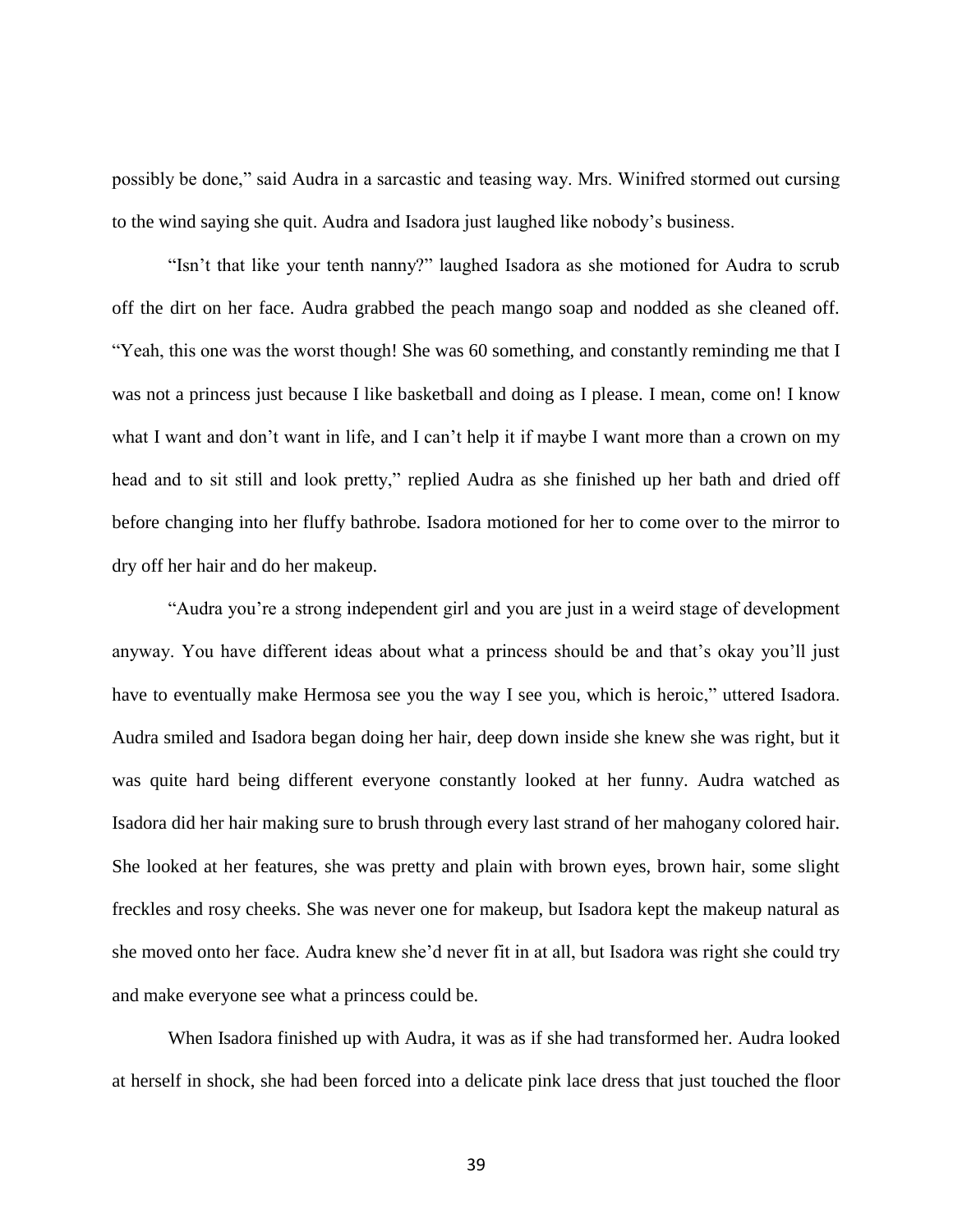and the ruffled sleeves fell off her shoulders in an effortless way. Her hair had been curled at the ends and she seemed radiant. "I look so weird, but like in a good way," laughed Audra as she twirled around.

"Just because you want to be the anti-princess, doesn't mean you can't dress up like one every once in a while, Audra," said Isadora with a wink as she cleaned up the dressing area. "If only Angus McAllister could see you now," she added. Audra immediately stopped twirling and suddenly felt her stomach do somersaults and her knees buckle. Isadora laughed because no matter how hard she tried, Audra was hopelessly in love with Angus who was her best guy friend, but also mega crush. Audra simply waved it off though and thanked Isadora again before making her way down to the dining hall. Isadora followed suit and they laughed all the way down and opened the doors, but that was when they fell silent.

A beautiful woman stood in front of them, she had golden hair that was almost blinding, her smile was perfect and she looked stunning in a blue dress that wrapped around her in a delicate and intricate way. "Who are----" started Isadora but she was cut off by King Emilio who slid in next to the woman and kissed her on the cheek. "This is Lucinda Laughton, your soon to be stepmother, she actually has two twin daughters your age Audra." Audra smiled awkwardly and held her will back to shoot daggers at the evilly well-dressed woman.

"Dad, is this because Winifred quit?" wondered Audra panicking inside.

"Winifred quit?!" asked her father obviously annoyed.

"No, but thanks for telling me. Lucinda is my love and we are getting married in two weeks, I just couldn't wait to tell you," said King Emilio, far too lovesick. Audra tried to stay calm, but she just about ran out of the hall only to find that the Landers family had arrived. To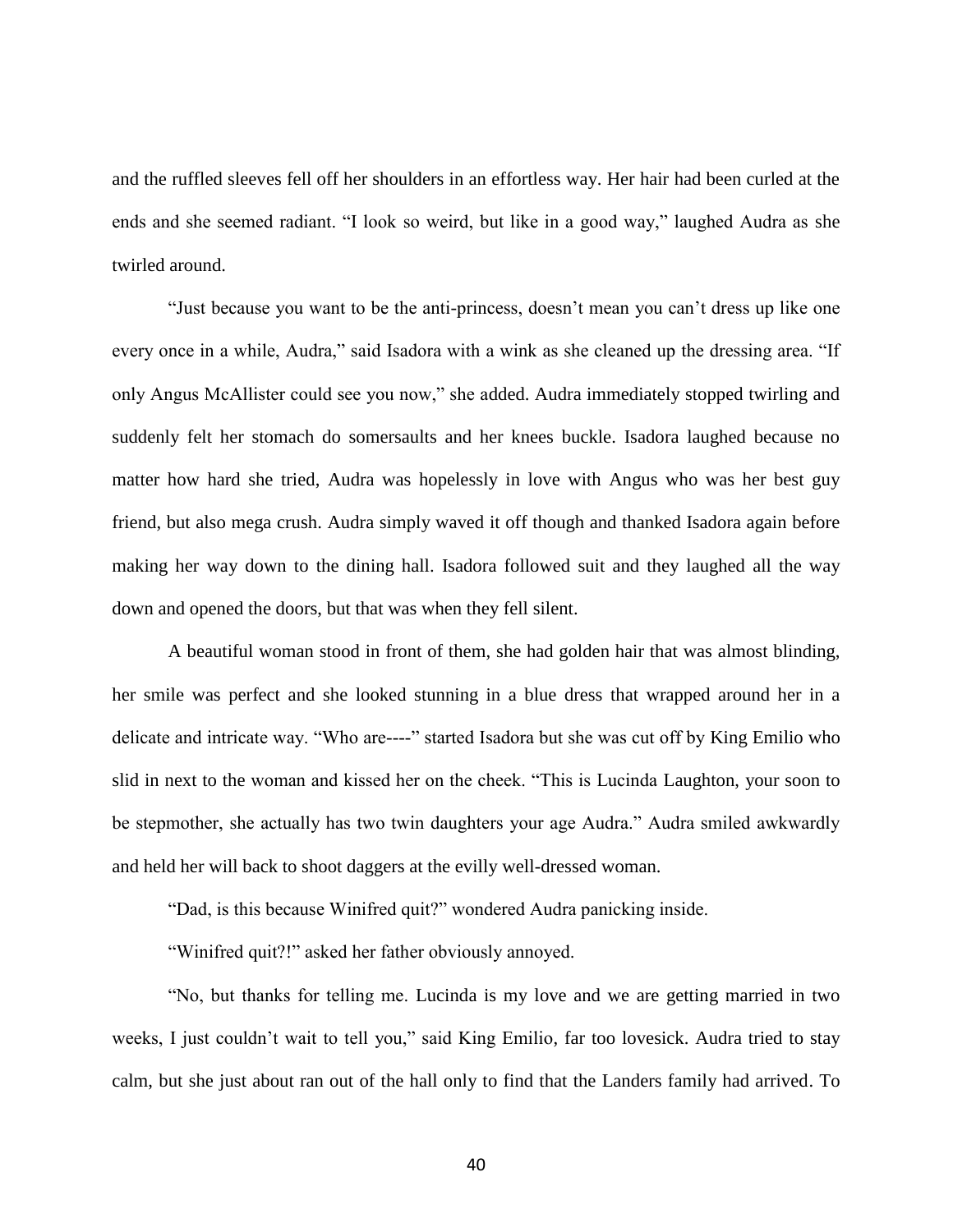make matters worse, Leo Landers had arrived, too. Audra didn't know what to do. The only thing she knew was gold digging Lucinda had to go.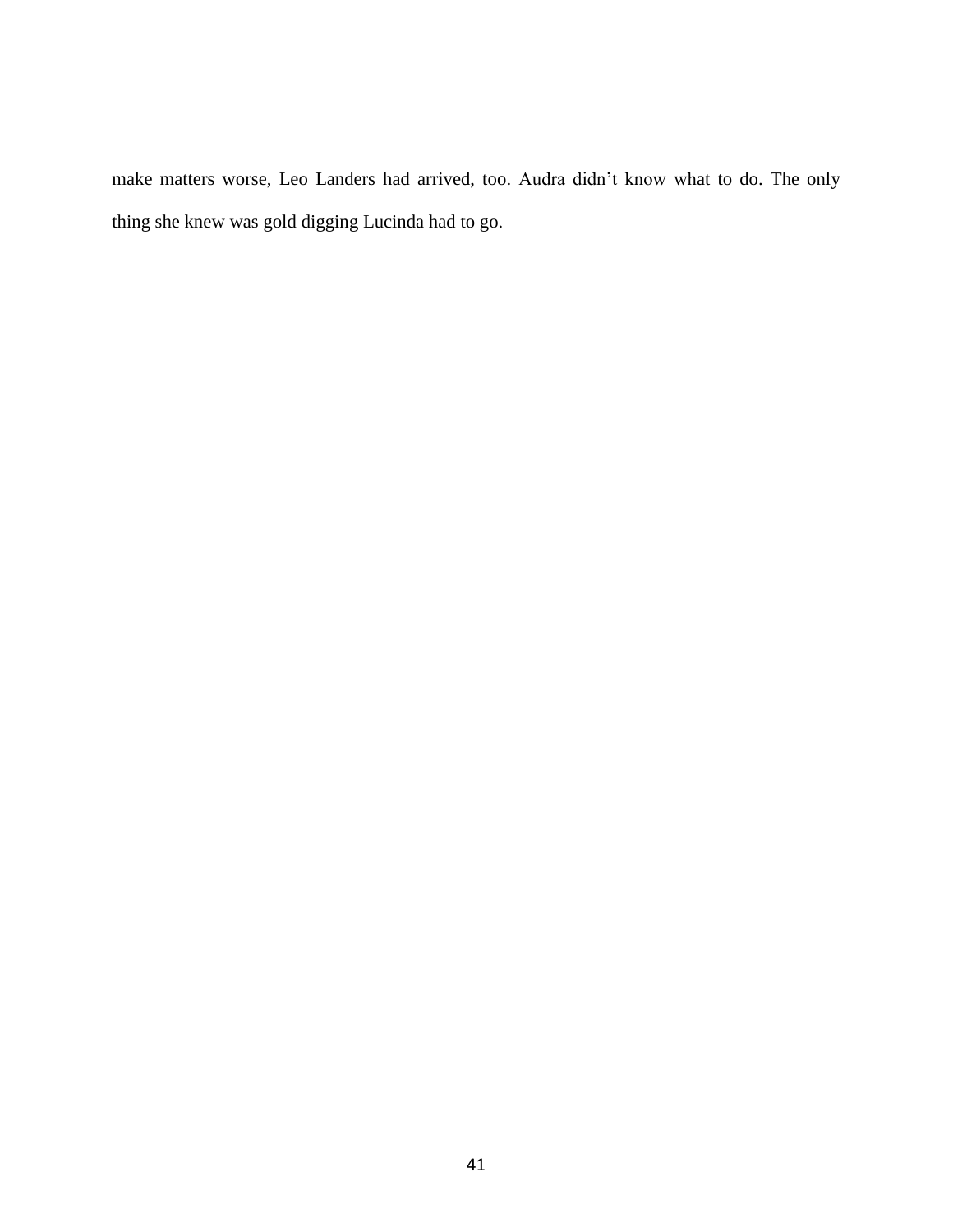# **CHAPTER SEVEN: RE-ENVISIONING LESSON PLANS**

# **Gender-Neutral Classrooms Lesson Plan**

**Grade Level:** 3 rd

**Subject:** English Language Arts **Lesson Title:** Gender Roles No More **Estimated Time:** 150 Min

# **Standard/s:**

- **LAFS.3.RL.1.1:**
	- o Ask and answer questions to demonstrate an understanding of a text, referring explicitly to the text as the basis for the answers.
- **LAFS.3.RL.1.2**
	- o Recount stories, including fables, folktales, and myths from diverse cultures; determine the central message, lesson, or moral and explain how it is conveyed through key details in the text.

## **Learning Goal(s):**

• Using the book, *The Paper Bag Princess,* the students will be able to pull key details and/or examples from the text in order to discuss the book as a class.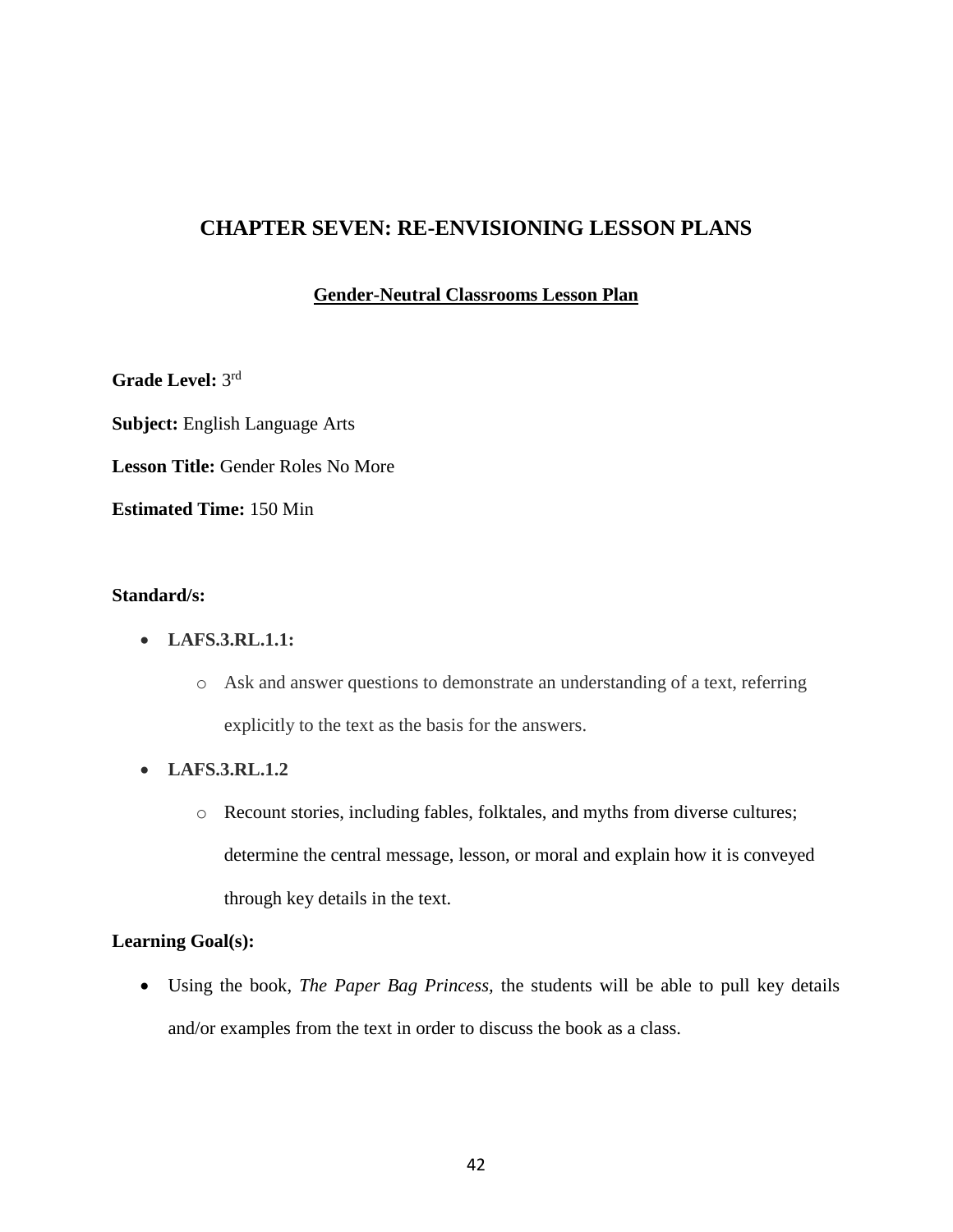- The students, given a writing prompt on gender roles, will be able to explain what a gender role is with at least three sentences.
- Using the book, *The Paper Bag Princess,* the students will be able to create a reader's theater in groups with a gender-neutral script.

# **Prior Knowledge:**

- Students should be familiar with inferencing and pulling key details from a book.
- Students should be able to discuss a text using examples from the text and current knowledge.
- Students should be able to write multiple paragraphs with three to five sentences.

## **Materials/Resources:**

- *The Paper Bag Princess* by Robert Munsch
- Writing Journals
- Paper for scripts
- Timer

### **Essential/Guiding Question(s):**

- What is a gender role?
- How do these gender roles affect us and the people around us?
- Should we follow gender roles? Why or Why not?

### **Content Outline:**

- I. Read aloud *The Paper Bag Princess*
- II. Discuss the text
- III. Introduce gender roles and stereotypes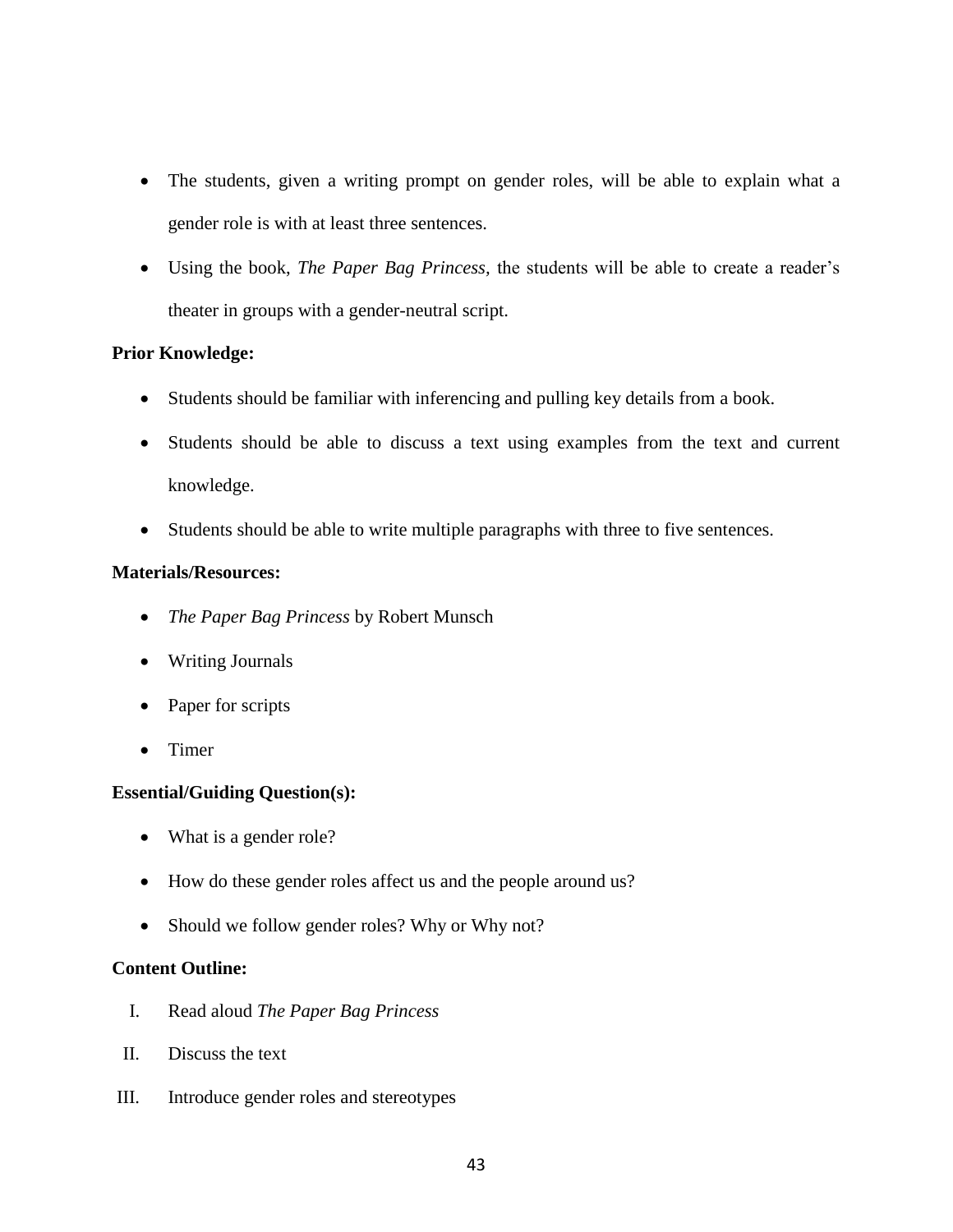- a. Gender Role: Roles given to boys and girls by our society over time
- b. Stereotype: A typical characteristic that is expected of someone and their behavior
- IV. Find Examples in the text of gender roles and examples of atypical behavior
	- a. Discuss findings
- V. Introduce Reader's Theater
- VI. Constructing a Reader's Theater

#### **Key Vocabulary:**

• Stereotype, Gender Role

#### **Procedures:**

#### **Introduction:**

- The teacher will begin the lesson by activating the students' prior knowledge using questions that will relate to the later lesson.
- Sample questions and introduction: "Okay students, today we are going to read *The Paper Bag Princess* by Robert Munsch. But before I read this book, I would like you all to turn to a partner and have a conversation about what a princess should look and act like. Take two minutes to do this please." As the students are conversing, the teacher will walk around to groups and listen in on thinking. After two minutes the teacher will regain the students' attention.
- "Okay class what did we talk about?" The teacher will call a few groups to share and then as a class pose the question, "What do you think princes are supposed to be like?" The teacher will call on a few students and then move on. "I appreciate your responses, as I read this book to you think about the characteristics you just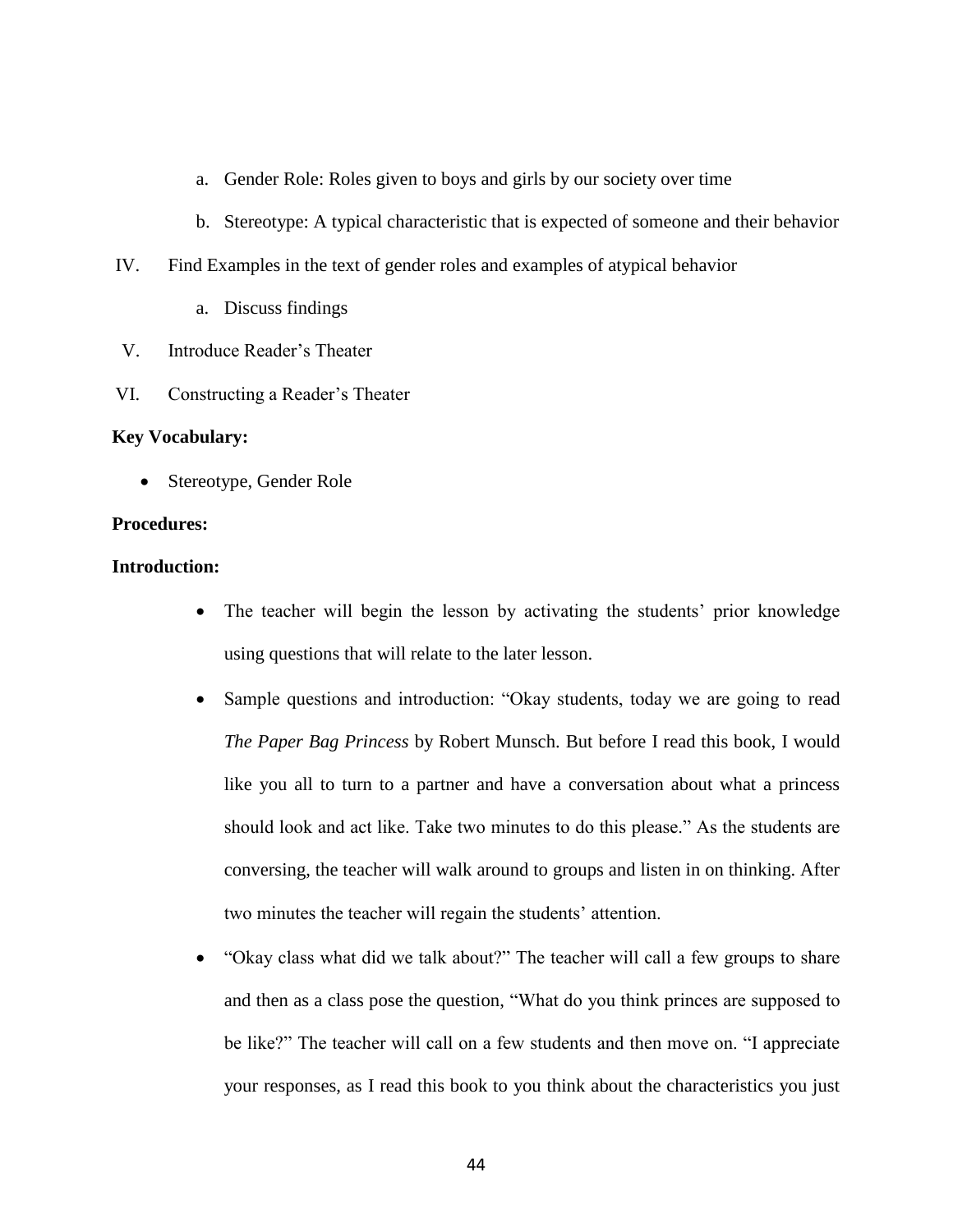described to me about princesses and princes. Do they match? Are they different?" "Now let's read!"

• The teacher will read the book aloud to the students.

## **Input:**

- Once the text has been read, the teacher will discuss the text using the following or similar questions:
	- i. What was the conflict in the story?
	- ii. What happened when the princess saved the prince? Use details from the text to support your answer.
	- iii. Why do you think the prince was so upset about the princess saving him? Why do you think this?
	- iv. After your beginning thoughts about princesses and princes, do these characters fit that image? Why or why not?
	- v. Do you think it is normal for the girl to be the hero? Why or why not?
- After the discussion, the teacher will then define the following two words and introduce them. "Students I want to introduce you to the words gender role and stereotype."
	- i. Gender Role: Roles given to boys and girls by our society over time
	- ii. Stereotype: A typical characteristic that is expected of someone and their behavior
- The teacher will then ask the students if they can find an example in the book that goes with both vocabulary words. The teacher will give a minute or two of wait time and then call on a student to provide their example.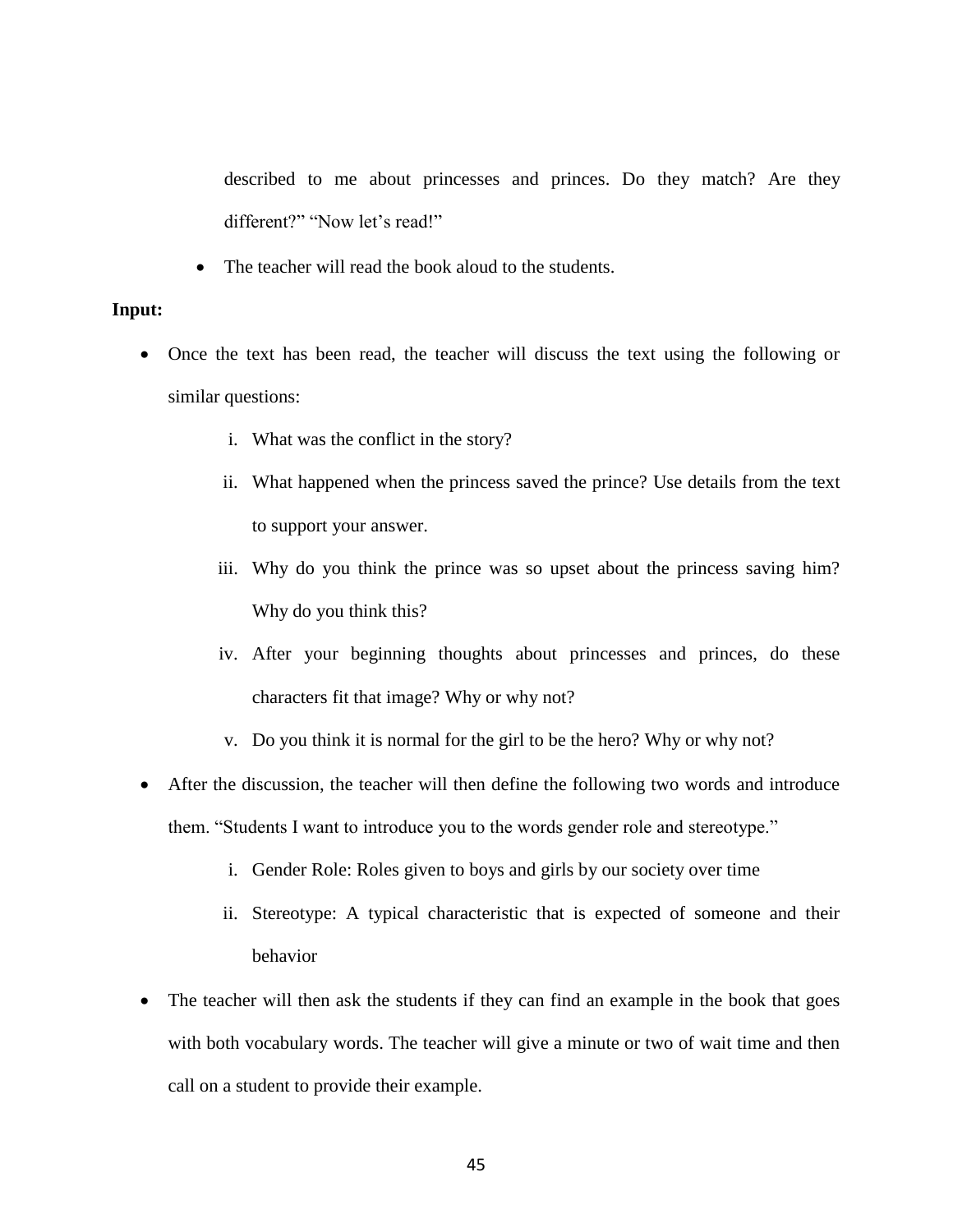- After the students find examples, the teacher will explain that gender roles and stereotypes apply to real life by using common stereotypes and gender roles such as; blondes are not smart, girls must always wear dresses, etc.
- The teacher will have the students grab their writing journals and brainstorm stereotypes they have or have been used against them. The teacher will allow ten minutes for the activity. At the end of ten minutes, the students will discuss some of their findings and ideas. After the students do this the teacher will write a writing prompt on the board or post-it paper.
	- i. **Writing Prompt:** Take one of your stereotypes you wrote down or a gender role you are expected to do and write at least one paragraph about why you think it is fair or if it is not fair. Please use examples.
- The teacher will give the students twenty minutes to do the activity reminding them about punctuation, capitalization and complex sentences. **ESOL STRATEGY: Have students draw pictures to illustrate their writing or have the student orally explain their writing.**
- After the students are finished writing, the teacher will call on one boy and one girl to share. If time allows the teacher may call on two more students to share. **ESOL**

#### **STRATEGY: have students present with a peer to communicate orally.**

#### **Modeling and Guided Practice:**

• The teacher will then introduce reader's theater in case the students do not know what it is. The teacher will explain that it is basically a script like in a play that the students perform and read.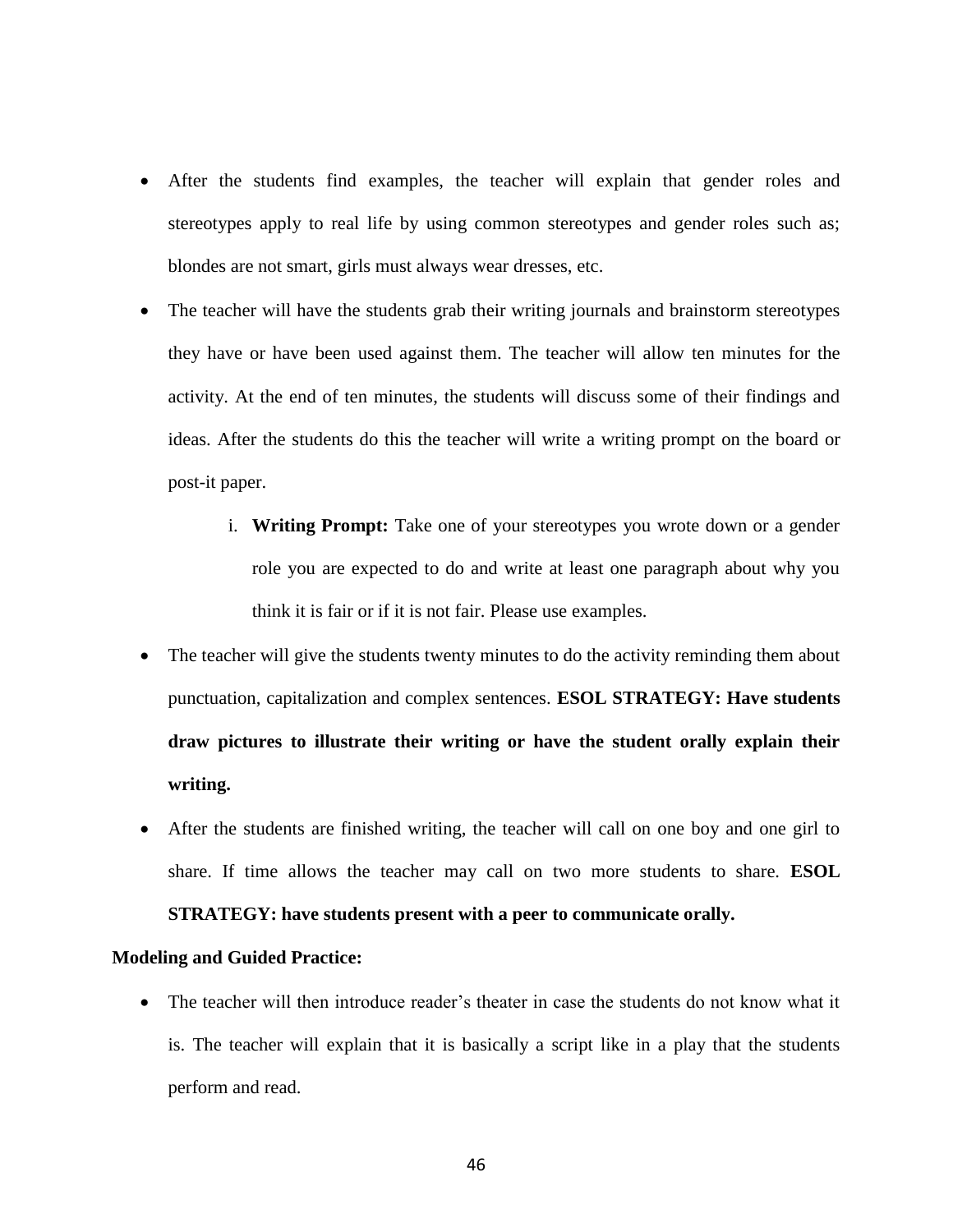- The teacher will model a reader's theater (found at the end of the lesson).
- The teacher will then explain that the students will be creating their own reader's theater using a gender-neutral script meaning they are going to write a script that does not follow common stereotypes. The teacher will tell the students that the boys may play girls and that girls may play boys for the roles.
- The teacher will then take about ten to twenty minutes to brainstorm some ideas with the students prior to splitting them into groups of at least four.
- The teacher will inform the students that they must use at least ten sentences for their script and that one member must play a role of the opposite gender.

### **Check for understanding:**

• As the students break off into groups, the teacher will check for understanding by conferencing with the groups about their script. They should be able to give an explanation of why they are making the script the way they are and how it is genderneutral. If the groups seem to have an understanding the teacher will remind the students about the words they learned and the book to help keep the learning in the proper context. If the students are confused, the teacher will stop the students and revisit the terms and use the book to reference examples as well as their writing prompts.

### **Closure:**

• Finally, the teacher will wrap up the students' writing and tell them that it is okay if it is not finished, that more time will be allotted later on if needed. Most students will not finish the script and that will be expected.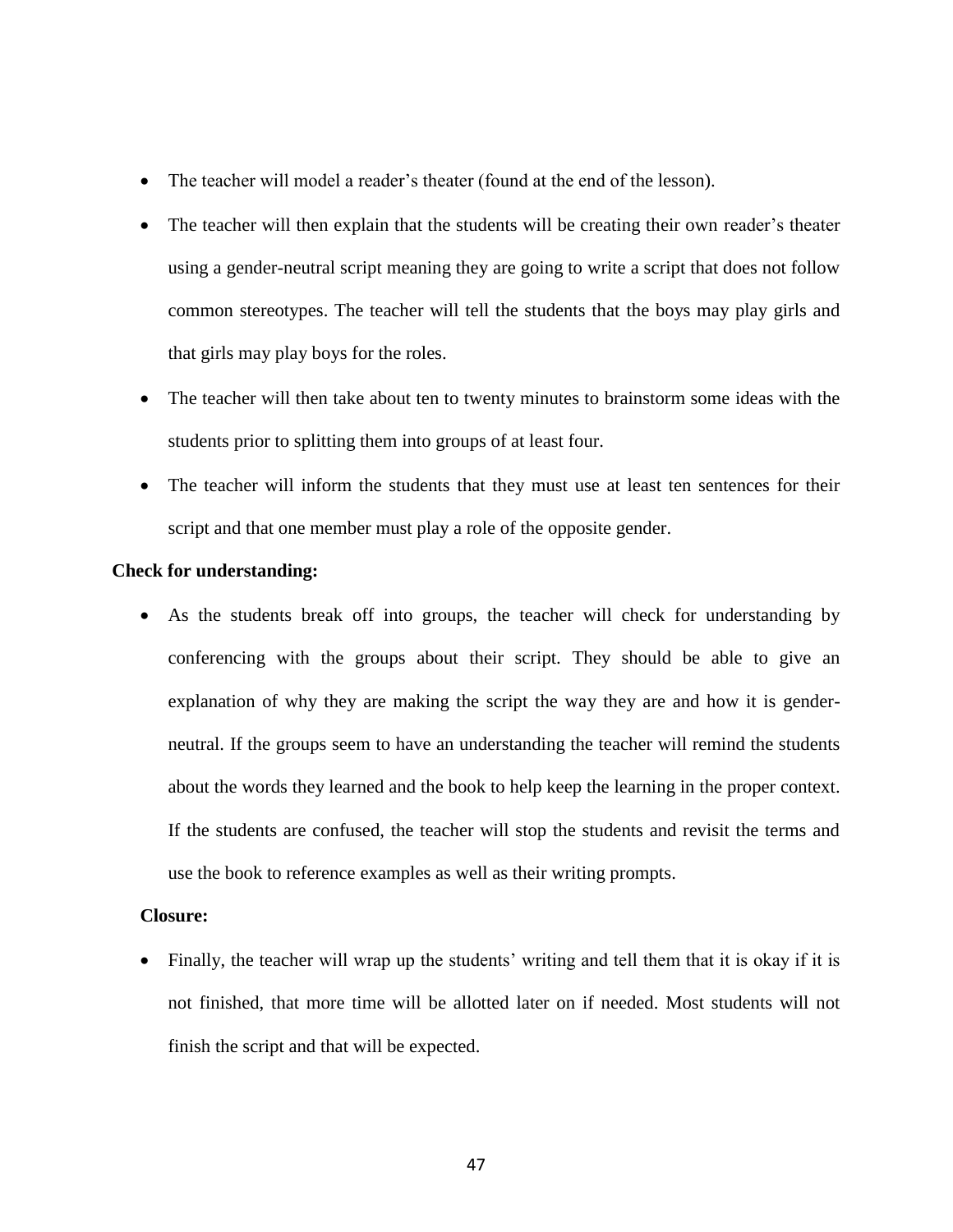- The teacher will then have the students come back together for a discussion to close the lesson.
- The teacher will have the students share a synopsis of what their scripts will be about and then proceed with the discussion using the following discussion questions:
	- i. What is a gender role?
	- ii. What is a stereotype?
	- iii. In the book we read, what was different about the princess? How did she act?
	- iv. Do you think the princess should have acted the way she did? Why or why not?
	- v. Do you believe the prince should have acted the way he did? Why or why not?

#### **Assessment and Monitoring**

- Formative Assessment:
	- i. Discussion questions will be used to check in with the students and their comprehension.
	- ii. Writing Journals will be used to informally assess the individual understanding of each student.
- Summative Assessment:
	- i. Reader's theater scripts will be used to measure the overall student's understanding of the objectives and lesson.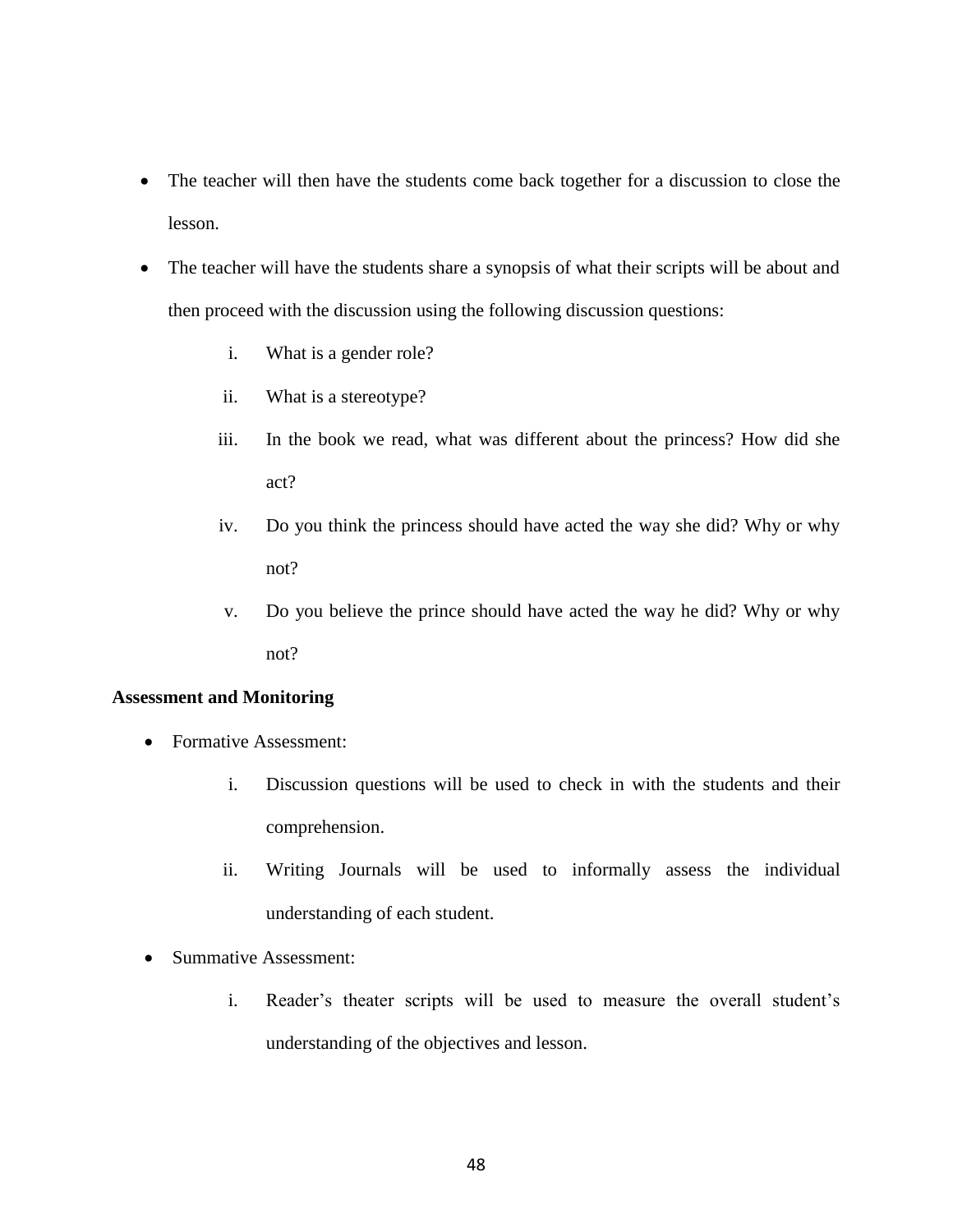# **APPENDIX A: DATA COLLECTION SHEETS FOR TRADITIONAL**

# **FAIRY TALES**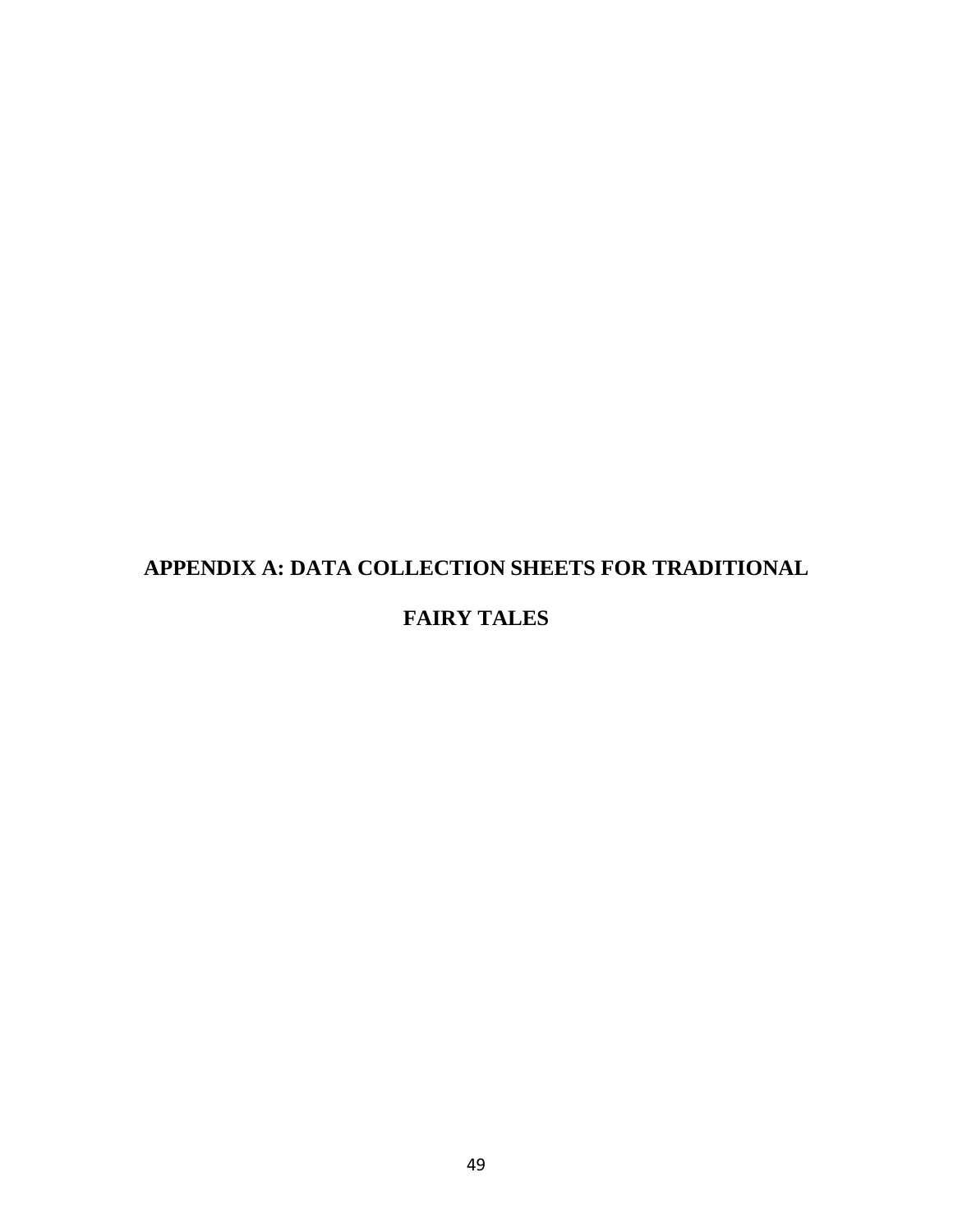# **APPENDIX A: COLLECTED DATA FOR TRADITIONAL FAIRY TALES**

| Title: Little Briar Rose | <b>Publishing Date: 1812</b> |
|--------------------------|------------------------------|
|                          |                              |

| <b>Author: Brothers Grimm</b> | <b>Illustrator:</b> N/A |
|-------------------------------|-------------------------|
|                               |                         |

**Summary of Tale:** In this tale, a king and queen receive the gift of a baby girl, however, she is soon cursed to prick her finger on a spindle and fall down dead. Fairies who not given her a gift yet try to soften the blow by making it so that she only falls into a perpetual sleep on her fifteenth year. The king in order to try and save her altogether locks her in a tower where she must wait for a prince to save her from the tower.

0=Never demonstrated

- 1=Rarely demonstrated the characteristic
- 2=Seldom demonstrates the specific characteristic
- 3=Demonstrates this characteristic most of the time
- 4=Consistently demonstrates the characteristic

# **Criterion of Evaluation:**

| <b>Beauty</b> |  |
|---------------|--|
|               |  |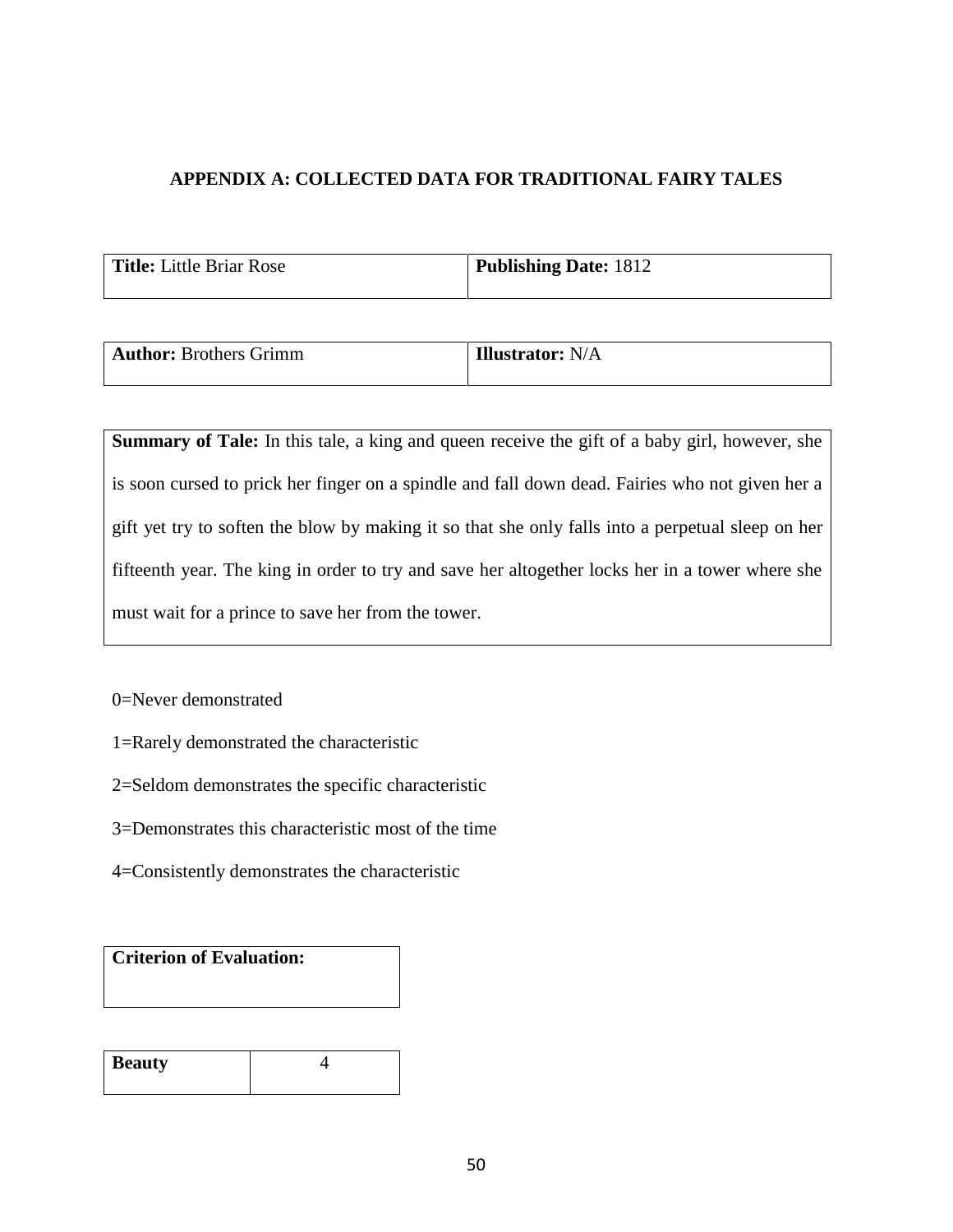| <b>Assertiveness</b> |  |
|----------------------|--|
| <b>Naivety</b>       |  |
| <b>Heroism</b>       |  |

# **Explanation of Criterion:**

Beauty: Little Briar Rose or Sleeping Beauty is a beautiful young girl and that is constantly expressed within the tale and is coined in the name eventually.

**Assertiveness:** She is not assertive, in fact Little Briar Rose does not stand her ground with the old woman spinning by saying that she did not need to touch it nor did she say yes to

marrying the prince that saved her.

Naivety: Briar Rose is naïve in the very least as she is coaxed into touching spindle which

causes her to sleep until someone saves her.

Heroism: Briar Rose is a damsel in distress until she is saved by a handsome prince who is to

marry her, she does not save herself or attempt to save herself in any way.

| <b>Contains Strong Female Protagonist: No</b> | <b>Contains Strong Antagonist(s): Yes,</b> |
|-----------------------------------------------|--------------------------------------------|
|                                               | the evil maiden who was not invited to the |
|                                               | welcoming of Little Briar Rose.            |

| Date: | 08/10/17 | <b>Time:</b> 5:45 pm |
|-------|----------|----------------------|
|       |          |                      |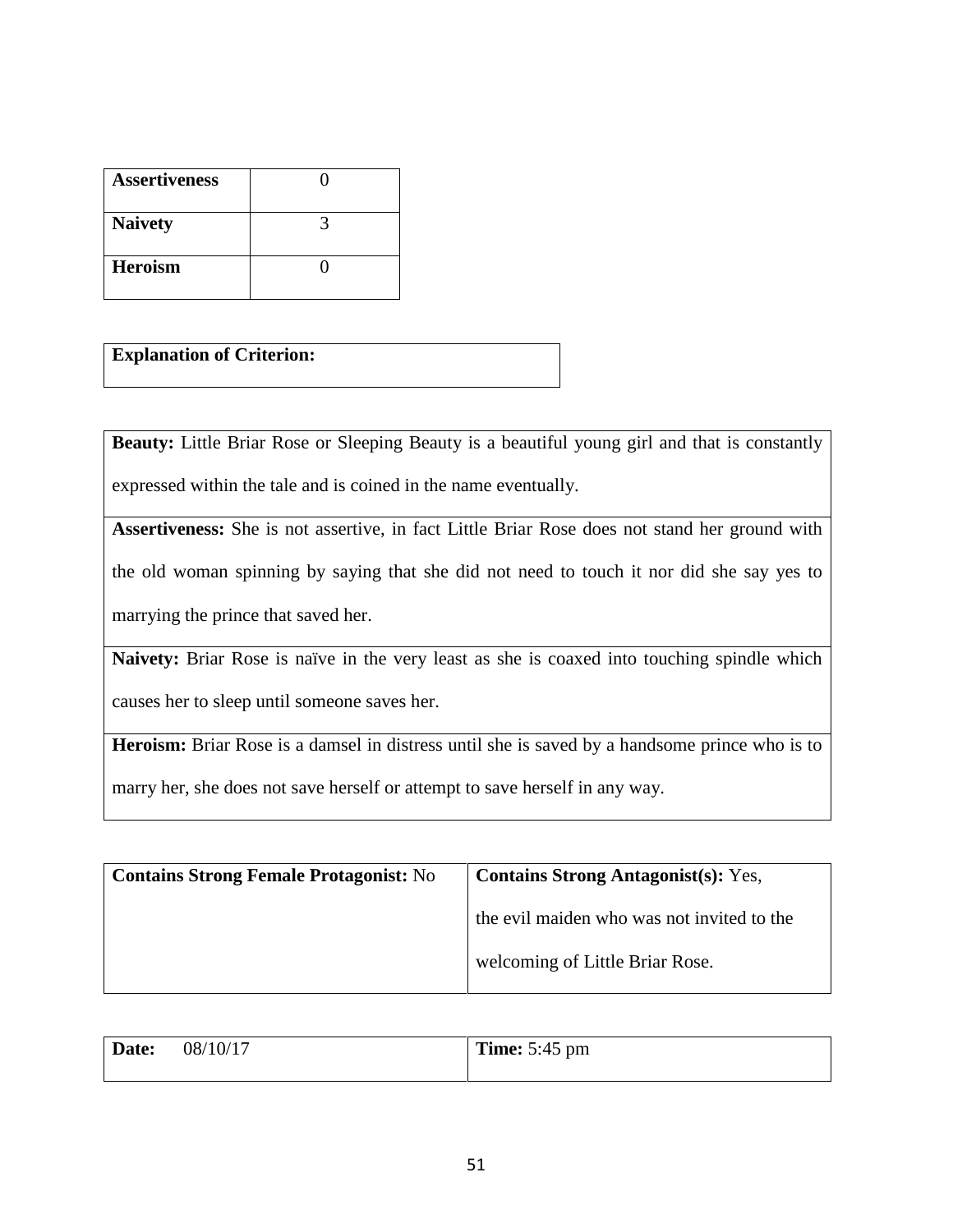|  | <b>Title:</b> Little Snow White | <b>Publishing Date: 1812</b> |
|--|---------------------------------|------------------------------|
|--|---------------------------------|------------------------------|

| <b>Author:</b> Brothers Grimm | <b>Illustrator:</b> N/A |
|-------------------------------|-------------------------|
|                               |                         |

**Summary of Tale:** Little Snow White is a beautiful young girl with fair skin and rose red lips and cheeks who is the fairest of them all. The evil queen is then beckoned to kill the child in order to save herself as the fairest of them all. The young girl is chased into a forest where she settles in a little home of seven dwarfs. She cooks and cleans for them and simply tries to escape the evil tactics of the queen to stay alive and wait for her true love.

**0=**Never demonstrated

**1=**Rarely demonstrated the characteristic

**2=**Seldom demonstrates the specific characteristic

**3=**Demonstrates this characteristic most of the time

**4=**Consistently demonstrates the characteristic

**Criterion of Evaluation:**

| <b>Beauty</b>        |  |
|----------------------|--|
| <b>Assertiveness</b> |  |
| <b>Naivety</b>       |  |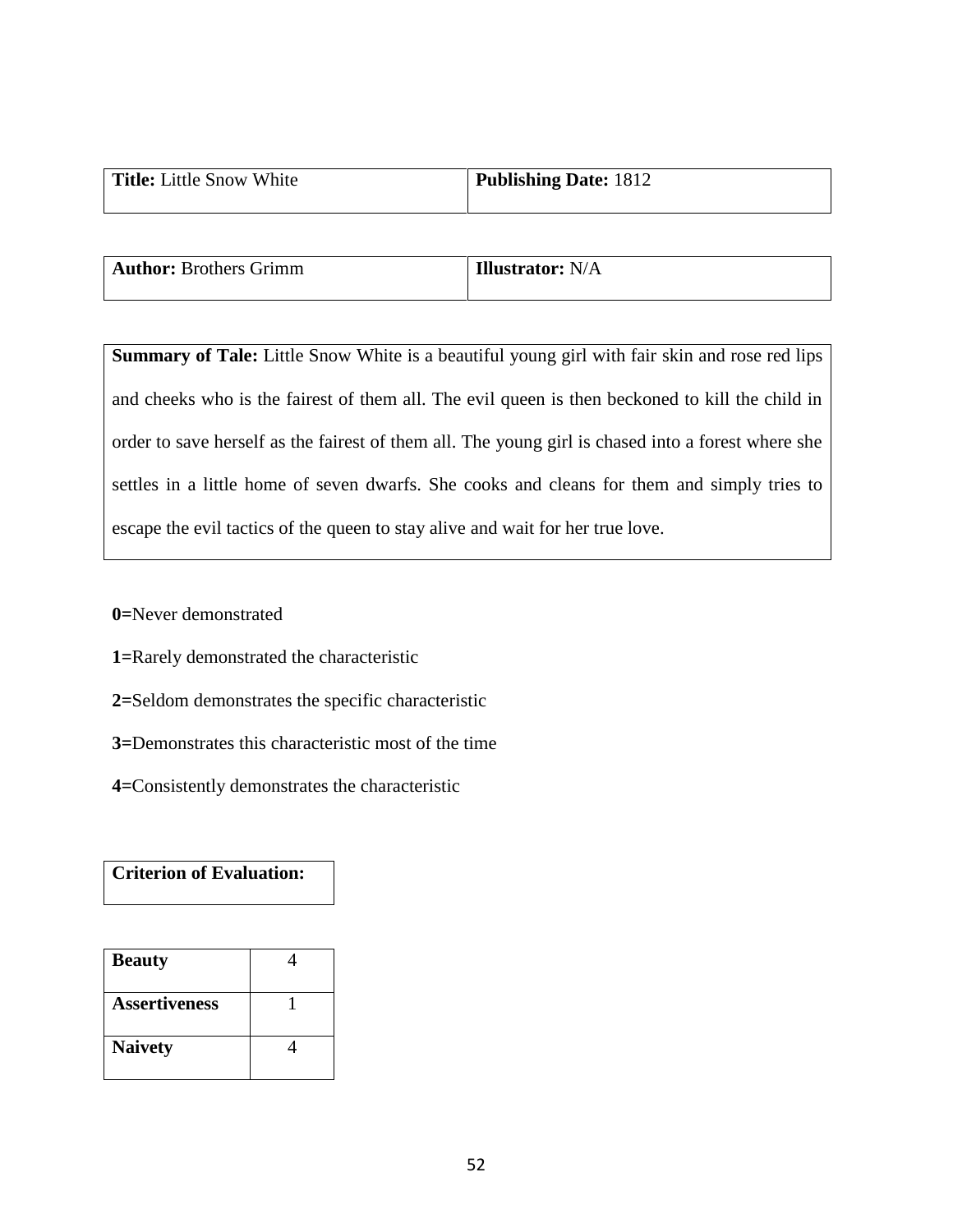| <b>Heroism</b> |  |
|----------------|--|
|                |  |

# **Explanation of Criterion:**

**Beauty:** Snow White is considered perhaps the most beautiful of all due to her complexion and personality and she is constantly regarded as the fairest and most beautiful.

**Assertiveness:** Snow White is only assertive once when she says she cannot accept gifts from

strangers, however, she is only slightly assertive with the woman, careful not to be impolite.

**Naivety:** Snow White is very naïve, she believes the queen each time that she brings a gift until she finds herself dead and laid in a coffin.

**Heroism:** Snow White does nothing for herself and does not save herself from the evils of the queen, she ends up in a coffin and a handsome prince sees her through the coffin and runs to catch up with them in order to save her.

| <b>Contains Strong Female Protagonist: No</b> | <b>Contains Strong Antagonist(s): Yes, the evil</b> |
|-----------------------------------------------|-----------------------------------------------------|
|                                               | queen who is still beautiful and intelligent.       |

| <b>Date: 08/27/17</b> | Time: $7:20 \text{ pm}$ |
|-----------------------|-------------------------|
|                       |                         |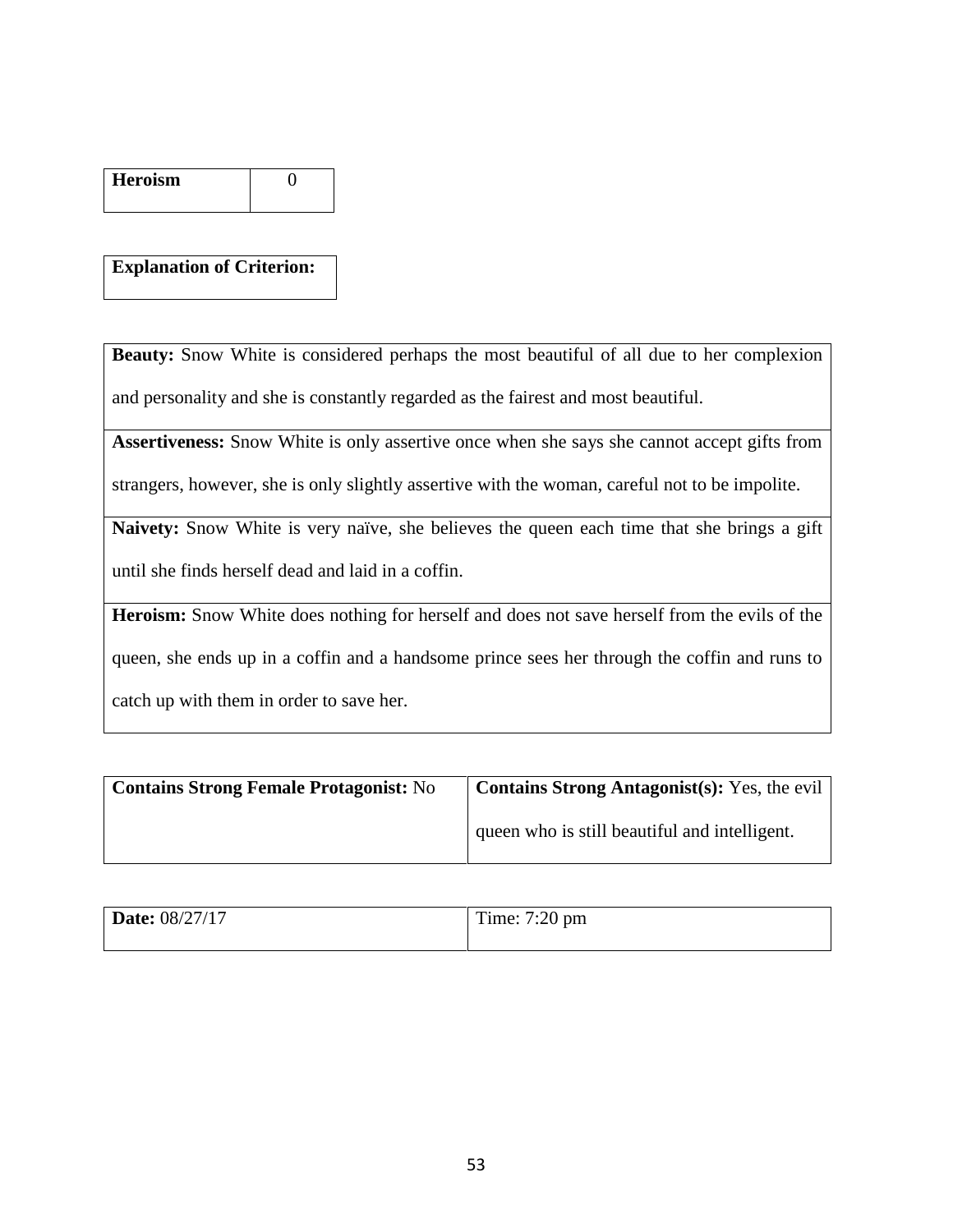| <b>Title:</b> Cinderella | <b>Publishing Date: 1812</b> |
|--------------------------|------------------------------|
|                          |                              |

| <b>Author:</b> Brothers Grimm | <b>Illustrator:</b> N/A |
|-------------------------------|-------------------------|
|                               |                         |

**Summary of Tale:** In this story, Cinderella is a young girl bound to an evil stepmother and two wicked stepsisters. She is reminiscent of the days spent with her family and how her new family has ruined it all. She is turned into a maid and forbidden to attend a ball. She uses the help of a fairy godmother in hopes of attending the ball and landing the prince all while avoiding her wicked stepmother.

**0**=Never demonstrated

- **1**= Rarely demonstrated the characteristic
- **2**=Seldom demonstrates the specific characteristic
- **3**=Demonstrates this characteristic most of the time
- **4**=Consistently demonstrates the characteristic

**Criterion of Evaluation:**

| <b>Beauty</b>        |  |
|----------------------|--|
| <b>Assertiveness</b> |  |
| <b>Naivety</b>       |  |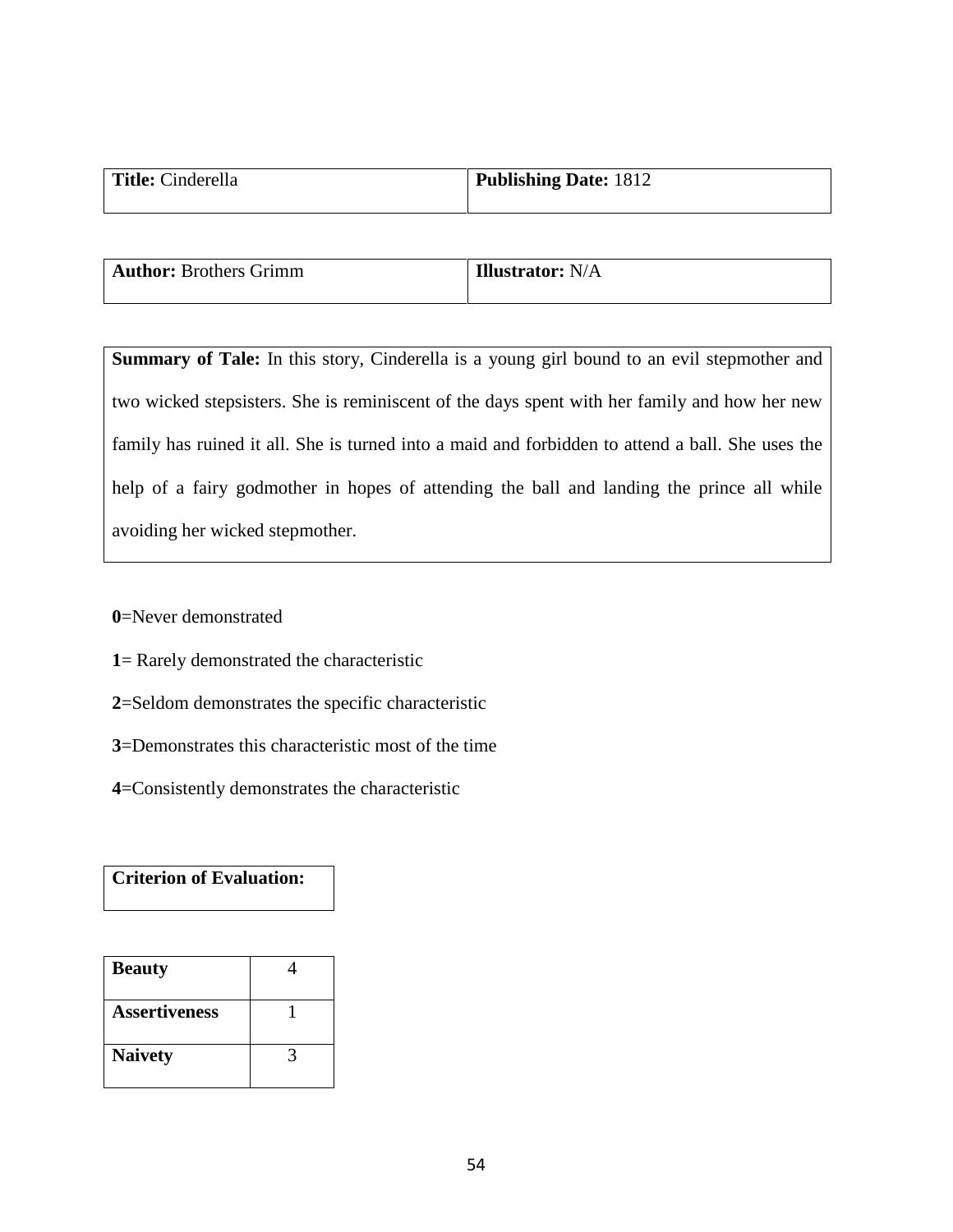| <b>Heroism</b> |  |
|----------------|--|
|                |  |

# **Explanation of Criterion:**

**Beauty:** Cinderella is described as beautiful and fair and kind much unlike her stepsisters whom she inherits by a wicked chance just like her stepmother. She is the object of her sisters' jealousy and is considered a beautiful maiden when she enters the palace.

**Assertiveness:** Cinderella is slightly assertive when she asks to go to the ball, or when she tries to end her own torture of being a maid. However, it quickly fades in the face of her stepmother who is evil and wicked to her.

**Naivety:** Cinderella is somewhat naïve in that she believes the world is always just and that she will be swept off her feet by someone who will end the torture her new family puts her in.

Heroism: Considering a prince had to find her using a shoe, it is clear Cinderella was not her own hero, she landed the prince on accident but through her charm as well. She was a damsel in distress however not being able to set herself free.

**Contains Strong Female Protagonist:** No **Contains Strong Antagonist(s):** Yes, stepsister and stepmother.

| Date:<br>09/12/17 | <b>Time:</b> 5:45 pm |
|-------------------|----------------------|
|                   |                      |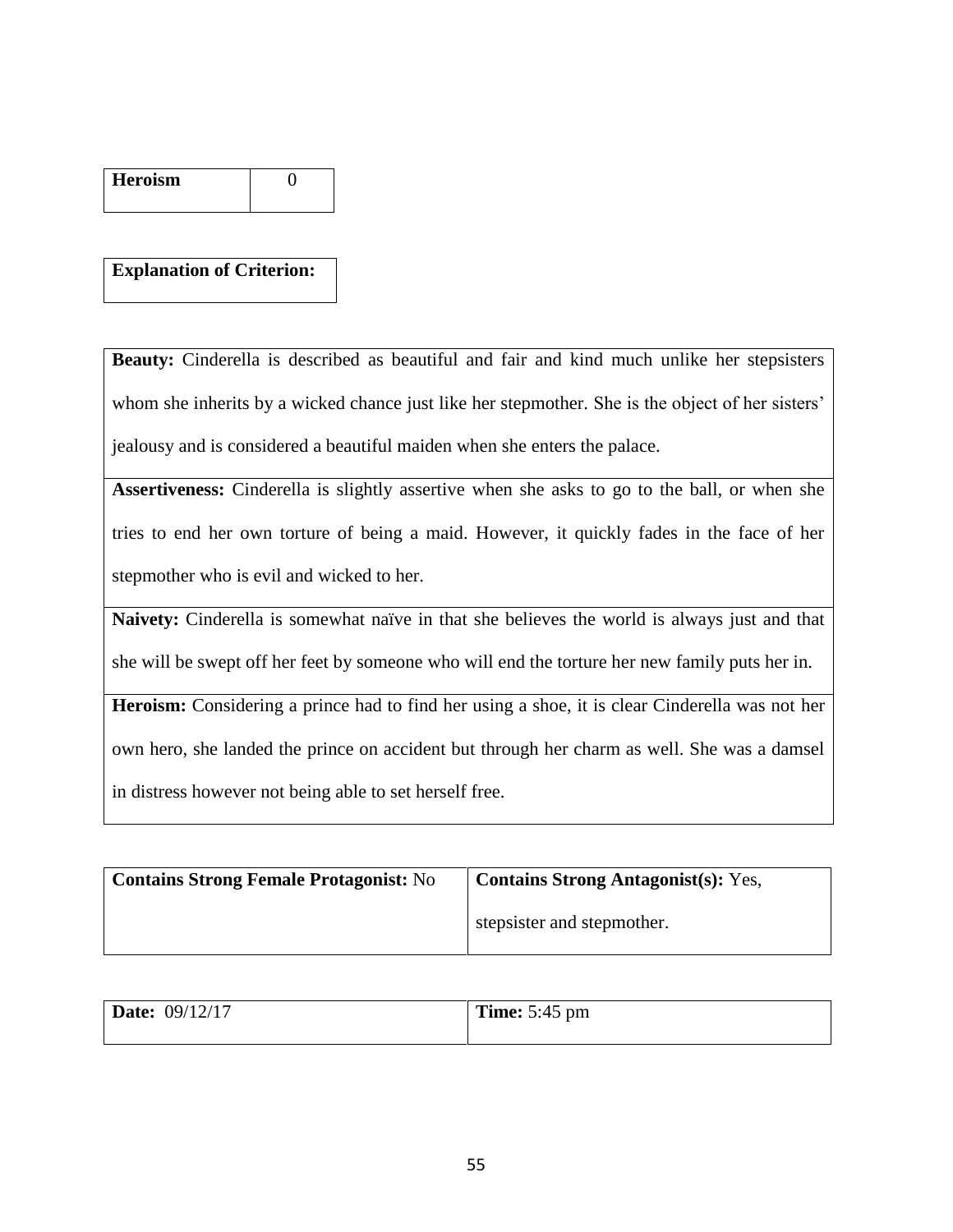# **APPENDIX B: DATA COLLECTION SHEETS FOR MODERN FAIRY**

**TALES**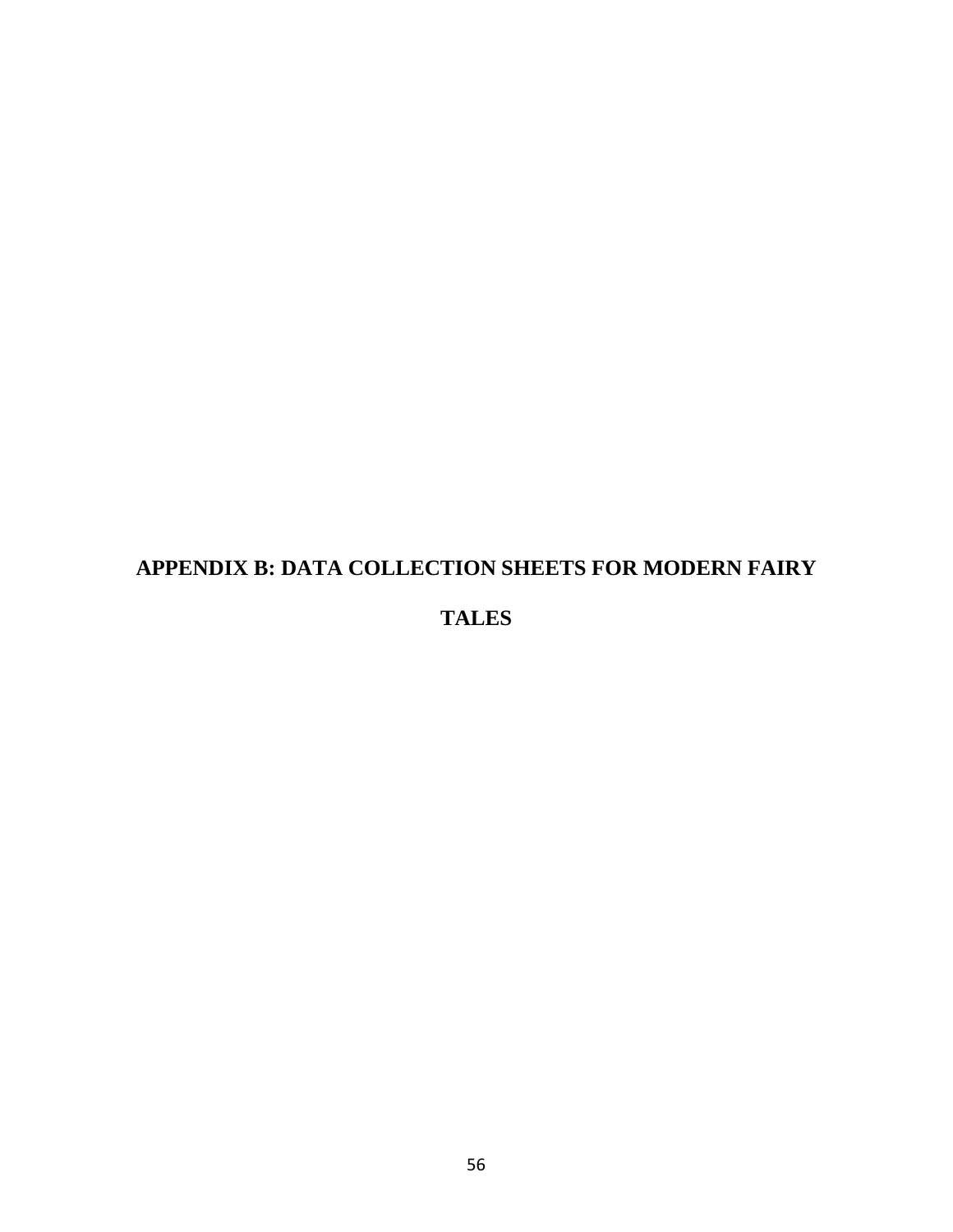| <b>Title:</b> The Paper Bag Princess | <b>Publishing Date: 1980</b> |
|--------------------------------------|------------------------------|
|                                      |                              |

| <b>Author: Robert Munsch</b> | <b>Illustrator:</b> N/A |
|------------------------------|-------------------------|
|                              |                         |

**Summary of Tale:** Princess Elizabeth is not the typical princess, she sets off on a quest to save the man she is supposed to marry when a dragon takes him hostage. She throws on a paper bag leaving the princess dress behind and outsmarts a dragon without the power of a sword. When she saves the day however, Prince Ronald can't be bothered to even be grateful because she doesn't look like a princess.

**0=**Never demonstrated

**1=** Rarely demonstrated the characteristic

**2=**Seldom demonstrates the specific characteristic

**3=**Demonstrates this characteristic most of the time

**4=**Consistently demonstrates the characteristic

**Criterion of Evaluation:**

| <b>Beauty</b>        |  |
|----------------------|--|
| <b>Assertiveness</b> |  |
| <b>Naivety</b>       |  |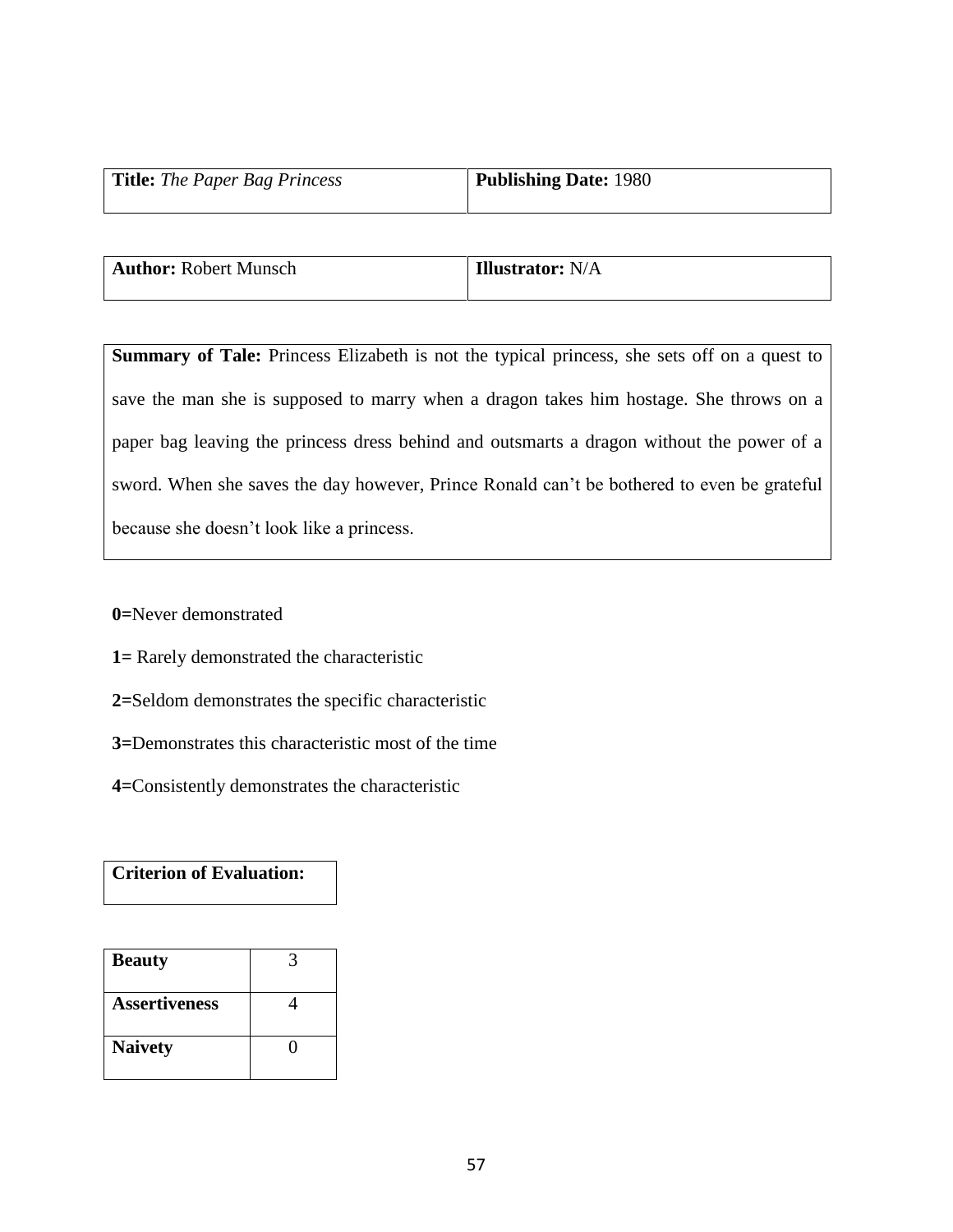| <b>Heroism</b> |  |
|----------------|--|
|                |  |

# **Explanation of Criterion:**

**Beauty:** Princess Elizabeth is of what we consider average beauty, she isn't touched by magic to always be flawless and she is not sparkly and shiny, however, she shows plenty of inner beauty.

**Assertiveness:** Princess Elizabeth is very assertive, she is the one who says she will go to defeat the dragon, she asks the dragon directly for the prince back, and she stands up to Prince Ronald.

**Naivety:** Elizabeth is not a regular princess, she is certainly not naïve either. She knows exactly what the world is made of and if not she realizes it on her own and knows to believe and trust in herself and judgment.

**Heroism:** Heroism is perhaps the trait Princess Elizabeth shows the most because of her willingness to fight the dragon in the first place and the ability she had to use more than violence to slay the dragon. She saves the day which is typically left to the males.

| <b>Contains Strong Female Protagonist: Yes</b> | <b>Contains Strong Antagonist(s): No</b> |
|------------------------------------------------|------------------------------------------|
|                                                |                                          |

| <b>Date:</b> 09/22/17 | <b>Time:</b> $5:05 \text{ pm}$ |
|-----------------------|--------------------------------|
|                       |                                |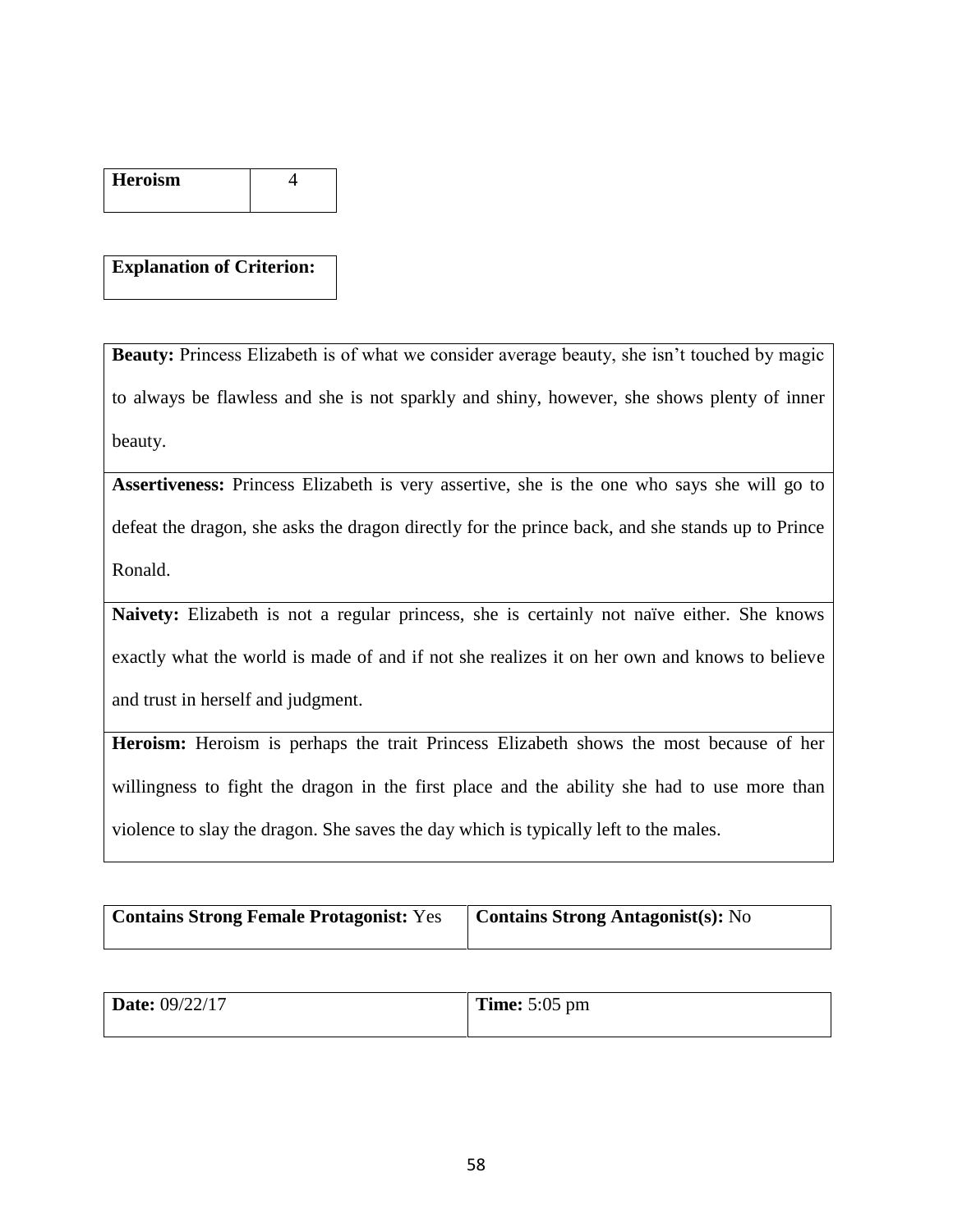| <b>Title:</b> The Princess Knight | <b>Publishing Date: 2004</b> |
|-----------------------------------|------------------------------|
|                                   |                              |

| <b>Author:</b> Cornelia Funke | Illustrator: Kerstin Meyer |
|-------------------------------|----------------------------|
|                               |                            |

**Summary of Tale:** Violetta is a princess, but she wants to be a knight, in fact her, own knight in shining armor. At night, Violetta practices at becoming the best knight in the land which will prove to come in handy once she learns that her father, the king, will be staging a tournament for Violetta's hand in marriage. Violetta knows she must saddle up for the greatest battle of all time and for the most important prize of herself.

**0=**Never demonstrated

**1=** Rarely demonstrated the characteristic

**2=**Seldom demonstrates the specific characteristic

**3=**Demonstrates this characteristic most of the time

**4=**Consistently demonstrates the characteristic

**Criterion of Evaluation:**

| <b>Beauty</b>        |   |
|----------------------|---|
| <b>Assertiveness</b> |   |
| <b>Naivety</b>       | 0 |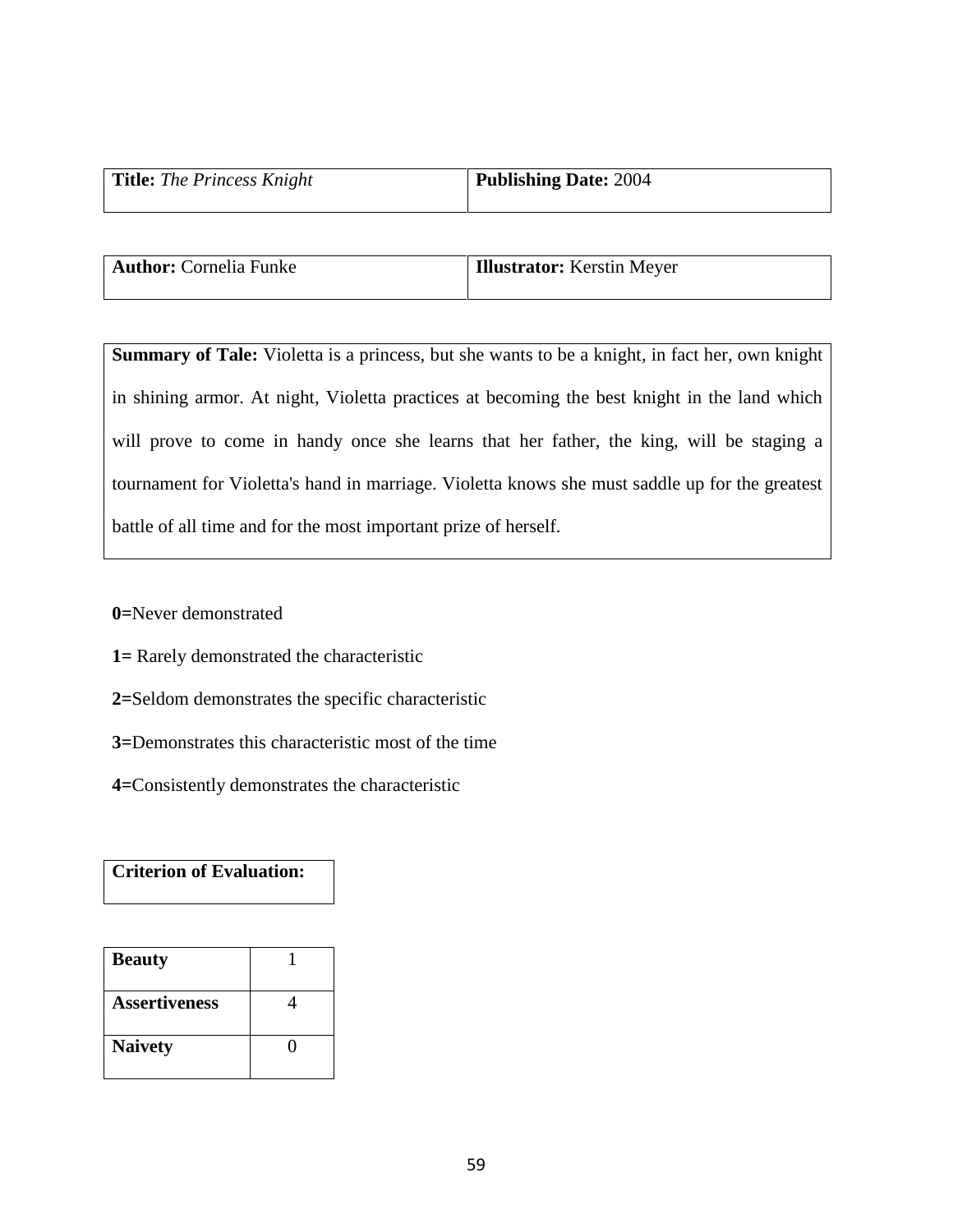| <b>Heroism</b> |  |
|----------------|--|
|                |  |

# **Explanation of Criterion:**

**Beauty:** Violetta is not stated that she is beautiful therefore there were not enough indications to be able to judge that criteria in its fullest. She is not stated that she is not beautiful however so the book is focused in on the tale for the most part.

**Assertiveness:** Violetta is able to stand up to her father in order to say she wants to be a knight rather

than a princess. She also shows assertiveness in fighting for her own hand to prove a point.

**Naivety:** Violetta is anything but naïve, she understands her world and what is expected, but she knows

enough to not be naïve about what she wants as a person.

**Heroism:** In the book, Violetta shows a lot of heroism in order to risk herself for the tournament and to

fight for herself. She goes against the norm and that takes a form of heroism all on its own to be able to

do such a thing.

| <b>Contains Strong Female Protagonist: Yes</b> | <b>Contains Strong Antagonist(s): No</b> |
|------------------------------------------------|------------------------------------------|
|                                                |                                          |

| <b>Date: 09/25/17</b> | <b>Time:</b> $4:15 \text{ pm}$ |
|-----------------------|--------------------------------|
|                       |                                |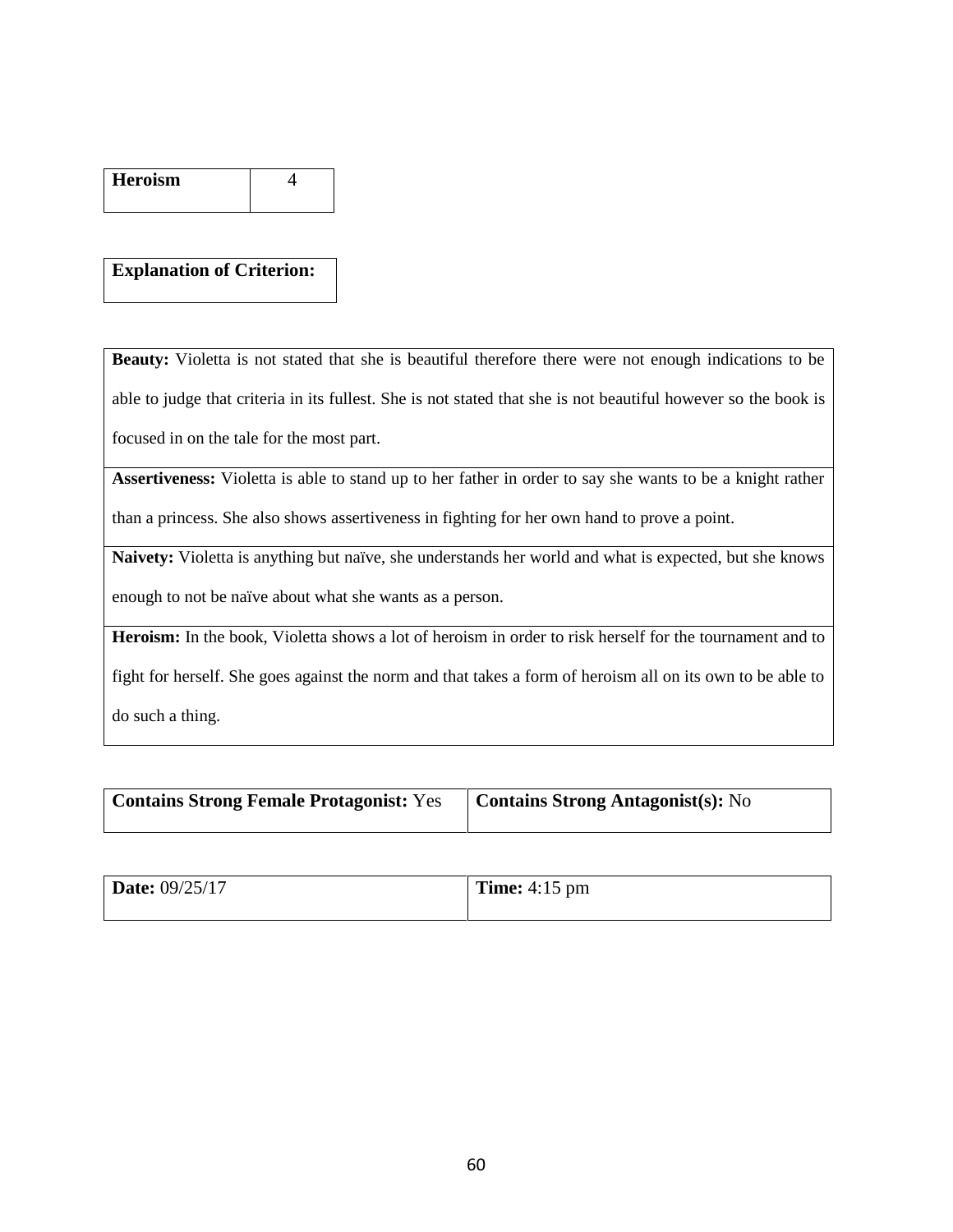| <b>Title:</b> The Runaway Princess | <b>Publishing Date: 2006</b> |
|------------------------------------|------------------------------|
|                                    |                              |

| <b>Author:</b> Kate Coombs | <b>Illustrator:</b> N/A |
|----------------------------|-------------------------|
|                            |                         |

**Summary of Tale:** Meg does not want to be a princess, not one bit. She is being given away to the person who can rid their kingdom of the evils that lie in such as dragons. Meg is appalled and does not understand these traditional values of being a princess. She sets off to battle the evils in the kingdom herself so long as she doesn't have to be given away like a box of chocolates. She encounters evils and princes along the way to try and save herself.

**0=**Never demonstrated

- **1=** Rarely demonstrated the characteristic
- **2=**Seldom demonstrates the specific characteristic
- **3=**Demonstrates this characteristic most of the time
- **4=**Consistently demonstrates the characteristic

**Criterion of Evaluation:**

| <b>Beauty</b>        |  |
|----------------------|--|
| <b>Assertiveness</b> |  |
| <b>Naivety</b>       |  |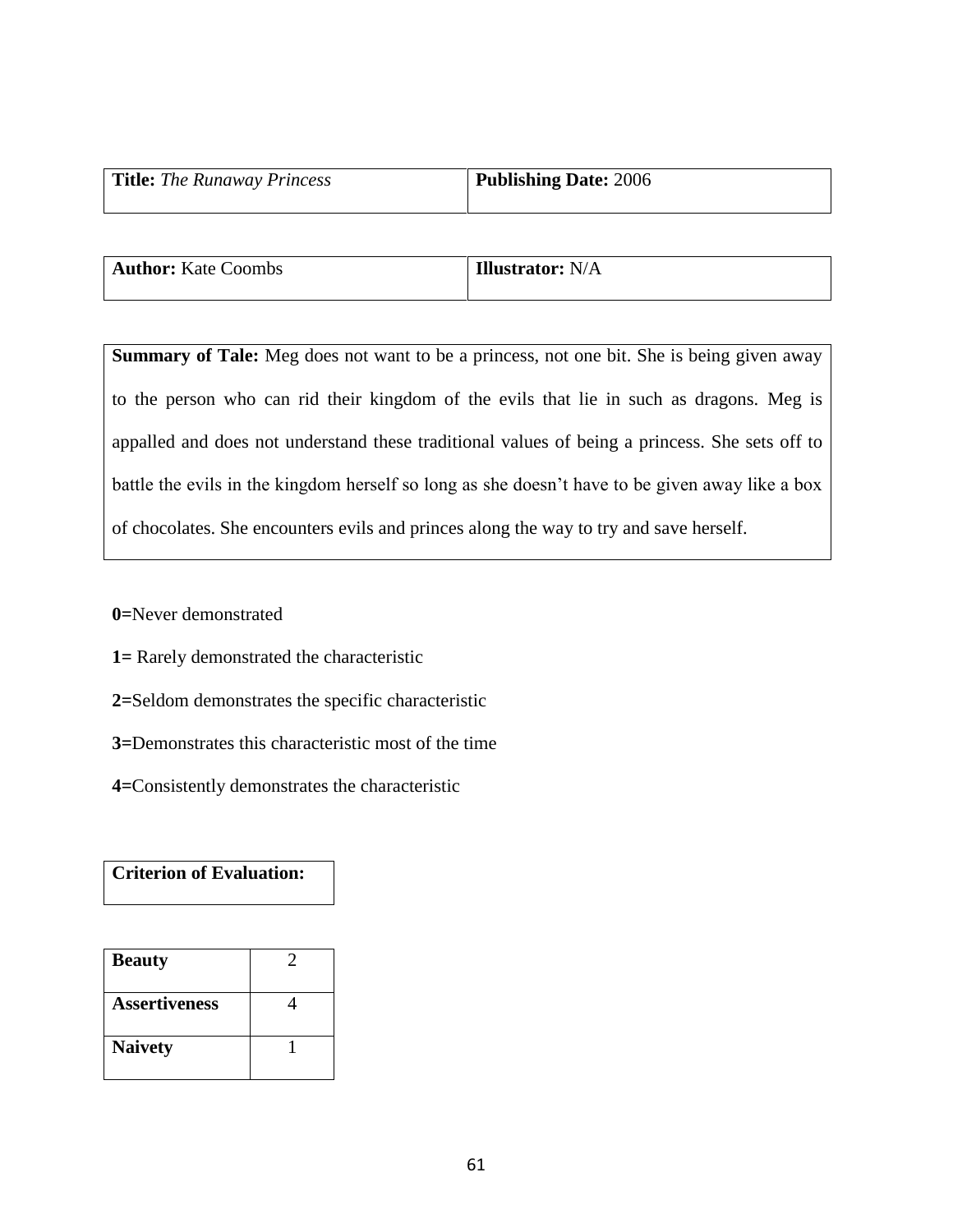| <b>Heroism</b> |  |
|----------------|--|
|                |  |

# **Explanation of Criterion:**

**Beauty:** Meg is average in beauty based on the details within the book which is a trend in some of the modern tales, they are less focused on beauty and more on the qualities of the princess. She is however as well beautiful on the inside in terms of a person.

**Assertiveness:** Meg is definitely assertive, she wastes no time in disagreeing with her parents about what is right for her. She doesn't want dresses and princes or tea parties, she wants to live her own life without the restrictions of being a princess. Without a doubt, she is assertive.

**Naivety:** Meg holds that hope to be free thinking it can be easy to win her freedom which makes her somewhat naïve in that sense, but she also knows that what can lie ahead can be hard as well.

Heroism: Heroic is definitely a word to describe Meg who sets off on a quest no one but her suitors dares to go on. She is venturing out to dangerous parts of the kingdom and only to save herself which is beyond brave.

| <b>Contains Strong Female Protagonist: Yes</b> | <b>Contains Strong Antagonist(s): No</b> |
|------------------------------------------------|------------------------------------------|
|                                                |                                          |

| <b>Date:</b> $10/05/17$ | <b>Time:</b> $8:00 \text{ pm}$ |
|-------------------------|--------------------------------|
|                         |                                |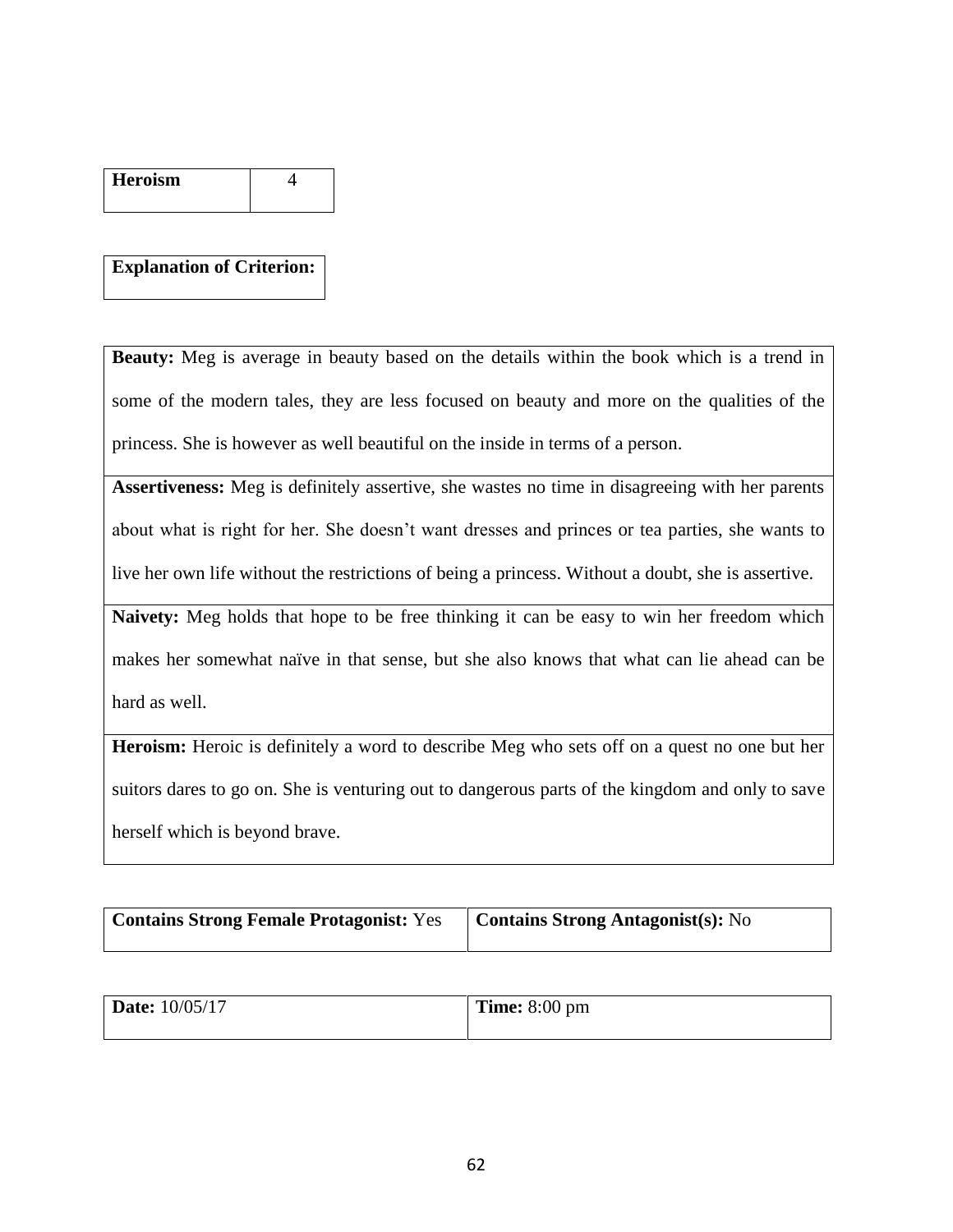| <b>Title:</b> The Wide Awake Princess | <b>Publishing Date: 2010</b> |
|---------------------------------------|------------------------------|
|                                       |                              |

| $\Lambda$ uthor: $F$<br>$\overline{\phantom{a}}$<br>ъ.<br>Baker | $\sim \sim N/A$ |
|-----------------------------------------------------------------|-----------------|
|                                                                 |                 |

**Summary of Tale:** Princess Annie is the younger sister to Gwen, also known as the princess destined to be Sleeping Beauty who got all the looks and all the princess genes. When Gwen pricks her finger on a hidden spindle, the whole castle falls asleep leaving only Annie awake. Only Annie-blessed (or cursed?) with being impervious to magic-can venture out beyond the rose-covered hedge for help. She must find Gwen's true love to kiss her awake and maybe find hers along the way.

**0=**Never demonstrated

- **1=** Rarely demonstrated the characteristic
- **2=**Seldom demonstrates the specific characteristic
- **3=**Demonstrates this characteristic most of the time
- **4=**Consistently demonstrates the characteristic

**Criterion of Evaluation:**

| <b>Beauty</b>        |  |
|----------------------|--|
| <b>Assertiveness</b> |  |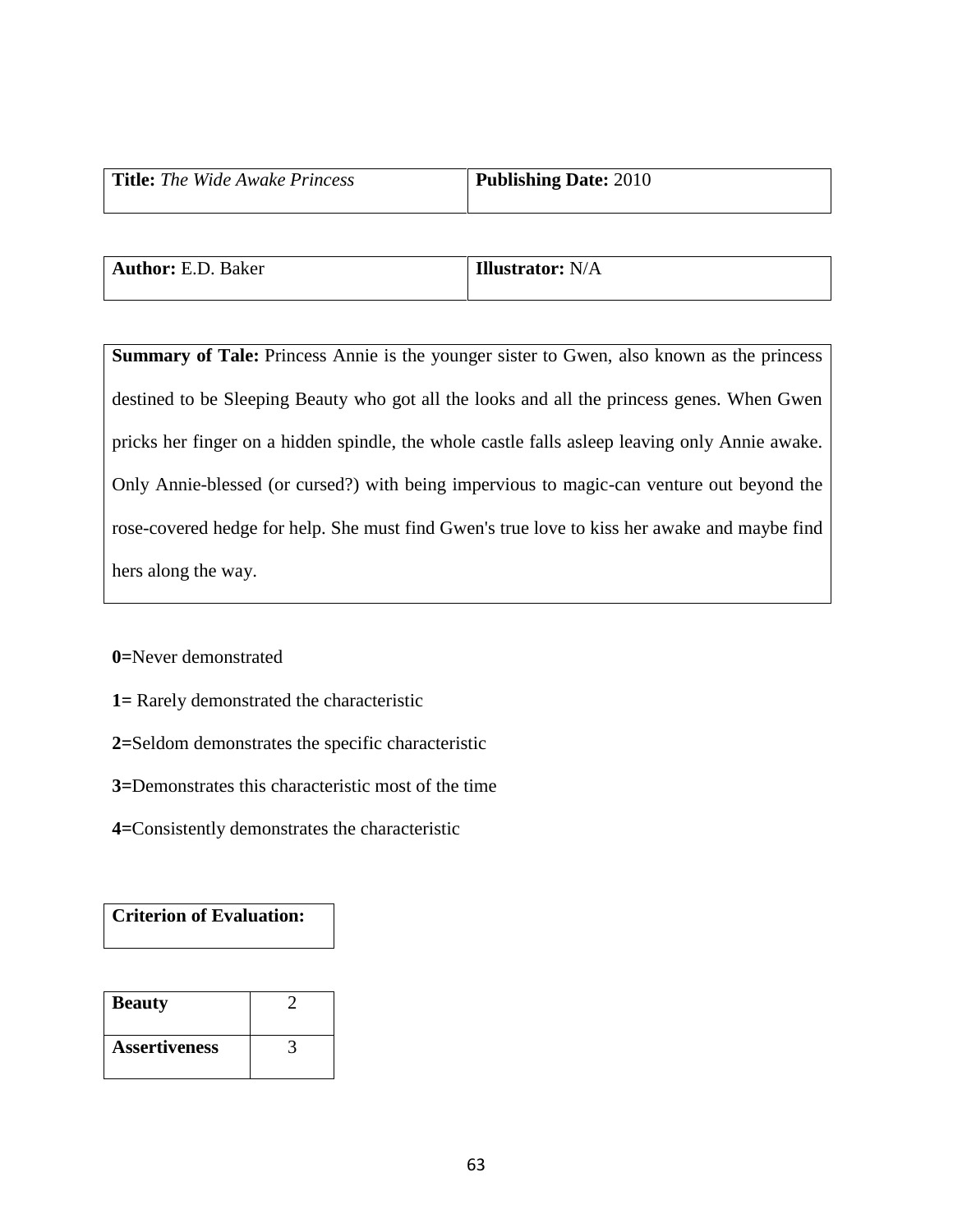| <b>Naivety</b> |  |
|----------------|--|
| <b>Heroism</b> |  |

## **Explanation of Criterion:**

**Beauty:** Annie by birth is not altered by magic and therefore, is not considered beautiful by her family and kingdom's standards. She has slightly crooked teeth, she can't get too close to anyone without destroying their magic and her inner qualities mean nothing to the rest of the kingdom. But Annie doesn't care she knows she has more to offer either way.

**Assertiveness:** Without a doubt Annie is assertive, however, it is hard for her when it seems the whole kingdom is against you. She waivers on the assertiveness but has a strong foundation in speaking her mind when she can.

**Naivety:** Annie is definitely not naïve simply because without all the magic she knows what is real, what is possible and she shows a clear demonstration of not being naïve just by when she warns her sister about the present that caused the castle to sleep.

**Heroism:** Saving her sister and the rest of her family while finding herself definitely shows heroism. Annie may have been the only one left without falling asleep, but she still went to save the castle and the kingdom from the perpetual sleep. She took it upon herself to fix it and that is heroic all on its own.

| Contains Strong Female Protagonist: Yes   Contains Strong Antagonist(s): No |  |
|-----------------------------------------------------------------------------|--|
|                                                                             |  |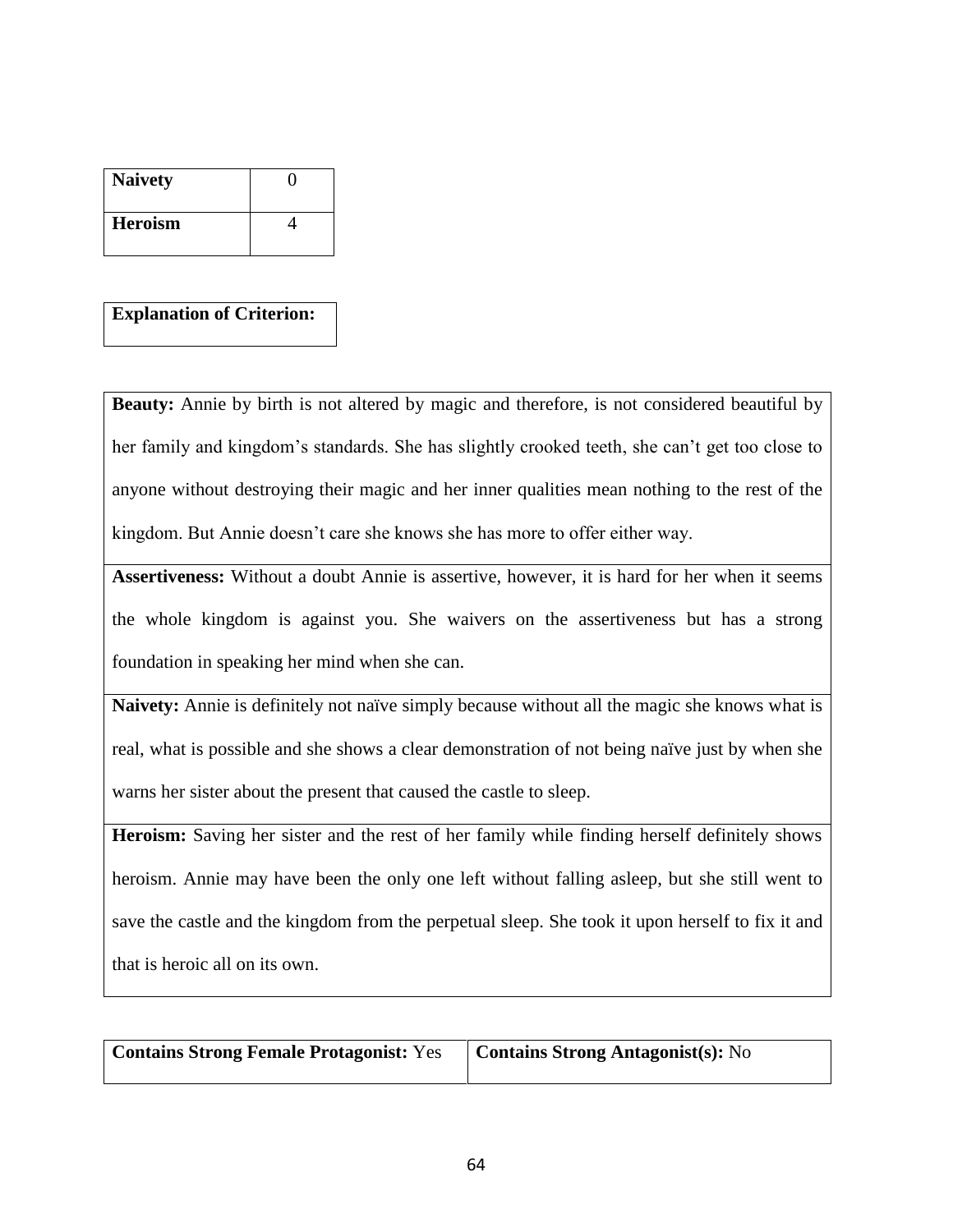| <b>Date:</b> 10/12/17 | <b>Time:</b> 9:00 pm |
|-----------------------|----------------------|
|                       |                      |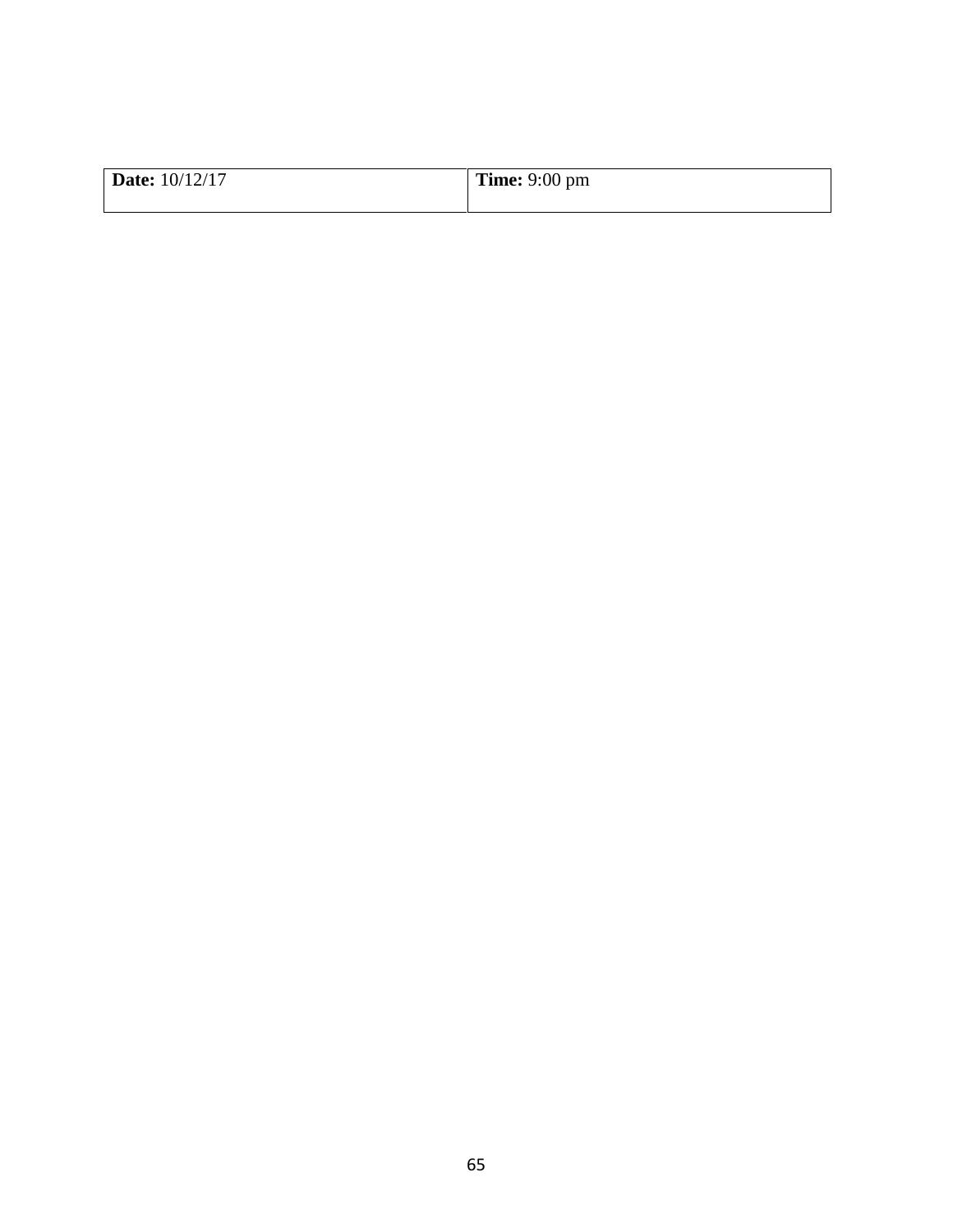**APPENDIX C: FAIRY TALE BOOK RECOMMENDATIONS**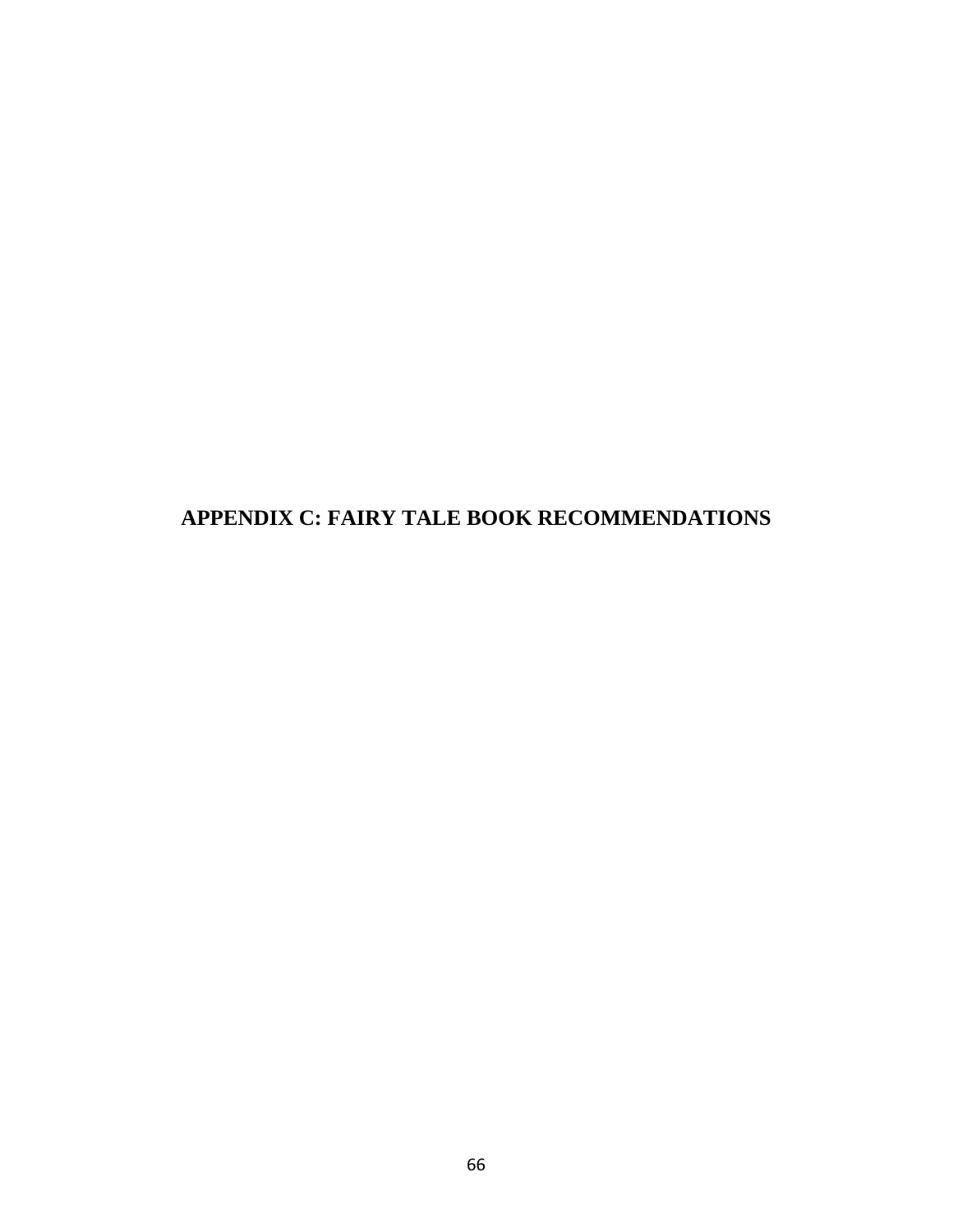## **APPENDIX C: FAIRY TALE BOOK RECOMMENDATIONS**

- *The Paper Bag Princess*, Robert Munsch (1980)
- *The Wide Awake Princess* By E.D Baker (2010)
- *The Princess Knight* By Cornelia Funke (2004)
- *The Runaway Princess* By Kate Coombs (2006)
- *Not All Princesses Dress in Pink,* Jane Yolen (2010)
- *Cinder Edna,* Ellen Jackson (1998)
- *The Seven Chinese Sisters,* Kathy Tucker (2003)
- *The Worst Princess,* Anna Kemp (2012)
- *The Tough Princess,* Martin Waddell (2002)
- *What Jill Did While Jack Climbed the Beanstalk,* Edward Zlotkowski (2016)
- *Ella Enchanted,* Gail Carson Levine (1998)
- *Princess Academy,* Shannon Hale (2007)
- Ugly Stepsister, Aya Ling (2015) (YA)
- *Just Ella*, Margaret Peterson Haddix (2007) (YA)
- *The Frog Princess*, E.D. Baker (2004)
- *Once Upon a Curse*, E.D. Baker (2004)
- *The Bravest Princess,* E.D. Baker (2014)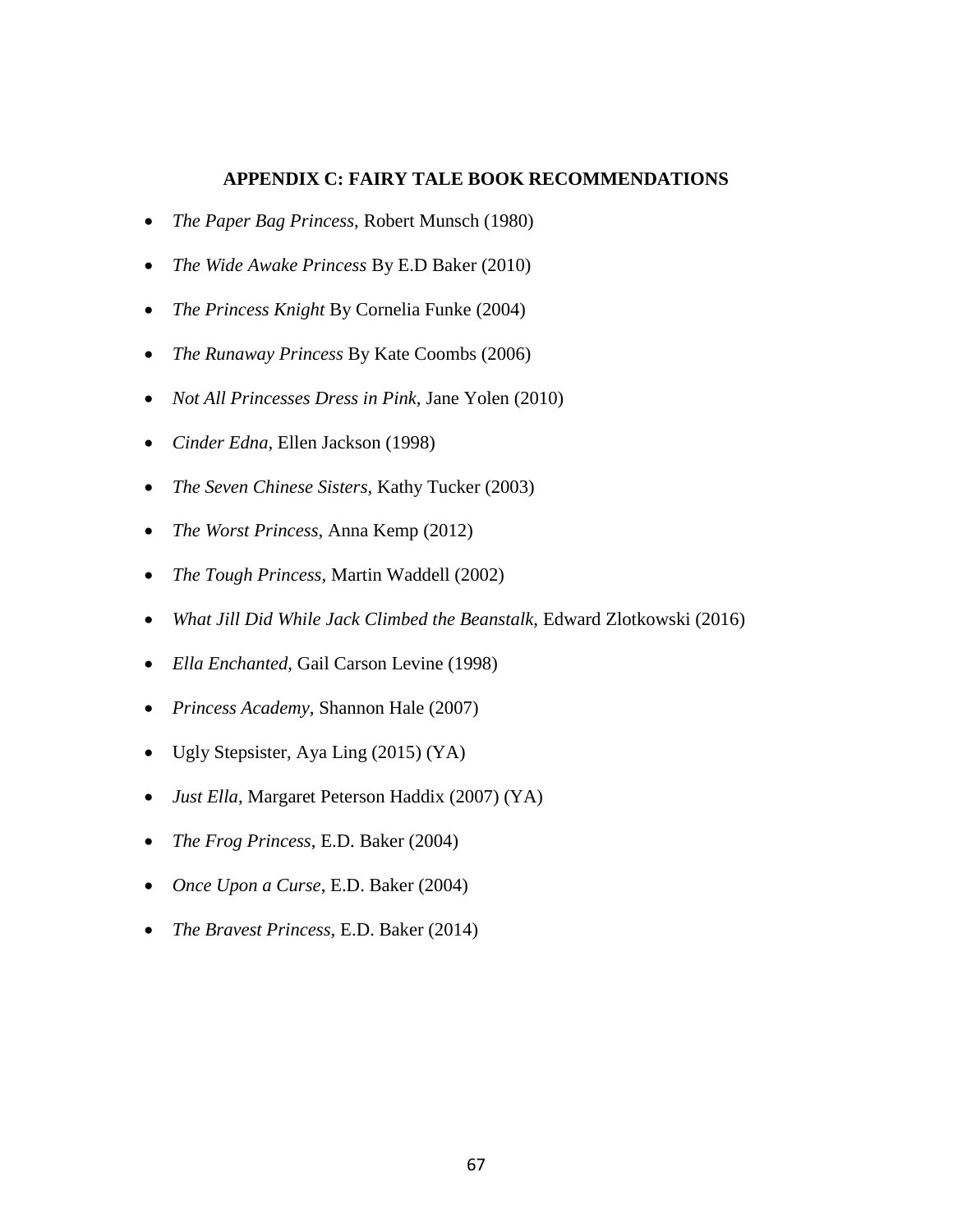## **REFERENCES**

- Ashliman, D. L. (2013, June & July). Charles Perrault's Mother Goose Tales. Retrieved April 07, 2017, from<http://www.pitt.edu/~dash/perrault.html>
- Baker-Sperry, L. (2007). The production of meaning through peer interaction: Children and Walt Disney's Cinderella. Sex Roles, 56(11/12), 717-727.
- Baker-Sperry, L., & Grauerholz, L. (2003). The pervasiveness and persistence of the feminine beauty ideal in children's fairy tales. Gender & Society, 15(5), 711-726.
- Blackstone, A. M. (2003). Gender Roles and Society (Master's thesis, University of Maine, 2003). 335-338.
- Blaise, M. (2005a). A feminist poststructuralist study of children "doing" gender in an urban kindergarten classroom. Early Childhood Research Quarterly, 20(1), 85-108.
- Blaise, M. (2005b). Playing it straight: Uncovering gender discourse in the early childhood classroom. New York, NY: Routledge.
- Blaise, M. (2013). Charting new territories: Re-assembling childhood sexuality in the early years classroom. Gender and Education, 25(7), 801-817.
- Boldt, G. M. (1996). Sexist and heterosexist responses to gender bending in an elementary classroom. Curriculum Inquiry, 26(2), 113-131.
- Brett, J. (1987). Goldilocks and the three bears. New York, NY: Dover Publications.
- Butler, J. (1990). Gender trouble: Feminism and the subversion of identity. New York, NY: Routledge.
- Connell, R. W. (1995). Masculinities. Los Angeles, CA: University of California Press.
- Craft, K. Y. (2000). Cinderella. New York, NY: SeaStar Books.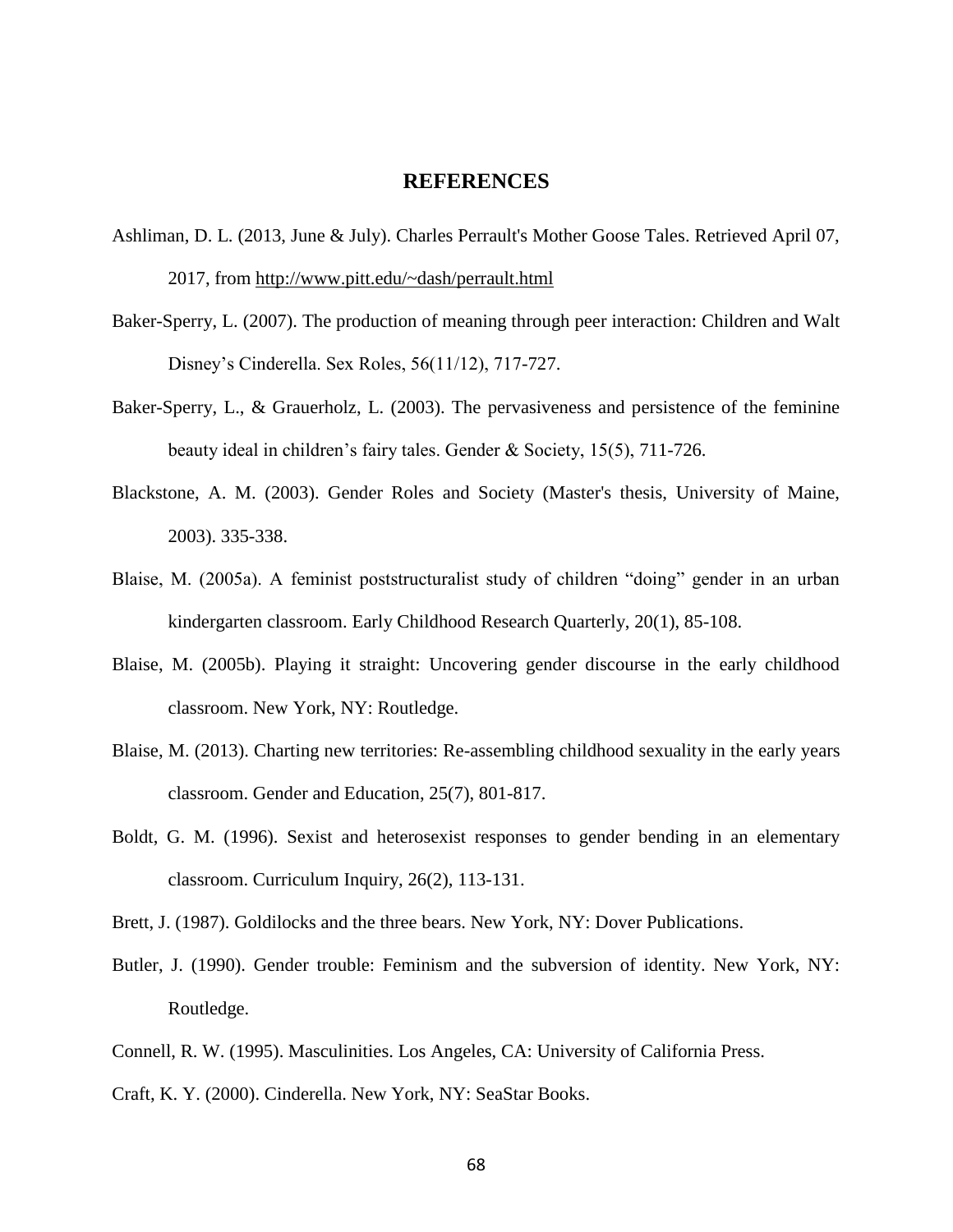- Currie, D. H., Kelly, D. M., & Pomerantz, S. (2009). Girl power: Girls reinventing girlhood. New York, NY: Peter Lang Publishing Inc.
- Davies, B. (1989). Frogs and snails and feminist tales: Preschool children and gender. Sydney, Australia: Allen & Unwin.
- Davies, M. P. (1996). Reviews: The Portrayal of the Maturation Process of Girl Figures in Selected Tales of the Brothers Grimm. By Diann Rusch-Feja. Frankfurt am Main, Berlin, Bern, New York, Paris, Vienna: Peter Lang, 1995. Pp. xii 288. 36.00. *Journal of European Studies, 26*(4). doi:10.1177/004724419602600417
- Diekman, A. B., & Murnen, S. K. (2004). Learning to be little women and little men: The inequitable gender equality of nonsexist children's literature. Sex Roles, 50(5/6), 373- 385.
- Duke, T. S., & McCarthy, K. W. (2009). Homophobia, sexism, and early childhood education: A review of488
- Dutro, E. (2001). "But that's a girls' book!" Exploring gender boundaries in children's reading practices. The Reading Teacher, 55(4), 376-384.
- E. (2015, April 11). The Paper Bag Princess | Lesson Plan. Retrieved November 05, 2017, from https://www.education.com/lesson-plan/the-paper-bag-princess/
- Evans, J. (1998). 'Princesses are not into war'n things, they always scream and run off': Exploring gender stereotypes in picture books. Reading, 32(3), 5-11.
- Evans, L. (2011). Little Red Riding Hood Bites Back: A Feminist Reinterpretation. *Visual Arts Research*, *37*(73), 128-132.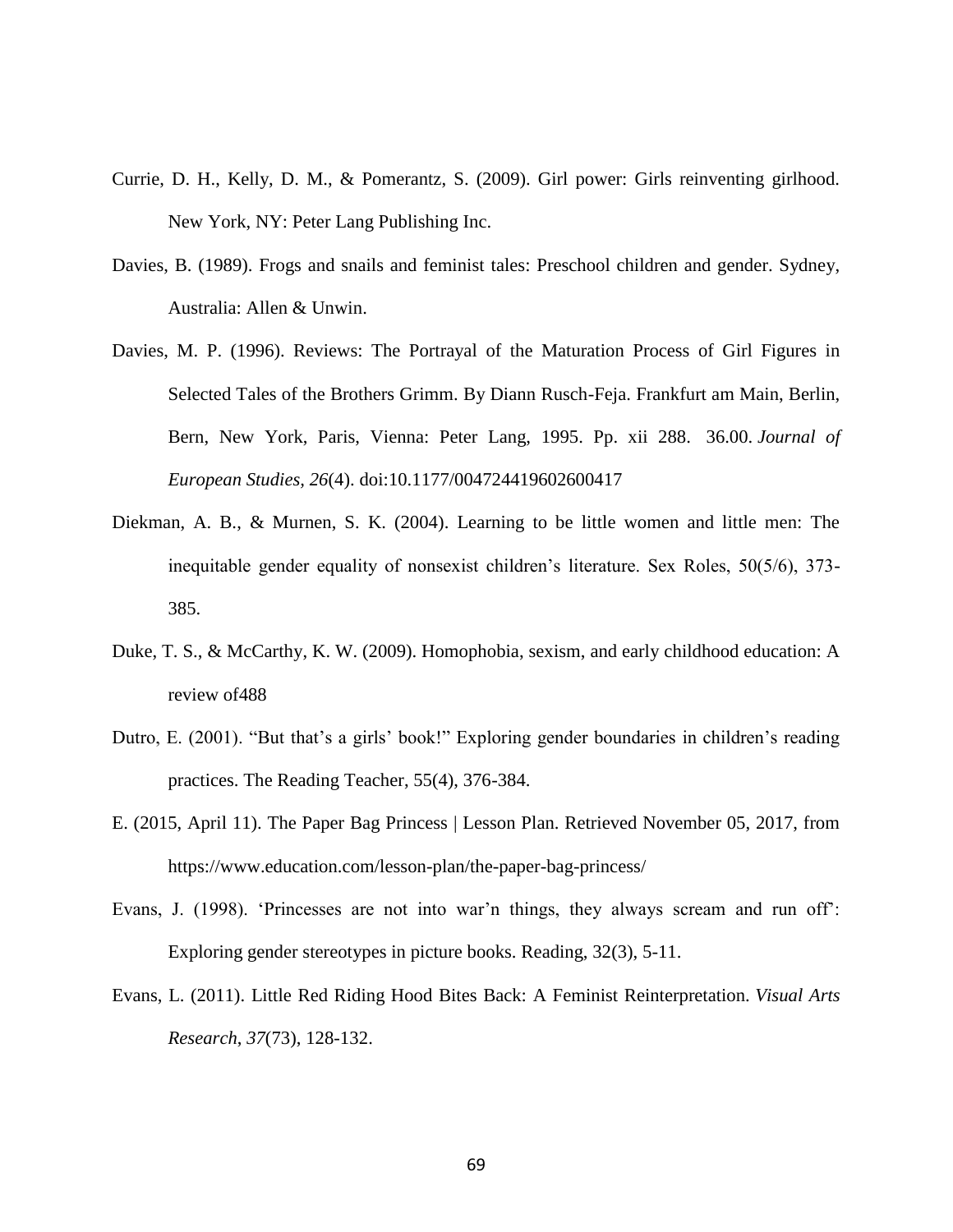- Foucault, M. (1978). The history of sexuality volume 1: An introduction. New York, NY: Vintage Books.
- Gooden, A. M., & Gooden, M. A. (2001). Gender representation in notable children's picture books: 1995-1999. Sex Roles, 45, 89-101.
- Gordon, N., & Roberts, S. K. (2015). Boys will be boys: Toward a Gender-Balanced Curriculum. *Florida Reading Journal, 51*(2), 7-17.

http://www.flreads.org/Publications/quarterly/samples/FRJ-Spring-2016-SAMPLE.pdf

- Gretsky, Wayne. "Brothers Grimm Biography." Encyclopedia of World Biography. N.p., n.d. Web. 11 Apr. 2017.
- Hall, S. (1993). Encoding, decoding. In S. Hall, D. Hobson, A. Lowe, & P. Willis (Eds.). Culture, media, language (pp. 128-137). London: Hutchinson.
- Hamilton, M. C., Anderson, D., Broaddus, M., & Young, K. (2006). Gender stereotyping and underrepresentation of female characters in 200 popular children's picture books: A twenty-first century update. Sex Roles, 55, 757-765.
- Hanlon, T. L. (1998). "To Sleep, Perchance to Dream": Sleeping Beauties and Wide-Awake Plain Janes in the Stories of Jane Yolen. *Children's Literature, 26*(1), 140-167. doi:10.1353/chl.0.0562
- Hatzenbuehler, M. L. (2011). The social environment and suicide attempts in lesbian, gay, and bisexual youth. Pediatrics, 127(5), 896-903.
- Heiner, H. (1999). SurLaLune Fairy Tales: Fairy Tale Timeline. Retrieved March 07, 2017, from <http://www.surlalunefairytales.com/introduction/timeline.html>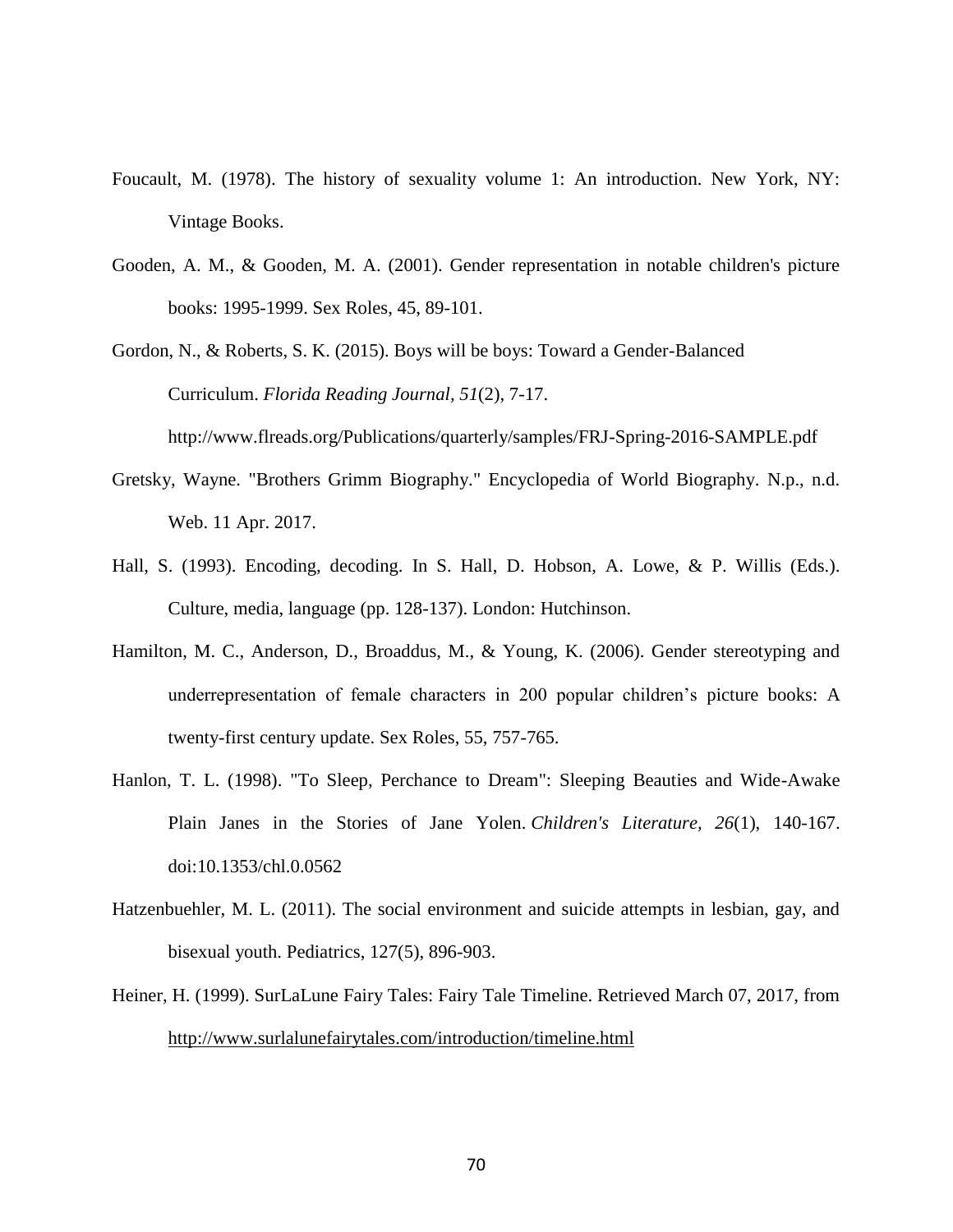- Heinsz, J. (2017, March 01). Contemporary Gender Roles in Children's Literature by Joshua Heinsz - Norman Rockwell Museum - The Home for American Illustration. Retrieved March 14, 2017, from [https://www.nrm.org/2013/04/contemporary-gender-roles-in](https://www.nrm.org/2013/04/contemporary-gender-roles-in-childrens-literature-by-joshua-heinsz/)[childrens-literature-by-joshua-heinsz/](https://www.nrm.org/2013/04/contemporary-gender-roles-in-childrens-literature-by-joshua-heinsz/)
- Helborough, E., & Luraschi, A. (2008). The twelve dancing princesses. London, England: Usborne Publishing.
- He Said/She Said: Analyzing Gender Roles through Dialogue ReadWriteThink. (n.d.). Retrieved April 16, 2017, from http://www.readwritethink.org/classroomresources/lesson-plans/said-said-analyzing-gender-287.html?tab=4
- Higa, D., Hoppe, M. J., Lindhorst, T., Mincer, S., Beadnell, B., Morrison, D. M., Wells, E. A., Todd, A., & Mountz, S. (2012). Negative and positive factors associated with the wellbeing of lesbian, gay, bisexual, transgender, queer, and questioning (LGBTQ) youth. Youth & Society, doi:0.1177/0044118X12449630.
- Kuon, T., & Weimar, H. (2009). Wake Up Sleeping Beauty: Strong Heroines for Today's World. *Advancing Women In Leadership*, *29*(4), 1-8.
- Kuykendal, L. F., & Sturm, B. W. (2007). We said feminist fairy tales, not fractured fairy tales! The construction of the feminist fairy tale: Female agency over role reversal. Children and Libraries, 5(3),38-41.
- Lau, R. (2015, February 27). One Montreal family's fight for transgender rights. Global News. Retrieved from [http://globalnews.ca/news/1854934/one-montreal-familys-fight-for](http://globalnews.ca/news/1854934/one-montreal-familys-fight-for-transgender-rights)[transgender-rights](http://globalnews.ca/news/1854934/one-montreal-familys-fight-for-transgender-rights)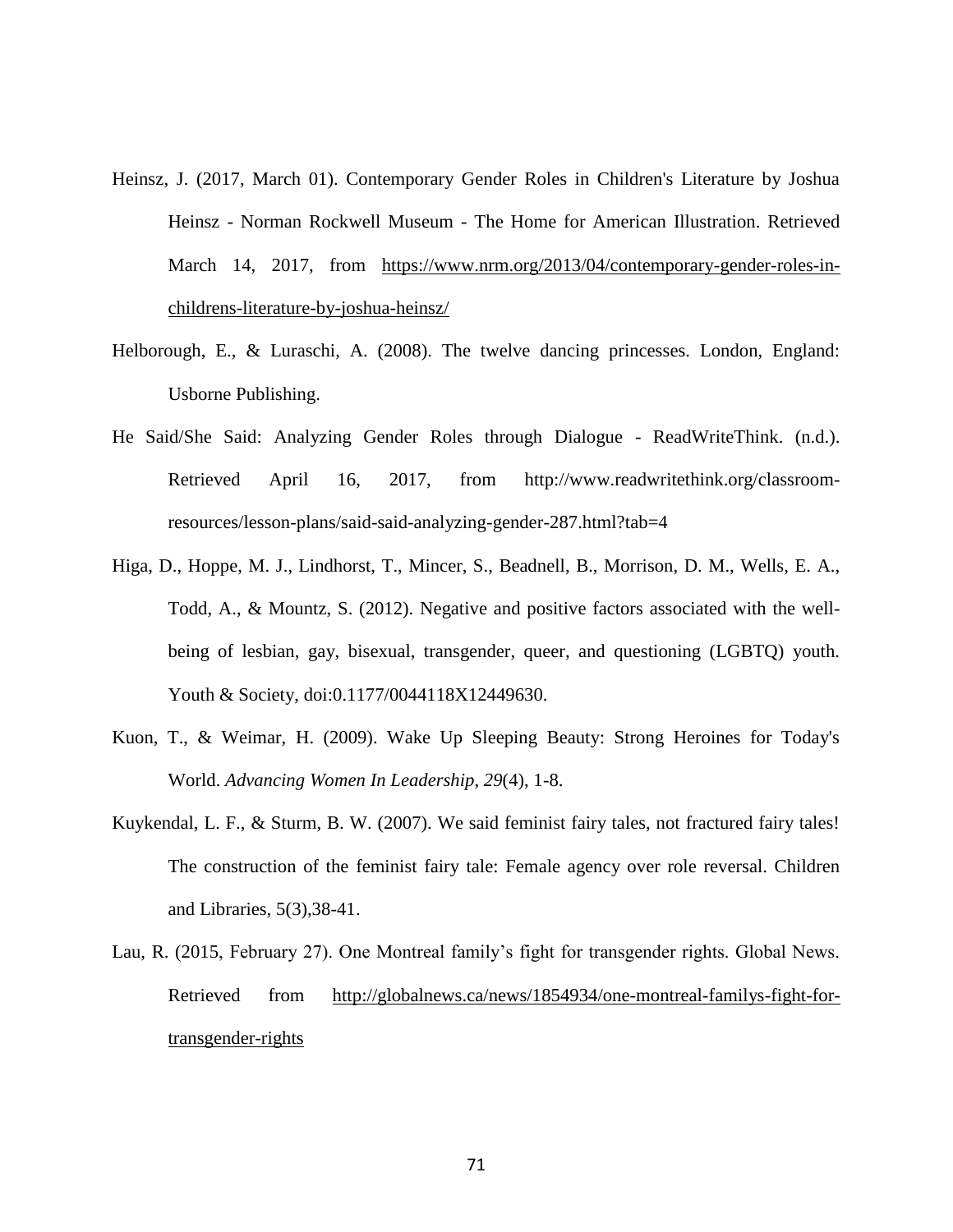- Lotherington, H. (2005). Writing Postmodern Fairy Tales at Main Street School: Digital Narratives and Evolving Transliteracies. Mcgill Journal Of Education, 40(1), 109-119.
- Maria da Conceição, T., & Glória, B. (2013). "Mirror, Mirror on the wall / Who Is the Freest of Them All?": portrayals of Princesses in Grimms' Fairy Tales and Contemporary Children's Literature. Álabe, Vol 4, Iss 8, Pp 1-12 (2013), (8), 1.
- Marshall, E. (2004). Stripping for the wolf: Rethinking representations of gender in children's literature. Reading Research Quarterly, 39(3), 256-270.
- Mollet, T. (2013). "With a smile and a song…" Walt Disney and the birth of the American fairy tale.
- Marvels & Tales: Journal of Fairy-Tale Studies, 27(1), 109-124.
- Men and Women: No Big Difference. (2005). Retrieved April 13, 2017, from <http://www.apa.org/research/action/difference.aspx>
- Munsch, R., & Martchenko, M. (1980). The paper bag princess. United States: Annick.
- Oliver, M. B. & Hyde, J. S. (1993). Gender differences in sexuality: A metaanalysis. *Psychological Bulletin, 114*, 29-51. PDF. (2006).
- Olson, K. M. (2013). An epideictic dimension of symbolic violence in Disney's Beauty and the Beast: Inter-generational lessons in romanticizing and tolerating intimate partner violence. Quarterly Journal of Speech, 99(4), 448-480.
- Osborne, M. P., & Pels, W. P. (1987). Beauty and the beast. New York, NY: Scholastic Inc.
- Paterson, K. (2013). "It's harder to catch a boy because they're tougher": Children's performance and understandings of gender as they relate to storytelling in the classroom. (Unpublished thesis). Mount Allison University, Sackville, NB, Canada.